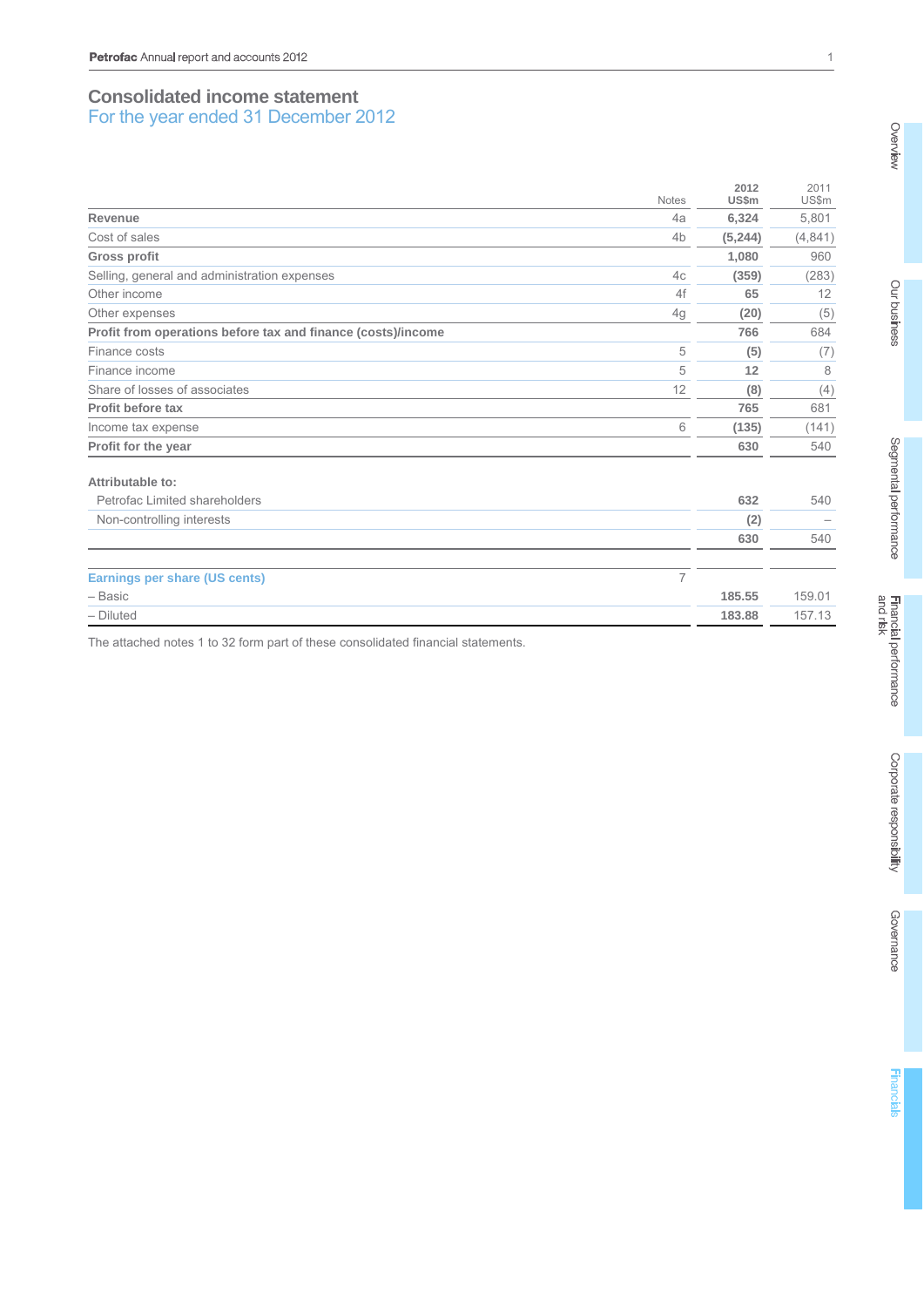# **Consolidated statement of comprehensive income**  For the year ended 31 December 2012

|                                                                                              | <b>Notes</b> | 2012<br><b>US\$m</b> | 2011<br>US\$m |
|----------------------------------------------------------------------------------------------|--------------|----------------------|---------------|
| Profit for the year                                                                          |              | 630                  | 540           |
| Foreign currency translation gains/(losses)                                                  | 23           | 10                   | (16)          |
| Net loss/(gain) on maturity of cash flow hedges recycled in the period                       | 23           | 20                   | (3)           |
| Net changes in fair value of derivatives and financial assets designated as cash flow hedges | 23           |                      | (14)          |
| Other comprehensive income                                                                   |              | 30                   | (33)          |
| Total comprehensive income for the period                                                    |              | 660                  | 507           |
| Attributable to:                                                                             |              |                      |               |
| Petrofac Limited shareholders                                                                |              | 662                  | 507           |
| Non-controlling interests                                                                    |              | (2)                  |               |
|                                                                                              |              | 660                  | 507           |

The attached notes 1 to 32 form part of these consolidated financial statements.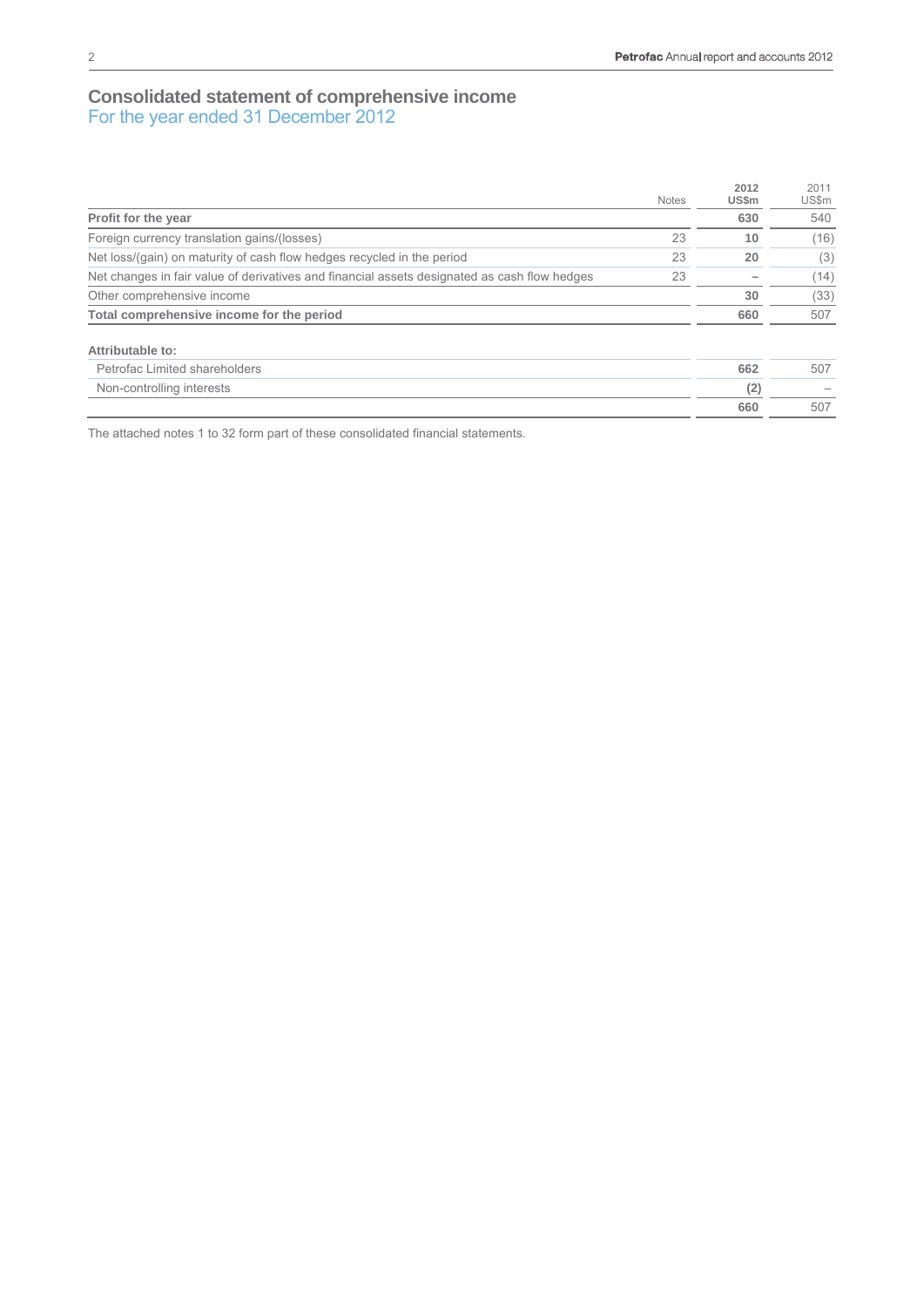# **Consolidated statement of financial position**  At 31 December 2012

|                                                                      | <b>Notes</b> | 2012<br>US\$m            | 2011<br>US\$m  |
|----------------------------------------------------------------------|--------------|--------------------------|----------------|
| <b>Assets</b>                                                        |              |                          |                |
| <b>Non-current assets</b>                                            |              |                          |                |
| Property, plant and equipment                                        | 9            | 905                      | 594            |
| Goodwill                                                             | 10           | 125                      | 107            |
| Intangible assets                                                    | 11           | 307                      | 122            |
| Investments in associates                                            | 12           | 177                      | 164            |
| Other financial assets                                               | 14           | 444                      | 140            |
| Deferred income tax assets                                           | 6c           | 43                       | 29             |
|                                                                      |              | 2,001                    | 1,156          |
| <b>Current assets</b>                                                |              |                          |                |
| Non-current asset held for sale                                      | 15           | —                        | 44             |
| Inventories                                                          | 16           | 27                       | 11             |
| Work in progress                                                     | 17           | 656                      | 612            |
| Trade and other receivables                                          | 18           | 1,915                    | 1,353          |
| Due from related parties                                             | 30           | 22                       | 99             |
| Other financial assets                                               | 14           | 85                       | 30             |
| Income tax receivable                                                |              | 12                       | 15             |
| Cash and short-term deposits                                         | 19           | 614                      | 1,572          |
|                                                                      |              | 3,331                    | 3,736          |
| <b>Total assets</b>                                                  |              | 5,332                    | 4,892          |
| <b>Equity and liabilities</b>                                        |              |                          |                |
| <b>Equity attributable to Petrofac Limited shareholders</b>          |              |                          |                |
| Share capital                                                        | 20           | 7                        | 7              |
| Share premium                                                        |              | 4                        | $\overline{2}$ |
| Capital redemption reserve                                           |              | 11                       | 11             |
| Treasury shares                                                      | 21           | (100)                    | (75)           |
| Other reserves                                                       | 23           | 38                       | 6              |
| Retained earnings                                                    |              | 1,589                    | 1,161          |
|                                                                      |              | 1,549                    | 1,112          |
| Non-controlling interests                                            |              | 1                        | 3              |
| <b>Total equity</b>                                                  |              | 1,550                    | 1,115          |
| <b>Non-current liabilities</b>                                       |              |                          |                |
| Interest-bearing loans and borrowings                                | 24           | 292                      | 16             |
| Provisions                                                           | 25           | 100                      | 60             |
| Other financial liabilities                                          | 26           | 8                        | 24             |
| Deferred income tax liabilities                                      | 6c           | 143                      | 60             |
|                                                                      |              | 543                      | 160            |
| <b>Current liabilities</b>                                           |              |                          |                |
| Trade and other payables                                             | 27           | 1,981                    | 1,742          |
| Due to related parties                                               | 30           | 38                       | 23             |
| Interest-bearing loans and borrowings                                | 24           | 57                       | 61             |
| Other financial liabilities                                          | 26           | 17                       | 32             |
| Liabilities directly associated with non-current asset held for sale | 15           | $\overline{\phantom{0}}$ | 5              |
| Income tax payable                                                   |              | 75                       | 96             |
| Billings in excess of cost and estimated earnings                    | 17           | 328                      | 389            |
| Accrued contract expenses                                            | 28           | 743                      | 1,269          |
|                                                                      |              | 3,239                    | 3,617          |
| <b>Total liabilities</b>                                             |              | 3,782                    | 3,777          |
| <b>Total equity and liabilities</b>                                  |              | 5,332                    | 4,892          |

The financial statements on pages 107 to 149 were approved by the Board of Directors on 26 February 2013 and signed on its behalf by Tim Weller – Chief Financial Officer.

The attached notes 1 to 32 form part of these consolidated financial statements.

Overview

Our business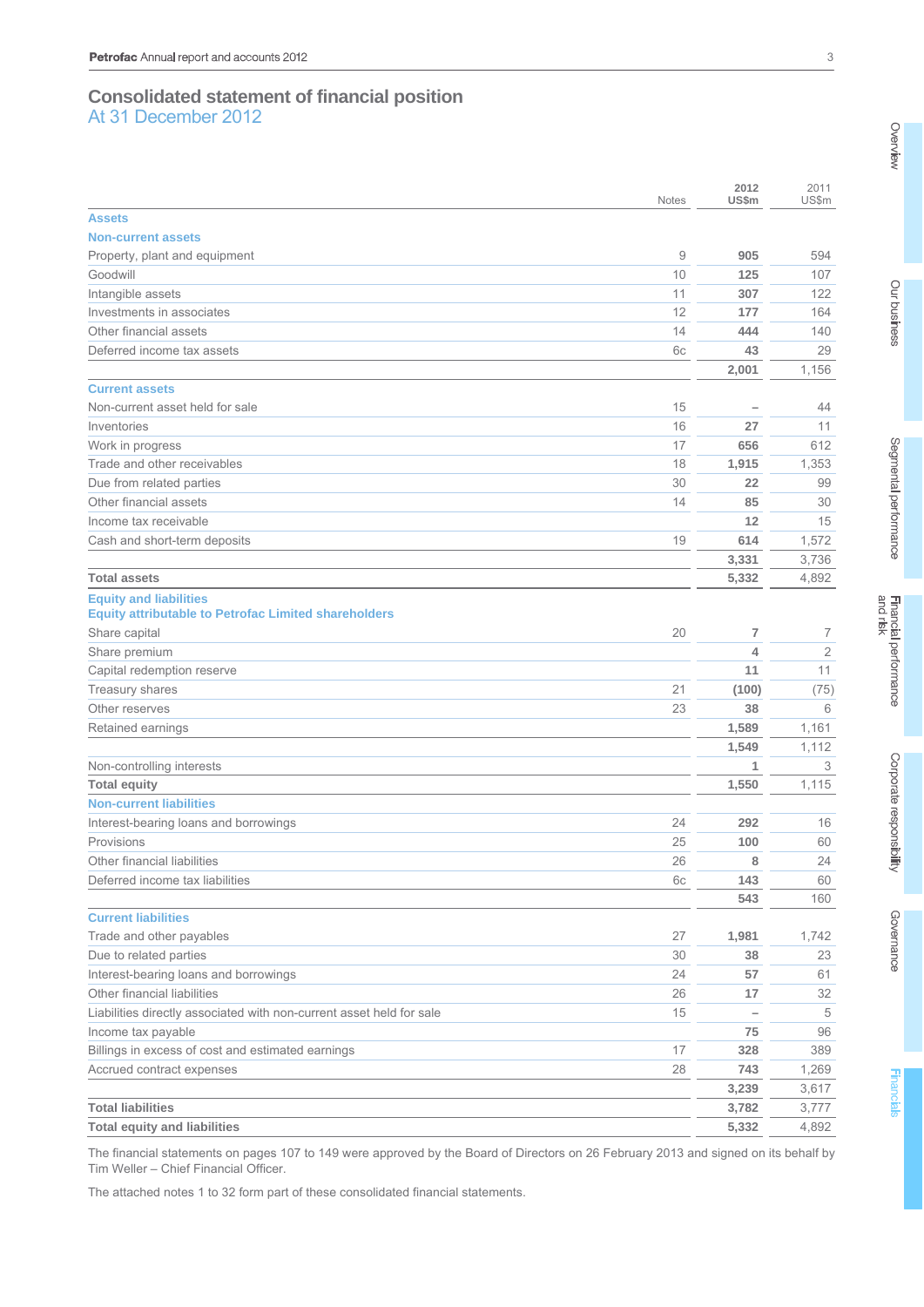# **Consolidated statement of cash flows**  For the year ended 31 December 2012

|                                                                              | <b>Notes</b> | 2012<br>US\$m | 2011<br>US\$m            |
|------------------------------------------------------------------------------|--------------|---------------|--------------------------|
| <b>Operating activities</b>                                                  |              |               |                          |
| Profit before tax                                                            |              | 765           | 681                      |
| Non-cash adjustments to reconcile profit before tax to net cash flows:       |              |               |                          |
| Depreciation, amortisation, impairment and write off                         | 4b, 4c       | 130           | 80                       |
| Share-based payments                                                         | 4d           | 26            | 23                       |
| Difference between other long-term employment benefits paid and              |              |               |                          |
| amounts recognised in the income statement                                   |              | 11            | 9                        |
| Net finance income                                                           | 5            | (7)           | (1)                      |
| Loss/(gain) on fair value changes in Seven Energy warrants                   | 4g, 4f       | 6             | (6)                      |
| Gain on disposal of an investment in a joint venture                         | 4f           | (6)           | $\overline{\phantom{m}}$ |
| Share of losses of associates                                                | 12           | 8             | 4                        |
| Gain on disposal of non-current asset held for sale                          | 4f           | (27)          | $\overline{\phantom{0}}$ |
| Fair value gain on initial recognition of investment in associate            | 12           | (9)           | $\overline{\phantom{0}}$ |
| Debt acquisition costs written off                                           |              | 3             | $\overline{\phantom{m}}$ |
| Other non-cash items, net                                                    |              | 7             | 6                        |
|                                                                              |              | 907           | 796                      |
| Working capital adjustments:<br>Trade and other receivables                  |              | (549)         | (301)                    |
| Work in progress                                                             |              | (44)          | 192                      |
| Due from related parties                                                     |              | 77            | (99)                     |
| Inventories                                                                  |              | (16)          | (3)                      |
| Other current financial assets                                               |              | (68)          | 17                       |
| Trade and other payables                                                     |              | 253           | 735                      |
| Billings in excess of cost and estimated earnings                            |              | (61)          | 211                      |
| Accrued contract expenses                                                    |              | (525)         | (7)                      |
| Due to related parties                                                       |              | 15            | 12                       |
|                                                                              |              | (11)          | 1,553                    |
| Long-term receivable from a customer                                         | 14           | (300)         | (130)                    |
| Other non-current items, net                                                 |              | (4)           |                          |
| Cash (used in)/generated from operations                                     |              | (315)         | 1,423                    |
| Interest paid                                                                |              | (3)           | (3)                      |
| Income taxes paid, net                                                       |              | (83)          | (157)                    |
| Net cash flows (used in)/from operating activities                           |              | (401)         | 1,263                    |
| <b>Investing activities</b>                                                  |              |               |                          |
| Purchase of property, plant and equipment                                    |              | (397)         | (420)                    |
| Acquisition of subsidiaries, net of cash acquired                            |              | (20)          |                          |
| Payment of contingent consideration on acquisition                           |              | (1)           | (16)                     |
| Purchase of other intangible assets                                          | 11           | (7)           | (6)                      |
| Purchase of intangible oil and gas assets                                    | 11           | (165)         | (40)                     |
| Investments in associates                                                    | 12           | (25)          | (50)                     |
| Proceeds from disposal of property, plant and equipment                      |              | 1             |                          |
| Proceeds from disposal of non-current asset held for sale                    |              | 60            |                          |
| Proceeds from disposal of an investment in a joint venture                   |              | 5             |                          |
| Interest received                                                            |              | 5             | 9                        |
| Net cash flows used in investing activities                                  |              | (544)         | (523)                    |
| <b>Financing activities</b>                                                  |              |               |                          |
| Interest bearing loans and borrowings obtained, net of debt acquisition cost |              | 291           |                          |
| Repayment of interest-bearing loans and borrowings                           |              | (50)          | (19)                     |
| Treasury shares purchased                                                    | 21           | (76)          | (49)                     |
| Equity dividends paid                                                        |              | (201)         | (159)                    |
| Net cash flows used in financing activities                                  |              | (36)          | (227)                    |
| Net increase/(decrease) in cash and cash equivalents                         |              | (981)         | 513                      |
| Net foreign exchange difference                                              |              | 3             | (12)                     |
| Cash and cash equivalents at 1 January                                       |              | 1,535         | 1,034                    |
| Cash and cash equivalents at 31 December                                     | 19           | 557           | 1,535                    |

The attached notes 1 to 32 form part of these consolidated financial statements.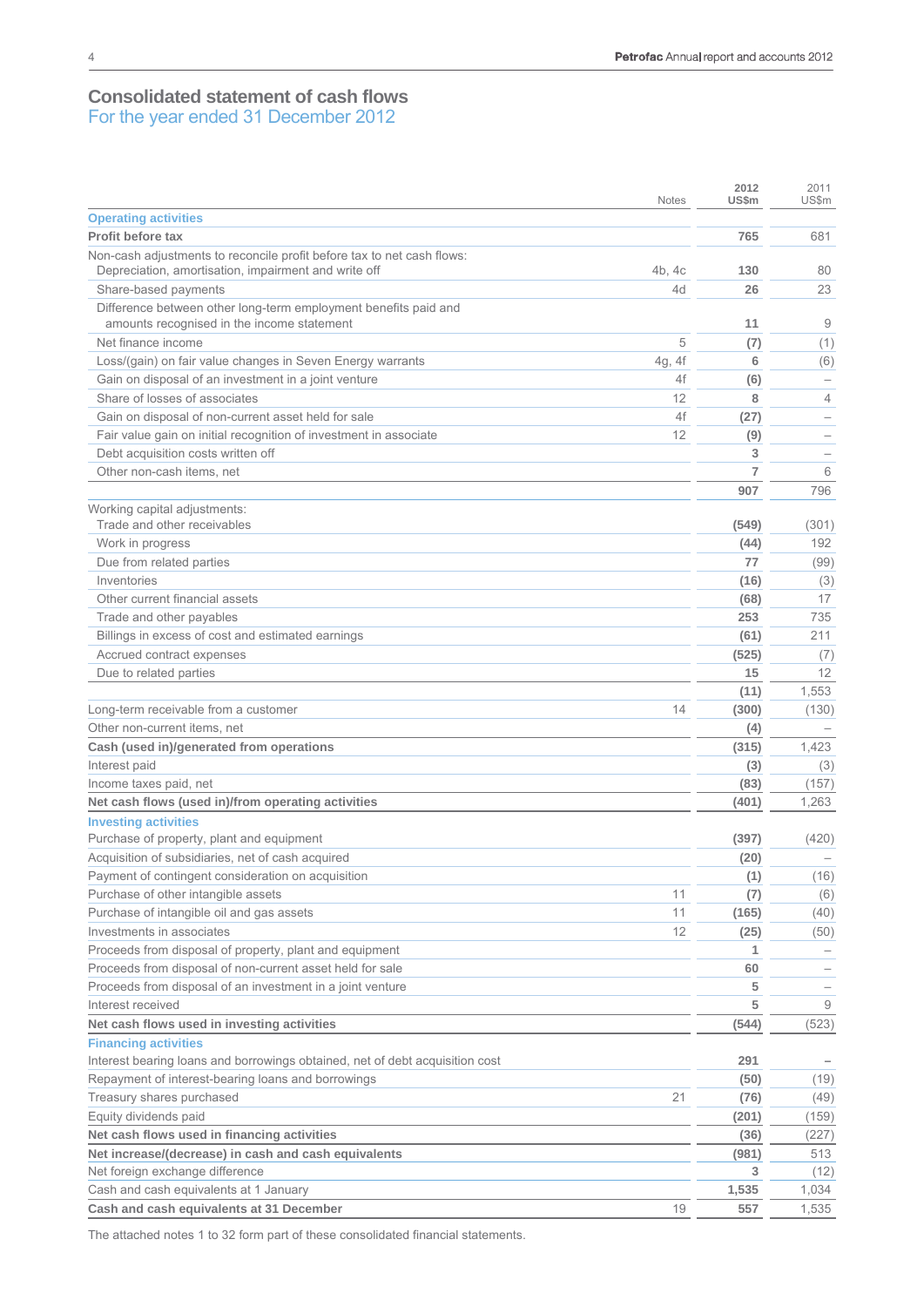# **Consolidated statement of changes in equity**  For the year ended 31 December 2012

|                                                             |                                     | Attributable to shareholders of Petrofac Limited |                                           |                             |                                            |                                                |                               |                |                                           |                          |
|-------------------------------------------------------------|-------------------------------------|--------------------------------------------------|-------------------------------------------|-----------------------------|--------------------------------------------|------------------------------------------------|-------------------------------|----------------|-------------------------------------------|--------------------------|
|                                                             |                                     |                                                  |                                           | Shares                      |                                            |                                                |                               |                |                                           |                          |
|                                                             | Issued<br>share<br>capital<br>US\$m | Share<br>premiu<br>m<br>US\$m                    | Capital<br>redemption<br>reserve<br>US\$m | to<br>be<br>issued<br>US\$m | *Treasur<br>y shares<br>US\$m<br>(note 21) | Other<br>reserves<br><b>US\$m</b><br>(note 23) | Retained<br>earnings<br>US\$m | Total<br>US\$m | Non-<br>controlling<br>interests<br>US\$m | Total<br>equity<br>US\$m |
| Balance at 1 January 2012                                   | 7                                   | $\overline{2}$                                   | 11                                        |                             | (75)                                       | 6                                              | 1,161                         | 1,112          | 3                                         | 1,115                    |
| Net profit for the year                                     |                                     |                                                  |                                           |                             |                                            |                                                | 632                           | 632            | (2)                                       | 630                      |
| Other comprehensive income                                  |                                     |                                                  |                                           |                             |                                            | 30                                             |                               | 30             |                                           | 30                       |
| Total comprehensive income<br>for the year                  |                                     |                                                  |                                           |                             |                                            | 30                                             | 632                           | 662            | (2)                                       | 660                      |
| Shares issued as payment of<br>consideration on acquisition |                                     | 2                                                |                                           |                             |                                            |                                                |                               | 2              |                                           | $\overline{2}$           |
| Share-based payments<br>charge (note 22)                    |                                     |                                                  |                                           |                             |                                            | 26                                             |                               | 26             |                                           | 26                       |
| Shares vested during the year<br>(note 21)                  |                                     |                                                  |                                           |                             | 51                                         | (45)                                           | (6)                           |                |                                           |                          |
| Transfer to reserve for share-<br>based payments (note 22)  |                                     |                                                  |                                           |                             |                                            | 20                                             |                               | 20             |                                           | 20                       |
| Treasury shares purchased<br>(note 21)                      |                                     |                                                  |                                           |                             | (76)                                       |                                                |                               | (76)           |                                           | (76)                     |
| Income tax on share-based<br>payments reserve               |                                     |                                                  |                                           |                             |                                            | 1                                              |                               |                |                                           | 1                        |
| Dividends (note 8)                                          |                                     |                                                  |                                           |                             |                                            |                                                | (198)                         | (198)          |                                           | (198)                    |
| <b>Balance at</b><br>31 December 2012                       | 7                                   | 4                                                | 11                                        |                             | (100)                                      | 38                                             | 1,589                         | 1,549          |                                           | 1,550                    |

|                                                             |                                                   |                                      |                                           |                                       |                                                   | Attributable to shareholders of Petrofac Limited |                               |                |                                           |                          |
|-------------------------------------------------------------|---------------------------------------------------|--------------------------------------|-------------------------------------------|---------------------------------------|---------------------------------------------------|--------------------------------------------------|-------------------------------|----------------|-------------------------------------------|--------------------------|
|                                                             | <b>Issued</b><br>share<br>capital<br><b>US\$m</b> | Share<br>premiu<br>m<br><b>US\$m</b> | Capital<br>redemption<br>reserve<br>US\$m | Shares<br>to<br>be<br>issued<br>US\$m | *Treasur<br>y shares<br><b>US\$m</b><br>(note 21) | Other<br>reserves<br>US\$m<br>(note 23)          | Retained<br>earnings<br>US\$m | Total<br>US\$m | Non-<br>controlling<br>interests<br>US\$m | Total<br>equity<br>US\$m |
| Balance at 1 January 2011                                   | 7                                                 |                                      | 11                                        |                                       | (65)                                              | 35                                               | 787                           | 777            | 3                                         | 780                      |
| Net profit for the year                                     |                                                   |                                      |                                           |                                       |                                                   |                                                  | 540                           | 540            |                                           | 540                      |
| Other comprehensive income                                  |                                                   |                                      |                                           |                                       |                                                   | (33)                                             | $\overline{\phantom{m}}$      | (33)           |                                           | (33)                     |
| Total comprehensive income<br>for the year                  |                                                   |                                      |                                           |                                       |                                                   | (33)                                             | 540                           | 507            |                                           | 507                      |
| Shares issued as payment of<br>consideration on acquisition |                                                   |                                      |                                           | (1)                                   |                                                   |                                                  |                               |                |                                           |                          |
| Share-based payments<br>charge (note 22)                    |                                                   |                                      |                                           |                                       |                                                   | 23                                               |                               | 23             |                                           | 23                       |
| Shares vested during the year<br>(note 21)                  |                                                   |                                      |                                           |                                       | 39                                                | (34)                                             | (5)                           |                |                                           |                          |
| Transfer to reserve for share-<br>based payments (note 22)  |                                                   |                                      |                                           |                                       |                                                   | 18                                               |                               | 18             |                                           | 18                       |
| Treasury shares purchased<br>(note 21)                      |                                                   |                                      |                                           |                                       | (49)                                              |                                                  |                               | (49)           |                                           | (49)                     |
| Income tax on share-based<br>payments reserve               |                                                   |                                      |                                           |                                       |                                                   | (3)                                              |                               | (3)            |                                           | (3)                      |
| Dividends (note 8)                                          |                                                   |                                      |                                           |                                       |                                                   | $\overline{\phantom{0}}$                         | (161)                         | (161)          |                                           | (161)                    |
| Balance at 31 December<br>2011                              | 7                                                 | $\overline{2}$                       | 11                                        |                                       | (75)                                              | 6                                                | 1,161                         | 1,112          | 3                                         | 1,115                    |

\*Shares held by Petrofac Employee Benefit Trust and Petrofac Joint Venture Companies Employee Benefit Trust.

The attached notes 1 to 32 form part of these consolidated financial statements.

Overview

Our business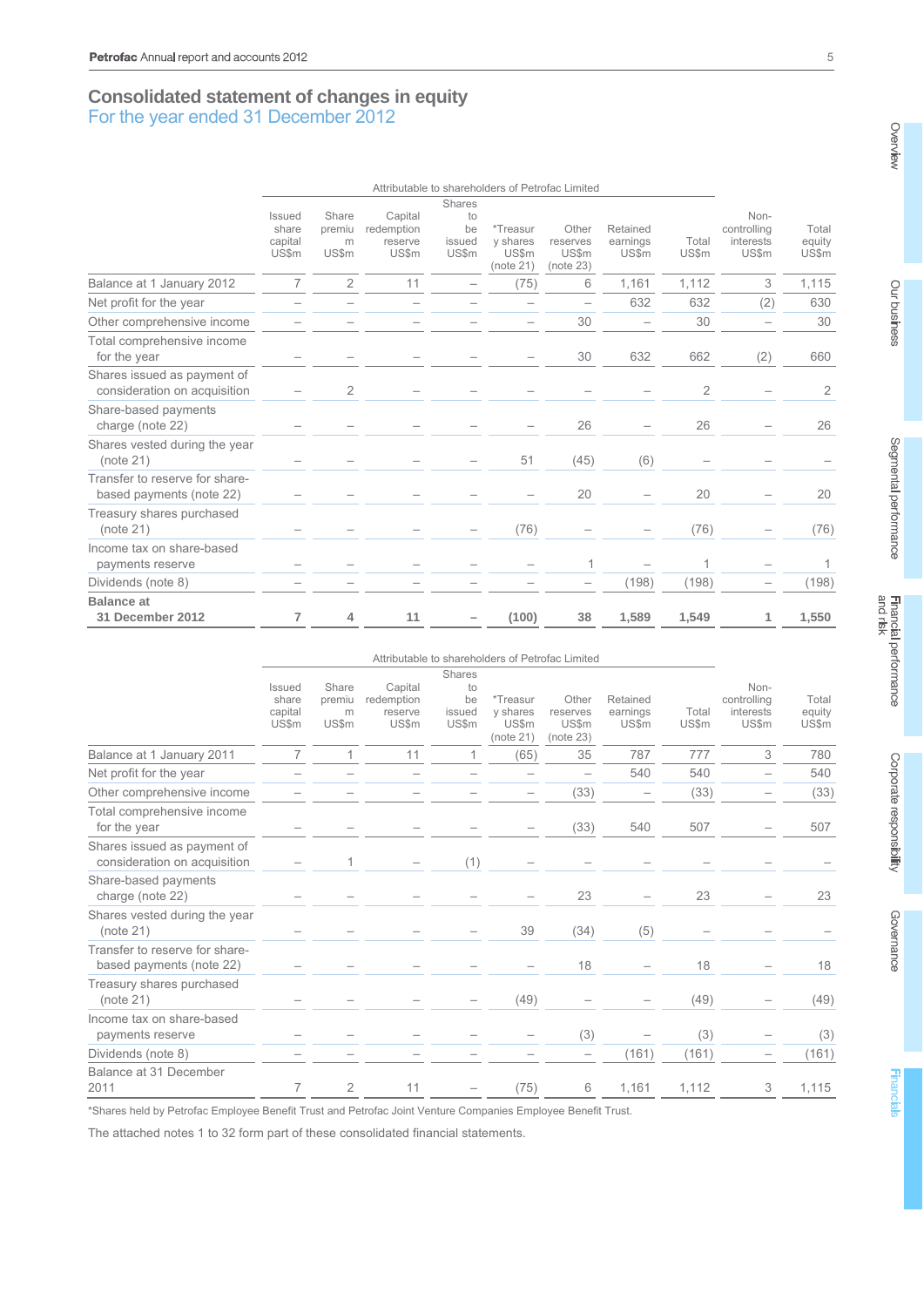# **1 Corporate information**

The consolidated financial statements of Petrofac Limited (the 'Company') for the year ended 31 December 2012 were authorised for issue in accordance with a resolution of the Directors on 26 February 2013.

Petrofac Limited is a limited liability company registered and domiciled in Jersey under the Companies (Jersey) Law 1991 and is the holding company for the international group of Petrofac subsidiaries (together the 'Group').The Company's 31 December 2012 financial statements are shown on pages 152 to 165. The Group's principal activity is the provision of services to the oil and gas production and processing industry.

The principal Group companies, and joint venture entities, are contained in note 32 to these consolidated financial statements.

## **2 Summary of significant accounting policies**

#### **Basis of preparation**

The consolidated financial statements have been prepared on a historical cost basis, except for derivative financial instruments which have been measured at fair value. The presentation currency of the consolidated financial statements is United States dollars and all values in the financial statements are rounded to the nearest million (US\$'m) except where otherwise stated.

#### **Statement of compliance**

The consolidated financial statements of Petrofac Limited and its subsidiaries have been prepared in accordance with International Financial Reporting Standards (IFRS) and applicable requirements of Jersey law.

#### **Basis of consolidation**

The consolidated financial statements comprise the financial statements of Petrofac Limited and its subsidiaries. The financial statements of its subsidiaries are prepared for the same reporting year as the Company and where necessary, adjustments are made to the financial statements of the Group's subsidiaries to bring their accounting policies into line with those of the Group.

Subsidiaries are consolidated from the date on which control is transferred to the Group and cease to be consolidated from the date on which control is transferred out of the Group. Control is achieved where the Company has the power to govern the financial and operating policies of an investee entity so as to obtain benefits from its activities. All intra-Group balances and transactions, including unrealised profits, have been eliminated on consolidation.

Non-controlling interests in subsidiaries consolidated by the Group are disclosed separately from the Group's equity and income statement and non-controlling interests are allocated their share of total comprehensive income for the year even if this results in a deficit balance.

#### **New standards and interpretations**

The Group has adopted new and revised Standards and Interpretations issued by the International Accounting Standards Board (IASB) and the International Financial Reporting Interpretations Committee (IFRIC) of the IASB that are relevant to its operations and effective for accounting periods beginning on or after 1 January 2012. The following new amendments and enhanced disclosures did not have any current impact on the financial position, performance, or disclosures of the Group:

- IAS 12 Income Taxes (Amendment) Deferred Taxes: Recovery of Underlying Assets effective 1 January 2012
- IFRS 7 Financial Instruments: Disclosures Enhanced Derecognition Disclosure Requirements effective 1 July 2011

#### **Standards issued but not yet effective**

Standards issued but not yet effective up to the date of issuance of the Group's financial statements are listed below and include only those standards and interpretations that are likely to have an impact on the disclosures, financial position or performance of the Group at a future date. The Group intends to adopt these standards when they become effective.

#### **IAS 1 Financial Statement Presentation – Presentation of Items of Other Comprehensive Income (OCI)**

The amendments to IAS 1 change the grouping of items presented in OCI. Items that could be reclassified (or 'recycled') to profit or loss at a future point in time (for example, upon derecognition or settlement) would be presented separately from items that will never be reclassified. The amendment affects presentation only and has therefore no impact on the Group's financial position or performance. The amendment becomes effective for annual periods beginning on or after 1 July 2012.

#### **IAS 27 Separate Financial Statements (as revised in 2011)**

As a consequence of the new IFRS 10 and IFRS 12, what remains of IAS 27 is limited to accounting for subsidiaries, jointly controlled entities, and associates in separate financial statements. The amendment becomes effective for annual periods beginning on or after 1 January 2013 but is not expected to have any financial impact on the separate financial statements of the Company but will require some changes in disclosure.

#### **IAS 28 Investments in Associates and Joint Ventures (as revised in 2011)**

As a consequence of the new IFRS 11 and IFRS 12, IAS 28 has been renamed IAS 28 Investments in Associates and Joint Ventures, and describes the application of the equity method to investments in joint ventures in addition to associates. The amendment becomes effective for annual periods beginning on or after 1 January 2013.

#### **IFRS 9 Financial Instruments: Classification and Measurement**

IFRS 9 as issued reflects the first phase of the IASB's work on the replacement of IAS 39 and applies to classification and measurement of financial assets and financial liabilities as defined in IAS 39.The standard is effective for annual periods beginning on or after 1 January 2015. In subsequent phases, the IASB will address hedge accounting and impairment of financial assets. The adoption of the first phase of IFRS 9 will have an effect on the classification and measurement of the Group's financial assets, but will not have an impact on classification and measurements of financial liabilities. The Group will quantify the effect in conjunction with the other phases, when the final standard including all phases is issued.

#### **IFRS 10 Consolidated Financial Statements**

IFRS 10 replaces the portion of IAS 27 Consolidated and Separate Financial Statements that addresses the accounting for consolidated financial statements. It also includes the issues raised in SIC-12 Consolidation – Special Purpose Entities.

IFRS 10 establishes a single control model that applies to all entities including special purpose entities. The changes introduced by IFRS 10 will require management to exercise significant judgement to determine which entities are controlled, and therefore, are required to be consolidated by a parent, compared with the requirements that were in IAS 27. Based on the preliminary analyses performed, IFRS 10 is not expected to have any impact on the currently held investments of the Group.

This standard becomes effective for annual periods beginning on or after 1 January 2013.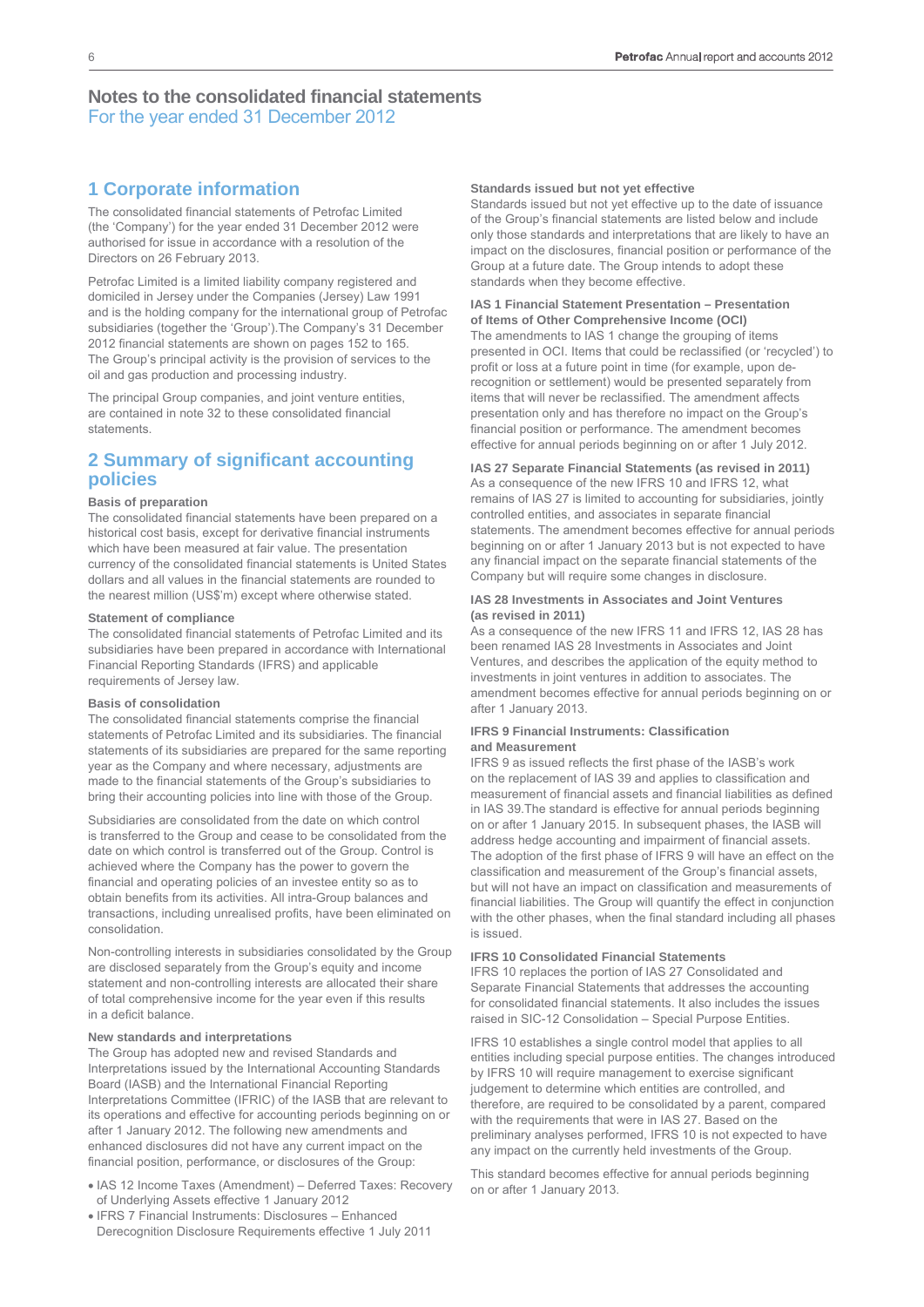#### **IFRS 11 Joint Arrangements**

IFRS 11 replaces IAS 31 Interests in Joint Ventures and SIC-13 Jointly-controlled Entities – Non-monetary Contributions by Venturers.

IFRS 11 removes the option to account for jointly-controlled entities (JCEs) using proportionate consolidation. Instead, JCEs that meet the definition of a joint venture must be accounted for using the equity method.

The application of this new standard will impact the financial position of the Group by eliminating proportionate consolidation of certain joint ventures. With the application of the new standard, the investment in those joint ventures will be accounted for using the equity method of accounting. This standard becomes effective for annual periods beginning on or after 1 January 2013, and is to be applied retrospectively for joint arrangements held at the date of initial application. The expected impact of IFRS 11 on the current period (which will be the comparative period in the financial statements as of 31 December 2013), given the current status of our joint arrangements, is expected to be a reduction of revenue of US\$76m and a reduction in profit from operations of US\$2m as income from joint ventures will be presented outside operating profit going forward. Current assets and current liabilities will be reduced by US\$47m and US\$89m respectively, while the impact on non-current assets will be a reduction of US\$65m and the non-current liabilities will be reduced by US\$2m. The reduction in net assets above will result in recognition of investments in joint ventures which will be included within noncurrent assets.

#### **IFRS 12 Disclosure of Involvement with Other Entities**

IFRS 12 includes all of the disclosures that were previously in IAS 27 relating to consolidated financial statements, as well as all of the disclosures that were previously included in IAS 31 and IAS 28.These disclosures relate to an entity's interests in subsidiaries, joint arrangements, associates and structured entities. A number of new disclosures are also required. This standard becomes effective for annual periods beginning on or after 1 January 2013.The application of this standard affects disclosure only and will have no impact on the Group's financial position or performance.

#### **IFRS 13 Fair Value Measurement**

IFRS 13 establishes a single source of guidance under IFRS for all fair value measurements. IFRS 13 does not change when an entity is required to use fair value, but rather provides guidance on how to measure fair value under IFRS when fair value is required or permitted. The Group is currently assessing the impact that this standard will have on the financial position and performance of the Group. This standard becomes effective prospectively for annual periods beginning on or after 1 January 2013.

#### **Significant accounting judgements and estimates Judgements**

In the process of applying the Group's accounting policies, management has made the following judgements, apart from those involving estimations, which have the most significant effect on the amounts recognised in the consolidated financial statements:

- revenue recognition on fixed-price engineering, procurement and construction contracts: the Group recognises revenue on fixed-price engineering, procurement and construction contracts using the percentage-of-completion method, based on surveys of work performed. The Group has determined this basis of revenue recognition is the best available measure of progress on such contracts
- revenue recognition on Integrated Energy Services contracts: the Group assesses on a case by case basis the most appropriate treatment for its various of commercial structures which include Risk Service Contracts, Production Enhancement Contracts and Equity Upstream Investments including Production Sharing Contracts (see accounting policies note on page 117 for further details).

#### Estimation uncertainty

The key assumptions concerning the future and other key sources of estimation uncertainty at the statement of financial position date, that have a significant risk of causing a material adjustment to the carrying amounts of assets and liabilities within the next financial year are discussed below:

- project cost to complete estimates: at each statement of financial position date the Group is required to estimate costs to complete on fixed-price contracts. Estimating costs to complete on such contracts requires the Group to make estimates of future costs to be incurred, based on work to be performed beyond the statement of financial position date. This estimate will impact revenues, cost of sales, work-in-progress, billings in excess of costs and estimated earnings and accrued contract expenses
- onerous contract provisions: the Group provides for future losses on long-term contracts where it is considered probable that the contract costs are likely to exceed revenues in future years. Estimating these future losses involves a number of assumptions about the achievement of contract performance targets and the likely levels of future cost escalation over time US\$ nil at 31 December 2012 (2011: US\$ nil)
- impairment of goodwill: the Group determines whether goodwill is impaired at least on an annual basis. This requires an estimation of the value in use of the cash-generating units to which the goodwill is allocated. Estimating the value in use requires the Group to make an estimate of the expected future cash flows from each cash-generating unit and also to determine a suitable discount rate in order to calculate the present value of those cash flows. The carrying amount of goodwill at 31 December 2012 was US\$125m (2011: US\$107m) (note 10)
- deferred tax assets: the Group recognises deferred tax assets on all applicable temporary differences where it is probable that future taxable profits will be available for utilisation. This requires management to make judgements and assumptions regarding the amount of deferred tax that can be recognised based on the magnitude and likelihood of future taxable profits. The carrying amount of deferred tax assets at 31 December 2012 was US\$43m (2011: US\$29m)

Our business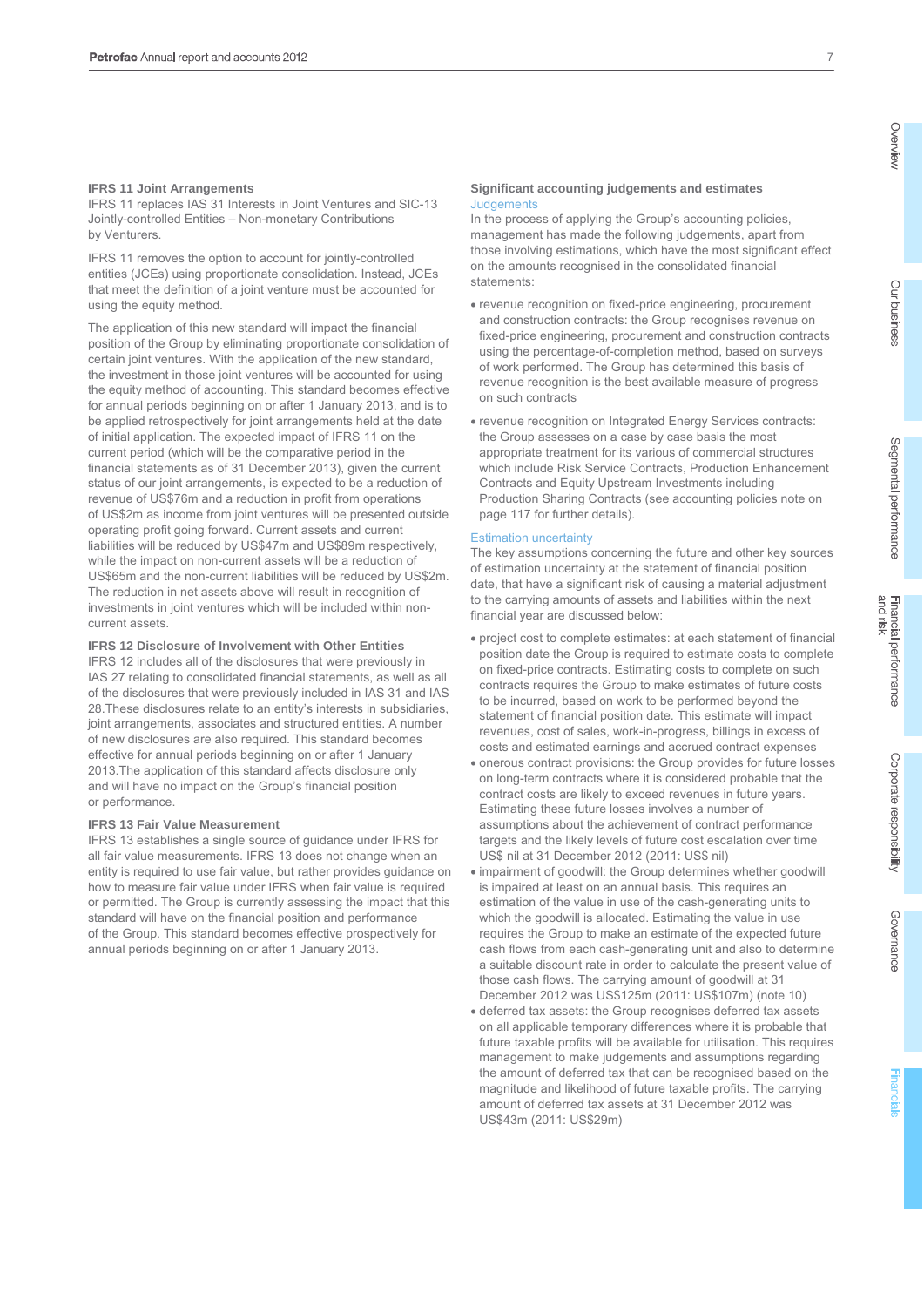## **2 Summary of significant accounting policies** continued

- income tax: the Company and its subsidiaries are subject to routine tax audits and also a process whereby tax computations are discussed and agreed with the appropriate authorities. Whilst the ultimate outcome of such tax audits and discussions cannot be determined with certainty, management estimates the level of provisions required for both current and deferred tax on the basis of professional advice and the nature of current discussions with the tax authority concerned
- recoverable value of intangible oil and gas and other intangible assets: the Group determines at each statement of financial position date whether there is any evidence of indicators of impairment in the carrying value of its intangible oil and gas and other intangible assets. Where indicators exist, an impairment test is undertaken which requires management to estimate the recoverable value of its intangible assets for example by reference to quoted market values, similar arm's length transactions involving these assets or value in use calculations
- units of production depreciation: estimated proven plus probable reserves are used in determining the depreciation of oil and gas assets such that the depreciation charge is proportional to the depletion of the remaining reserves over their life of production. These calculations require the use of estimates including the amount of economically recoverable reserves and future oil and gas capital expenditure

#### **Interests in joint ventures**

The Group has a number of contractual arrangements with other parties which represent joint ventures. These take the form of agreements to share control over other entities (jointly controlled entities) and commercial collaborations (jointly controlled operations). These arrangements require unanimous agreement for financial and operating decisions among the venturers. The Group's interests in jointly controlled entities are accounted for by proportionate consolidation, which involves recognising the Group's proportionate share of the joint venture's assets, liabilities, income and expenses with similar items in the consolidated financial statements on a line-by-line basis. Where the Group collaborates with other entities in jointly controlled operations, the expenses the Group incurs and its share of the revenue earned is recognised in the consolidated income statement. Assets controlled by the Group and liabilities incurred by it are recognised in the statement of financial position. Where necessary, adjustments are made to the financial statements of the Group's jointly controlled entities and operations to bring their accounting policies into line with those of the Group.

#### **Investments in associates**

The Group's investment in its associates, entities in which the Group has significant influence, are accounted for using the equity method.

Under the equity method, the investment is initially carried at cost and adjusted for post acquisition changes in the Group's share of net assets of the associate. Goodwill on the initial investment forms a part of the carrying amount of the investment and is not individually tested for impairment.

The Group recognises its share of the net profits after tax and non-controlling interest of the associates in its consolidated income statement. Share of associate's changes in equity is also recognised in the Group's consolidated statement of changes in equity. Any unrealised gains and losses resulting from transactions between the Group and the associate are eliminated to the extent of the interest in associates.

The financial statements of the associate are prepared using the same accounting policies and reporting periods as that of the Group.

The carried value of the investment is tested for impairment at each reporting date. Impairment, if any, is determined by the difference between the recoverable amount of the associate and its carrying value and is reported within the share of income of an associate in the Group's consolidated income statement.

#### **Foreign currency translation**

The Company's functional and presentational currency is US dollars. In the financial statements of individual subsidiaries, joint ventures and associates, transactions in currencies other than a company's functional currency are recorded at the prevailing rate of exchange at the date of the transaction. At the year end, monetary assets and liabilities denominated in foreign currencies are retranslated at the rates of exchange prevailing at the statement of financial position date. Non-monetary assets and liabilities that are measured at historical cost in a foreign currency are translated using the rate of exchange as at the dates of the initial transactions. Non-monetary assets and liabilities measured at fair value in a foreign currency are translated using the rate of exchange at the date the fair value was determined. All foreign exchange gains and losses are taken to the consolidated income statement with the exception of exchange differences arising on monetary assets and liabilities that form part of the Group's net investment in subsidiaries. These are taken directly to the statement of changes in equity until the disposal of the net investment at which time they are recognised in the consolidated income statement.

The statements of financial position of overseas subsidiaries, joint ventures and associates are translated into US dollars using the closing rate method, whereby assets and liabilities are translated at the rates of exchange prevailing at the statement of financial position date. The income statements of overseas subsidiaries and joint ventures are translated at average exchange rates for the year. Exchange differences arising on the retranslation of net assets are taken directly to other reserves within the statement of changes in equity.

On the disposal of a foreign entity, accumulated exchange differences are recognised in the consolidated income statement as a component of the gain or loss on disposal.

#### **Property, plant and equipment**

Property, plant and equipment is stated at cost less accumulated depreciation and any impairment in value. Cost comprises the purchase price or construction cost and any costs directly attributable to making that asset capable of operating as intended. The purchase price or construction cost is the aggregate amount paid and the fair value of any other consideration given to acquire the asset. Depreciation is provided on a straight-line basis, other than on oil and gas assets, at the following rates:

| Oil and gas facilities                            | $10\% - 12.5\%$            |
|---------------------------------------------------|----------------------------|
| Plant and equipment                               | $4\% - 33\%$               |
| Buildings and leasehold improvements $5\% - 33\%$ |                            |
|                                                   | (or lease term if shorter) |
| Office furniture and equipment                    | $25\% - 50\%$              |
| Vehicles                                          | $20\% - 33\%$              |

Tangible oil and gas assets are depreciated, on a field-by-field basis, using the unit-of-production method based on entitlement to proven and probable reserves, taking account of estimated future development expenditure relating to those reserves.

Each asset's estimated useful life, residual value and method of depreciation are reviewed and adjusted if appropriate at each financial year end.

No depreciation is charged on land or assets under construction.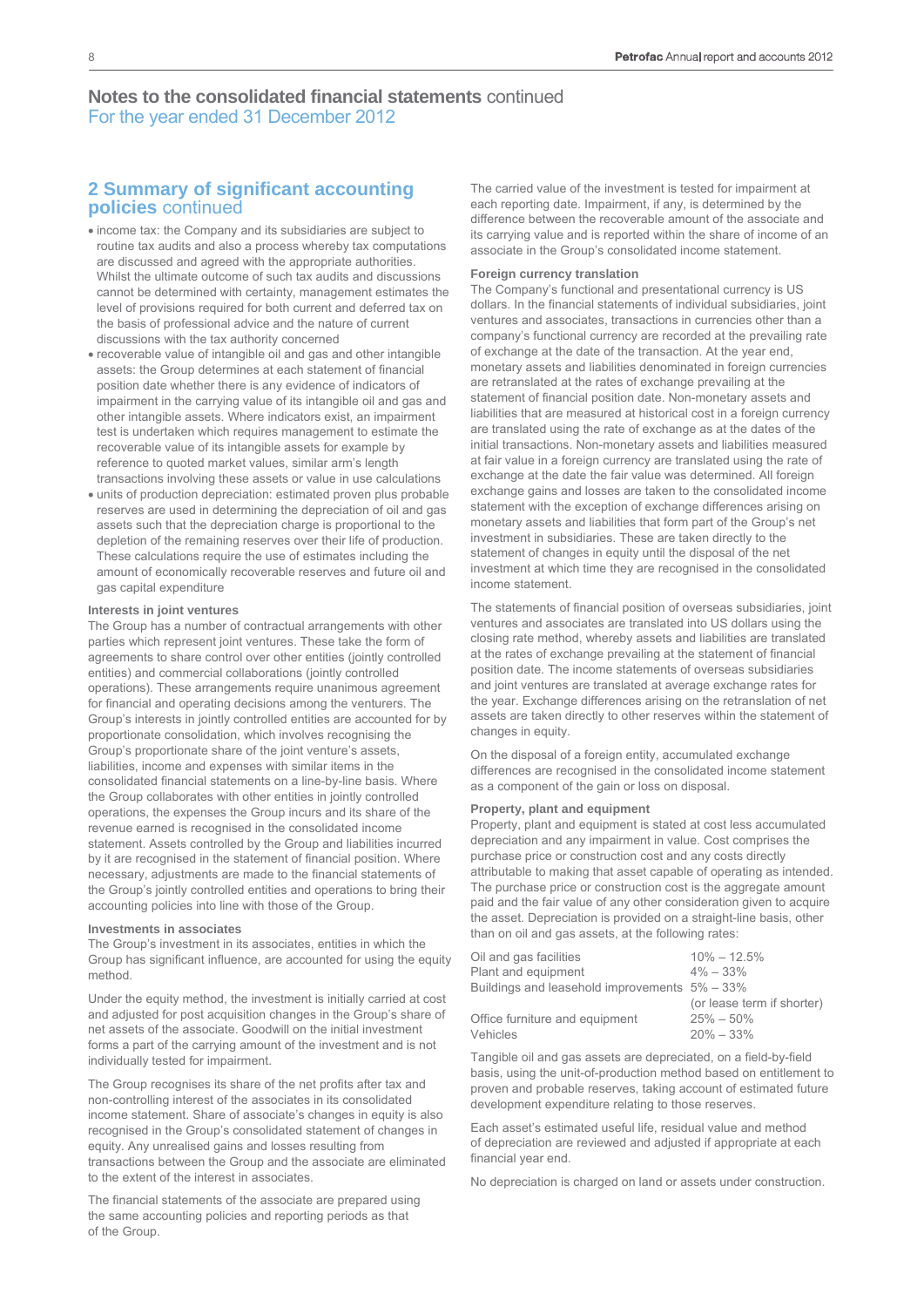The carrying amount of an item of property, plant and equipment is derecognised on disposal or when no future economic benefits are expected from its use or disposal. The gain or loss arising from the de-recognition of an item of property, plant and equipment is included in the consolidated income statement when the item is derecognised. Gains are not classified as revenue.

#### **Non-current assets held for sale**

Non-current assets or disposal Groups are classified as held for sale when it is expected that the carrying amount of an asset will be recovered principally through sale rather than continuing use. Assets are not depreciated when classified as held for sale.

#### **Borrowing costs**

Borrowing costs directly attributable to the construction of qualifying assets, which are assets that necessarily take a substantial period of time to prepare for their intended use, are added to the cost of those assets, until such time as the assets are substantially ready for their intended use. All other borrowing costs are recognised as interest payable in the consolidated income statement in the period in which they are incurred.

#### **Goodwill**

Goodwill acquired in a business combination is initially measured at cost, being the excess of the cost of the business combination over the net fair value of the identifiable assets, liabilities and contingent liabilities of the entity at the date of acquisition. Following initial recognition, goodwill is measured at cost less any accumulated impairment losses. Goodwill is reviewed for impairment annually, or more frequently if events or changes in circumstances indicate that such carrying value may be impaired. All transaction costs associated with business combinations are charged to the consolidated income statement in the year of such combination.

For the purpose of impairment testing, goodwill acquired is allocated to the cash-generating units that are expected to benefit from the synergies of the combination. Each unit or units to which goodwill is allocated represents the lowest level within the Group at which the goodwill is monitored for internal management purposes and is not larger than an operating segment determined in accordance with IFRS 8 'Operating Segments'.

Impairment is determined by assessing the recoverable amount of the cash-generating units to which the goodwill relates. Where the recoverable amount of the cash-generating units is less than the carrying amount of the cash-generating units and related goodwill, an impairment loss is recognised.

Where goodwill has been allocated to cash-generating units and part of the operation within those units is disposed of, the goodwill associated with the operation disposed of is included in the carrying amount of the operation when determining the gain or loss on disposal of the operation. Goodwill disposed of in this circumstance is measured based on the relative values of the operation disposed of and the portion of the cash-generating units retained.

#### **Contingent consideration payable on a business combination**

When, as part of a business combination, the Group defers a proportion of the total purchase consideration payable for an acquisition, the amount provided for is the acquisition date fair value of the consideration. The unwinding of the discount element is recognised as a finance cost in the consolidated income statement. For business combinations prior to 1 January 2010, all changes in estimated contingent consideration payable on acquisition are adjusted against the carried goodwill. For business combinations after 1 January 2010, changes in estimated contingent consideration payable on acquisition are recognised in the consolidated income statement unless they are measurement period adjustments which arise as a result of additional information obtained after the acquisition date about the facts and circumstances existing at the acquisition date, which are adjusted against carried goodwill.

#### **Intangible assets – non oil and gas assets**

Intangible assets acquired in a business combination are initially measured at cost being their fair values at the date of acquisition and are recognised separately from goodwill where the asset is separable or arises from a contractual or other legal right and its fair value can be measured reliably. After initial recognition, intangible assets are carried at cost less accumulated amortisation and any accumulated impairment losses. Intangible assets with a finite life are amortised over their useful economic life using a straight-line method unless a better method reflecting the pattern in which the asset's future economic benefits are expected to be consumed can be determined. The amortisation charge in respect of intangible assets is included in the selling, general and administration expenses line of the consolidated income statement. The expected useful lives of assets are reviewed on an annual basis. Any change in the useful life or pattern of consumption of the intangible asset is treated as a change in accounting estimate and is accounted for prospectively by changing the amortisation period or method. Intangible assets are tested for impairment whenever there is an indication that the asset may be impaired.

#### **Oil and gas assets**

#### Capitalised costs

The Group's activities in relation to oil and gas assets are limited to assets in the evaluation, development and production phases.

Oil and gas evaluation and development expenditure is accounted for using the successful efforts method of accounting.

#### Evaluation expenditures

Expenditure directly associated with evaluation (or appraisal) activities is capitalised as an intangible asset. Such costs include the costs of acquiring an interest, appraisal well drilling costs, payments to contractors and an appropriate share of directly attributable overheads incurred during the evaluation phase. For such appraisal activity, which may require drilling of further wells, costs continue to be carried as an asset whilst related hydrocarbons are considered capable of commercial development. Such costs are subject to technical, commercial and management review to confirm the continued intent to develop, or otherwise extract value. When this is no longer the case, the costs are written-off in the income statement. When such assets are declared part of a commercial development, related costs are transferred to tangible oil and gas assets. All intangible oil and gas assets are assessed for any impairment prior to transfer and any impairment loss is recognised in the consolidated income statement.

#### Development expenditures

Expenditure relating to development of assets which include the construction, installation and completion of infrastructure facilities such as platforms, pipelines and development wells, is capitalised within property, plant and equipment.

#### Changes in unit-of-production factors

Changes in factors which affect unit-of-production calculations are dealt with prospectively in accordance with the treatment of changes in accounting estimates, not by immediate adjustment of prior years' amounts.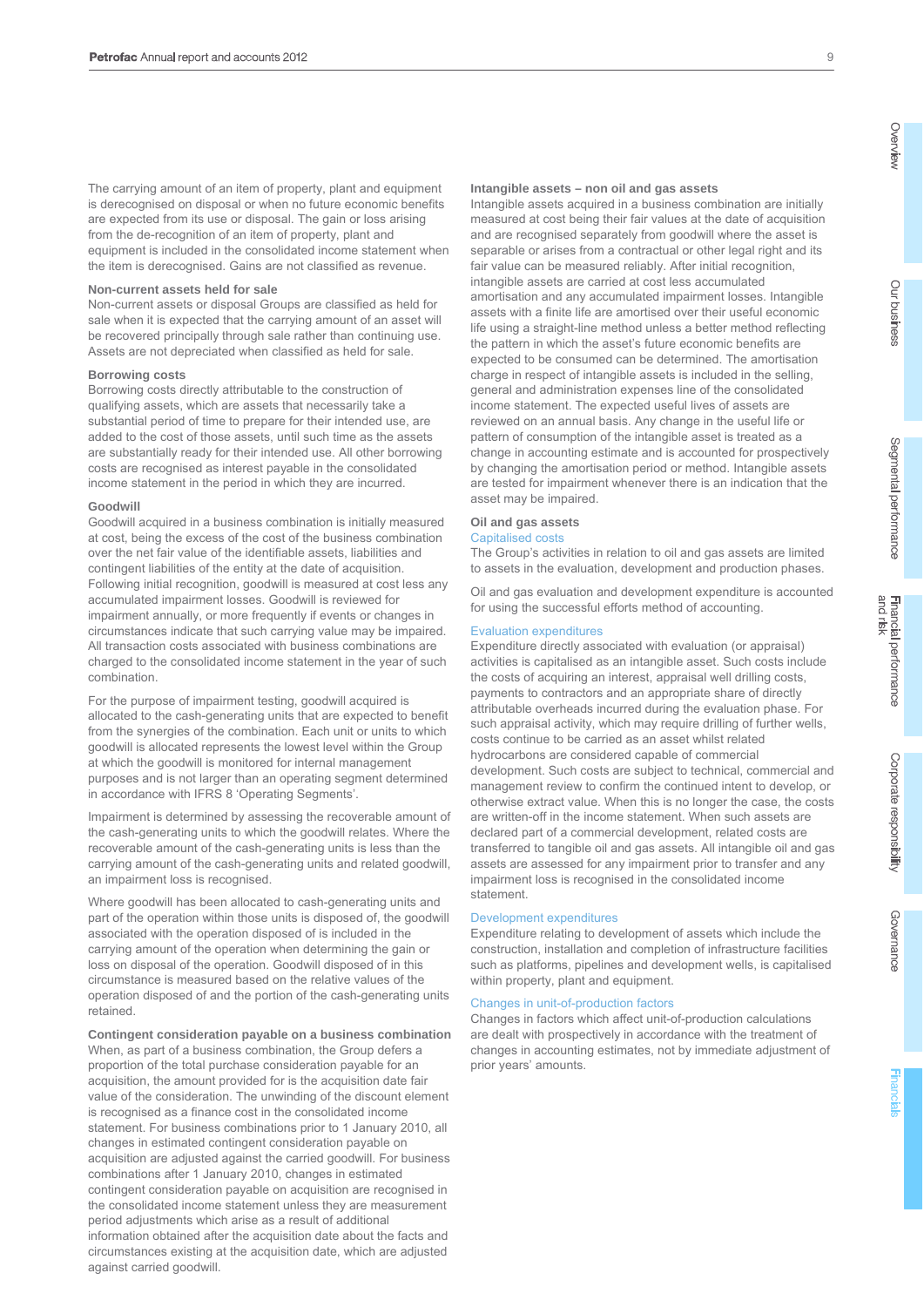# **2 Summary of significant accounting policies** continued

#### Decommissioning

Provision for future decommissioning costs is made in full when the Group has an obligation to dismantle and remove a facility or an item of plant and to restore the site on which it is located, and when a reasonable estimate of that liability can be made. The amount recognised is the present value of the estimated future expenditure. An amount equivalent to the discounted initial provision for decommissioning costs is capitalised and amortised over the life of the underlying asset on a unit-of-production basis over proven and probable reserves. Any change in the present value of the estimated expenditure is reflected as an adjustment to the provision and the oil and gas asset.

The unwinding of the discount applied to future decommissioning provisions is included under finance costs in the consolidated income statement.

#### **Impairment of assets (excluding goodwill)**

At each statement of financial position date, the Group reviews the carrying amounts of its tangible and intangible assets to assess whether there is an indication that those assets may be impaired. If any such indication exists, the Group makes an estimate of the asset's recoverable amount. An asset's recoverable amount is the higher of an asset's fair value less costs to sell and its value in use. In assessing value in use, the estimated future cash flows attributable to the asset are discounted to their present value using a pre-tax discount rate that reflects current market assessments of the time value of money and the risks specific to the asset.

If the recoverable amount of an asset is estimated to be less than its carrying amount, the carrying amount of the asset is reduced to its recoverable amount. An impairment loss is recognised immediately in the consolidated income statement, unless the relevant asset is carried at a revalued amount, in which case the impairment loss is treated as a revaluation decrease.

Where an impairment loss subsequently reverses, the carrying amount of the asset is increased to the revised estimate of its recoverable amount, but so that the increased carrying amount does not exceed the carrying amount that would have been determined had no impairment loss been recognised for the asset in prior years. A reversal of an impairment loss is recognised immediately in the consolidated income statement, unless the relevant asset is carried at a revalued amount, in which case the reversal of the impairment is treated as a revaluation increase.

#### **Inventories**

Inventories are valued at the lower of cost and net realisable value. Net realisable value is the estimated selling price in the ordinary course of business, less estimated costs of completion and the estimated costs necessary to make the sale. Cost comprises purchase price, cost of production, transportation and other directly allocable expenses. Costs of inventories, other than raw materials, are determined using the first-in-first-out method. Costs of raw materials are determined using the weighted average method.

#### **Work in progress and billings in excess of cost and estimated earnings**

Fixed price lump sum engineering, procurement and construction contracts are presented in the statement of financial position as follows:

- for each contract, the accumulated cost incurred, as well as the estimated earnings recognised at the contract's percentage of completion less provision for any anticipated losses, after deducting the progress payments received or receivable from the customers, are shown in current assets in the statement of financial position under 'work in progress'
- where the payments received or receivable for any contract exceed the cost and estimated earnings less provision for any

anticipated losses, the excess is shown as 'billings in excess of cost and estimated earnings' within current liabilities

#### **Trade and other receivables**

Trade receivables are recognised and carried at original invoice amount less an allowance for any amounts estimated to be uncollectable. An estimate for doubtful debts is made when there is objective evidence that the collection of the full amount is no longer probable under the terms of the original invoice. Impaired debts are derecognised when they are assessed as uncollectable.

#### **Cash and cash equivalents**

Cash and cash equivalents consist of cash at bank and in hand and short-term deposits with an original maturity of three months or less. For the purpose of the cash flow statement, cash and cash equivalents consists of cash and cash equivalents as defined above, net of outstanding bank overdrafts.

#### **Interest-bearing loans and borrowings**

All interest-bearing loans and borrowings are initially recognised at the fair value of the consideration received net of issue costs directly attributable to the borrowing.

After initial recognition, interest-bearing loans and borrowings are subsequently measured at amortised cost using the effective interest rate method. Amortised cost is calculated by taking into account any issue costs, and any discount or premium on settlement.

#### **Provisions**

Provisions are recognised when the Group has a present legal or constructive obligation as a result of past events, it is probable that an outflow of resources will be required to settle the obligation and a reliable estimate can be made of the amount of the obligation. If the time value of money is material, provisions are discounted using a current pre-tax rate that reflects, where appropriate, the risks specific to the liability. Where discounting is used, the increase in the provision due to the passage of time is recognised in the consolidated income statement as a finance cost.

#### **De-recognition of financial assets and liabilities**

#### Financial assets

A financial asset (or, where applicable a part of a financial asset) is de-recognised where:

- the rights to receive cash flows from the asset have expired
- the Group retains the right to receive cash flows from the asset, but has assumed an obligation to pay them in full without material delay to a third-party under a 'pass-through' arrangement; or
- the Group has transferred its rights to receive cash flows from the asset and either (a) has transferred substantially all the risks and rewards of the asset, or (b) has neither transferred nor retained substantially all the risks and rewards of the asset, but has transferred control of the asset

#### Financial liabilities

A financial liability is de-recognised when the obligation under the liability is discharged or cancelled or expires.

If an existing financial liability is replaced by another from the same lender, on substantially different terms, or the terms of an existing liability are substantially modified, such an exchange or modification is treated as a de-recognition of the original liability and the recognition of a new liability such that the difference in the respective carrying amounts together with any costs or fees incurred are recognised in the consolidated income statement.

#### **Pensions and other long-term employment benefits**

The Group has various defined contribution pension schemes in accordance with the local conditions and practices in the countries in which it operates. The amount charged to the consolidated income statement in respect of pension costs reflects the contributions payable in the year. Differences between contributions payable during the year and contributions actually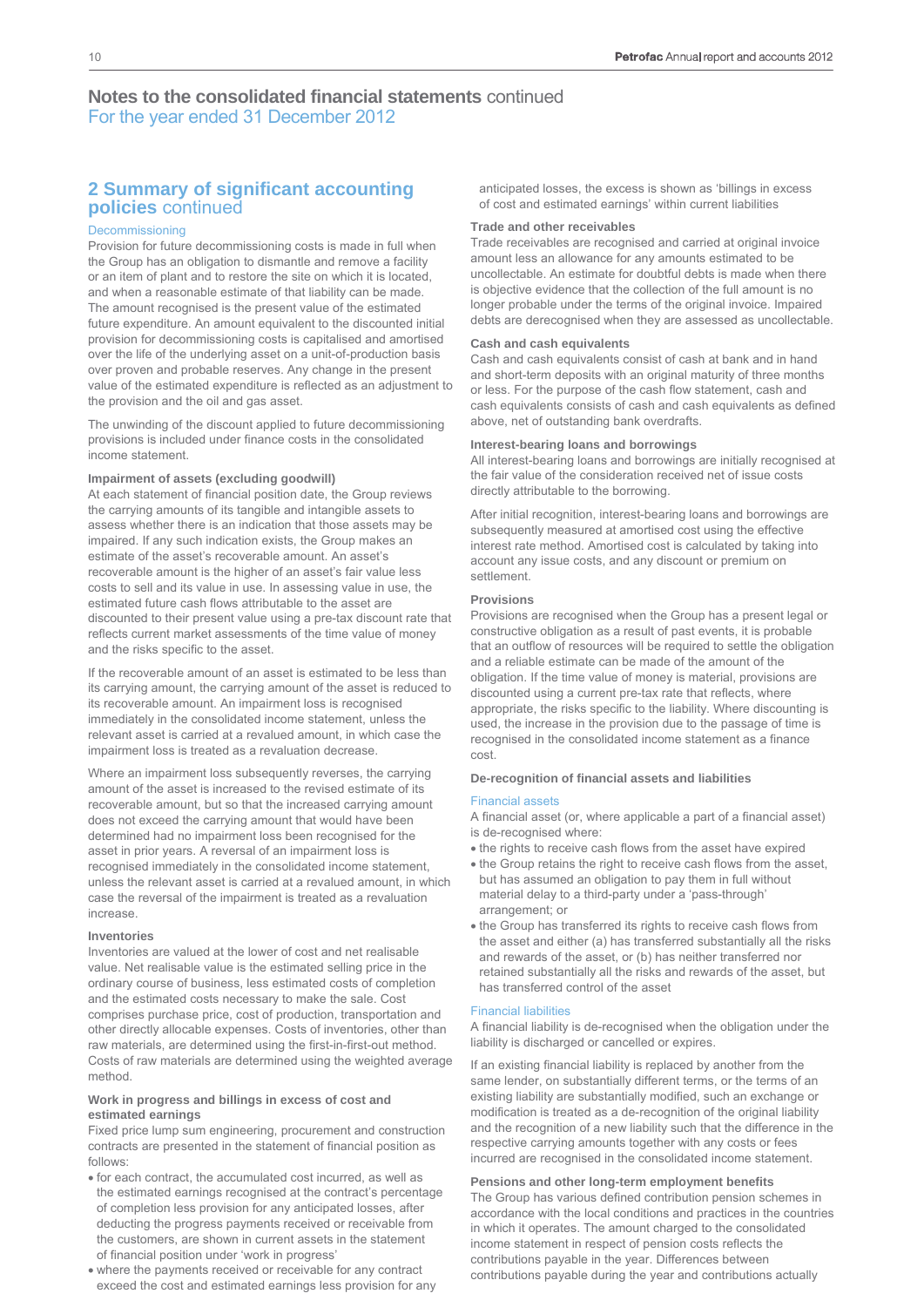paid are shown as either accrued liabilities or prepaid assets in the statement of financial position.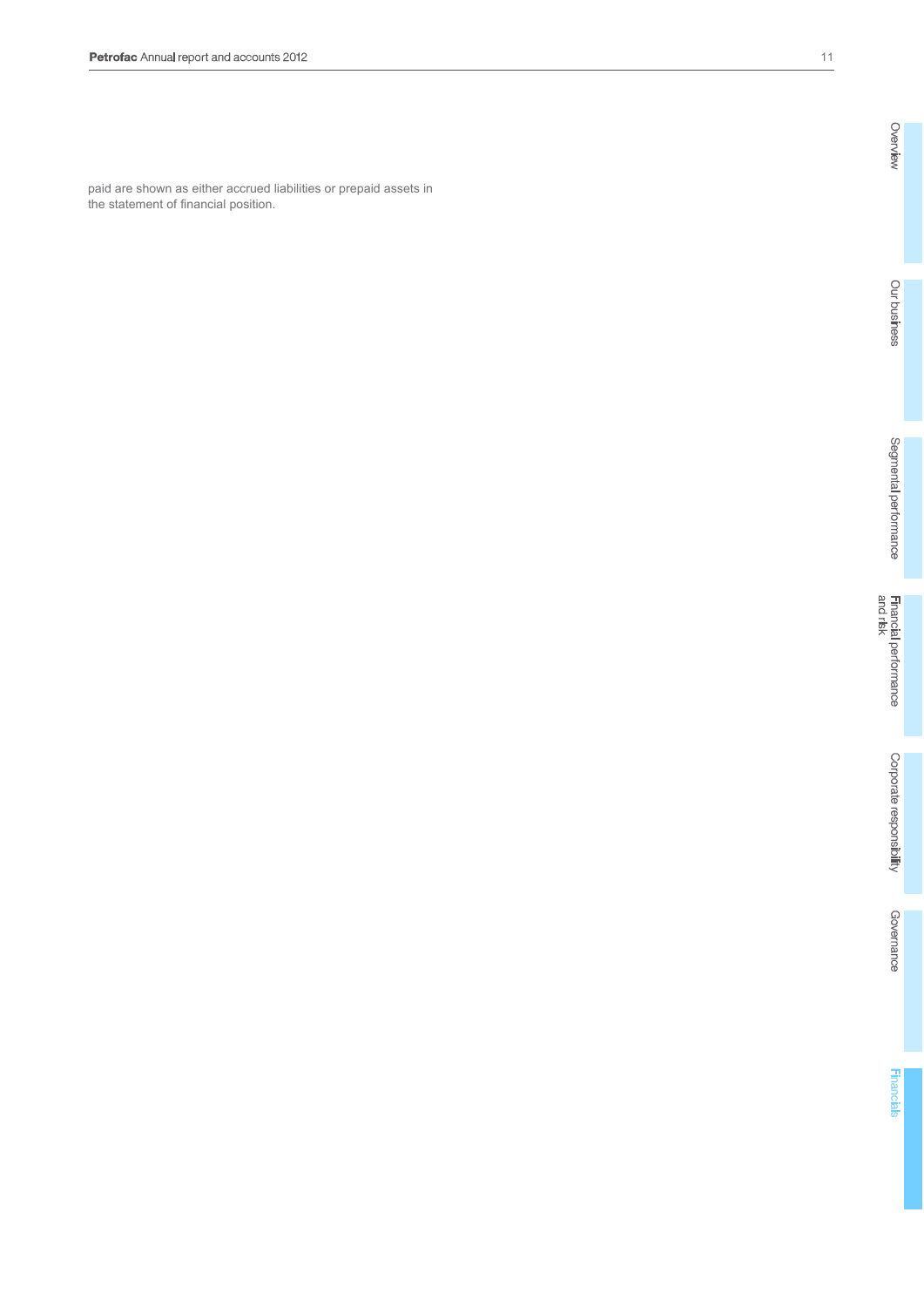The Group's other long-term employment benefits are provided in accordance with the labour laws of the countries in which the Group operates, further details of which are given in note 25.

#### **Share-based payment transactions**

Employees (including Directors) of the Group receive remuneration in the form of share-based payment transactions, whereby employees render services in exchange for shares or rights over shares ('equity-settled transactions').

#### Equity-settled transactions

The cost of equity-settled transactions with employees is measured by reference to the fair value at the date on which they are granted. In valuing equity-settled transactions, no account is taken of any service or performance conditions, other than conditions linked to the price of the shares of Petrofac Limited ('market conditions'), if applicable.

The cost of equity-settled transactions is recognised, together with a corresponding increase in equity, over the period in which the relevant employees become fully entitled to the award (the 'vesting period').The cumulative expense recognised for equitysettled transactions at each reporting date until the vesting date reflects the extent to which the vesting period has expired and the Group's best estimate of the number of equity instruments that will ultimately vest. The income statement charge or credit for a period represents the movement in cumulative expense recognised as at the beginning and end of that period.

No expense is recognised for awards that do not ultimately vest, except for awards where vesting is conditional upon a market or non-vesting condition, which are treated as vesting irrespective of whether or not the market or non-vesting condition is satisfied, provided that all other performance conditions and service conditions are satisfied. Equity awards cancelled are treated as vesting immediately on the date of cancellation, and any expense not recognised for the award at that date is recognised in the consolidated income statement.

#### **Petrofac Employee Benefit Trusts**

The Petrofac Employee Benefit Trust and the Petrofac Joint Venture Companies Employee Benefit Trust warehouse ordinary shares purchased to satisfy various new share scheme awards made to the employees of the Company and its joint venture partner employees, which will be transferred to the members of the scheme on their respective vesting dates subject to satisfying the performance conditions of each scheme. The trusts have been consolidated in the Group financial statements in accordance with SIC 12 'Special Purpose Entities'. The cost of shares temporarily held by the trusts are reflected as treasury shares and deducted from equity.

#### **Leases**

The determination of whether an arrangement is, or contains a lease is based on the substance of the arrangement at inception date and whether the fulfilment of the arrangement is dependent on the use of a specific asset or assets or the arrangement conveys the right to use the asset.

Leases are classified as finance leases whenever the terms of the lease transfer substantially all the risks and rewards of ownership to the lessee. All other leases are classified as operating leases.

Assets held under finance leases are recognised as non-current assets of the Group at the lower of their fair value at the date of commencement of the lease and the present value of the minimum lease payments. These assets are depreciated on a straight-line basis over the shorter of the useful life of the asset and the lease term. The corresponding liability to the lessor is included in the consolidated statement of financial position as a finance lease obligation. Lease payments are apportioned between finance costs in the income statement and reduction of the lease obligation so as to achieve a constant rate of interest on the remaining balance of the liability.

The Group has entered into various operating leases the payments for which are recognised as an expense in the consolidated income statement on a straight-line basis over the lease terms.

#### **Revenue recognition**

Revenue is recognised to the extent that it is probable economic benefits will flow to the Group and the revenue can be reliably measured. The following specific recognition criteria also apply:

#### Onshore Engineering & Construction

Revenues from fixed-price lump-sum contracts are recognised on the percentage-of-completion method, based on surveys of work performed once the outcome of a contract can be estimated reliably. In the early stages of contract completion, when the outcome of a contract cannot be estimated reliably, contract revenues are recognised only to the extent of costs incurred that are expected to be recoverable.

Revenues from cost-plus-fee contracts are recognised on the basis of costs incurred during the year plus the fee earned measured by the cost-to-cost method.

Revenues from reimbursable contracts are recognised in the period in which the services are provided based on the agreed contract schedule of rates.

Provision is made for all losses expected to arise on completion of contracts entered into at the statement of financial position date, whether or not work has commenced on these contracts.

Incentive payments are included in revenue when the contract is sufficiently advanced that it is probable that the specified performance standards will be met or exceeded and the amount of the incentive payments can be measured reliably. Variation orders are only included in revenue when it is probable they will be accepted and can be measured reliably and claims are only included in revenue when negotiations have reached an advanced stage.

#### Offshore Projects & Operations, Engineering & Consulting Services and Integrated Energy Services

Revenues from reimbursable contracts are recognised in the period in which the services are provided based on the agreed contract schedule of rates.

Revenues from fixed-price contracts are recognised on the percentage-of-completion method, measured by milestones completed or earned value once the outcome of a contract can be estimated reliably. In the early stages of contract completion, when the outcome of a contract cannot be estimated reliably, contract revenues are recognised only to the extent of costs incurred that are expected to be recoverable.

Incentive payments are included in revenue when the contract is sufficiently advanced that it is probable that the specified performance standards will be met or exceeded and the amount of the incentive payments can be measured reliably. Claims are only included in revenue when negotiations have reached an advanced stage such that it is probable the claim will be accepted and can be measured reliably.

#### Integrated Energy Services

Oil and gas revenues comprise the Group's share of sales from the processing or sale of hydrocarbons on an entitlement basis, when the significant risks and rewards of ownership have been passed to the buyer.

Revenue from production enhancement contracts is recognised based on the volume of hydrocarbons produced in the period and the agreed tariff and the reimbursement arrangement for costs incurred.

#### **Pre-contract/bid costs**

Pre-contract/bid costs incurred are recognised as an expense until there is a high probability that the contract will be awarded, after which all further costs are recognised as assets and expensed over the life of the contract.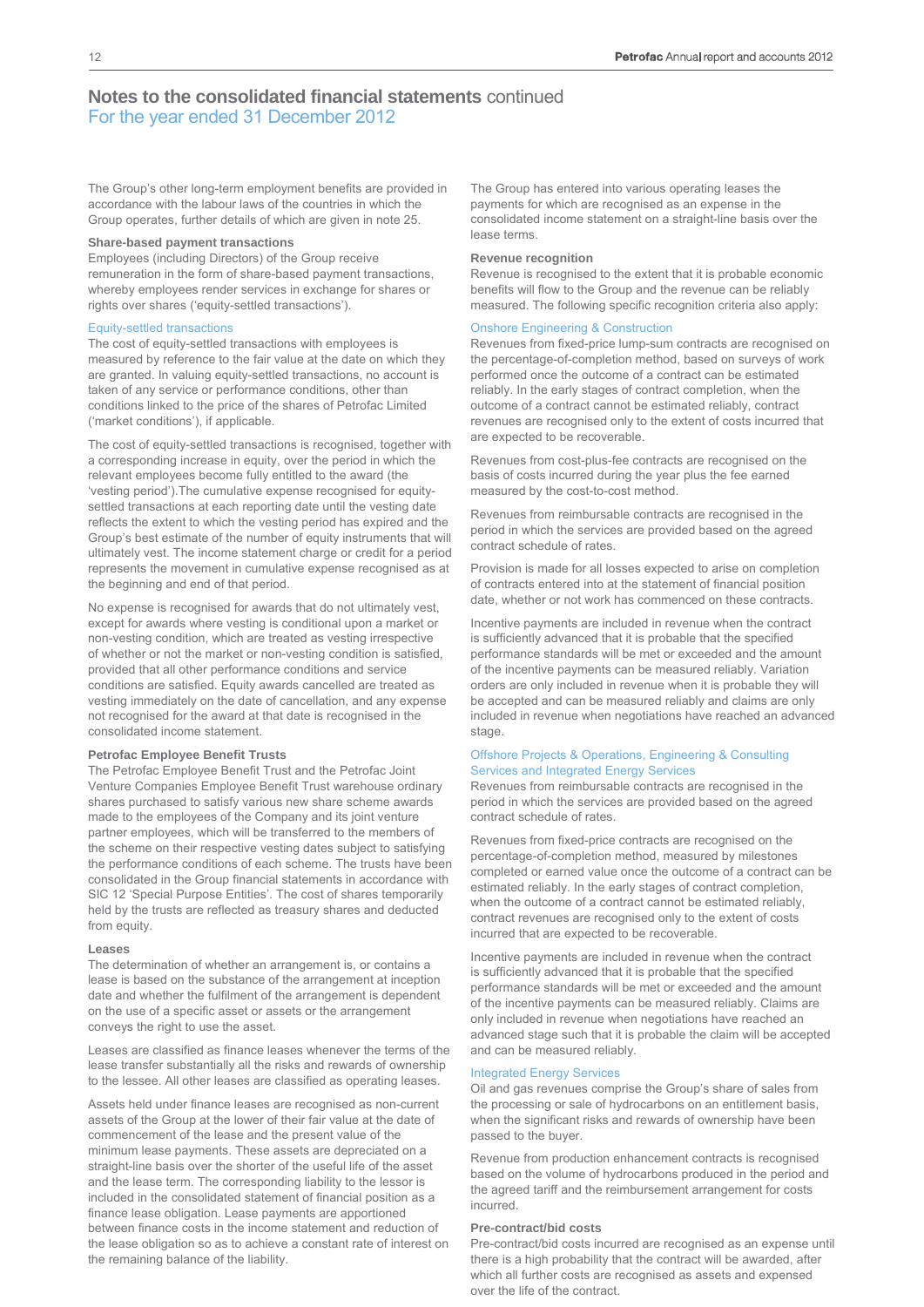# **2 Summary of significant accounting policies** continued

#### **Income taxes**

Income tax expense represents the sum of current income tax and deferred tax.

Current income tax assets and liabilities for the current and prior periods are measured at the amount expected to be recovered from, or paid to the taxation authorities. Taxable profit differs from profit as reported in the consolidated income statement because it excludes items of income or expense that are taxable or deductible in other years and it further excludes items that are never taxable or deductible. The Group's liability for current tax is calculated using tax rates that have been enacted or substantively enacted by the statement of financial position date.

Deferred income tax is recognised on all temporary differences at the statement of financial position date between the carrying amounts of assets and liabilities in the financial statements and the corresponding tax bases used in the computation of taxable profit, with the following exceptions:

- where the temporary difference arises from the initial recognition of goodwill or of an asset or liability in a transaction that is not a business combination that at the time of the transaction affects neither accounting nor taxable profit or loss
- in respect of taxable temporary differences associated with investments in subsidiaries, associates and joint ventures, where the timing of reversal of the temporary differences can be controlled and it is probable that the temporary differences will not reverse in the foreseeable future; and
- deferred income tax assets are recognised only to the extent that it is probable that a taxable profit will be available against which the deductible temporary differences, carried forward tax credits or tax losses can be utilised

The carrying amount of deferred income tax assets is reviewed at each statement of financial position date and reduced to the extent that it is no longer probable that sufficient taxable profit will be available to allow all or part of the deferred income tax assets to be utilised. Unrecognised deferred income tax assets are reassessed at each statement of financial position date and are recognised to the extent that it has become probable that future taxable profit will allow the deferred tax asset to be recovered.

Deferred income tax assets and liabilities are measured on an undiscounted basis at the tax rates that are expected to apply when the asset is realised or the liability is settled, based on tax rates and tax laws enacted or substantively enacted at the statement of financial position date.

Current and deferred income tax is charged or credited directly to other comprehensive income or equity if it relates to items that are credited or charged to respectively, other comprehensive income or equity. Otherwise, income tax is recognised in the consolidated income statement.

#### **Derivative financial instruments and hedging**

The Group uses derivative financial instruments such as forward currency contracts and oil price collars and forward contracts to hedge its risks associated with foreign currency and oil price fluctuations. Such derivative financial instruments are initially recognised at fair value on the date on which a derivative contract is entered into and are subsequently remeasured at fair value. Derivatives are carried as assets when the fair value is positive and as liabilities when the fair value is negative.

Any gains or losses arising from changes in the fair value of derivatives that do not qualify for hedge accounting are taken to the consolidated income statement.

The fair value of forward currency contracts is calculated by reference to current forward exchange rates for contracts with similar maturity profiles. The fair value of oil price collar contracts is determined by reference to market values for similar instruments.

For the purposes of hedge accounting, hedges are classified as: fair value hedges when hedging the exposure to changes in the fair value of a recognised asset or liability; or

 cash flow hedges when hedging exposure to variability in cash flows that is either attributable to a particular risk associated with a recognised asset or liability or a highly probable forecast transaction

The Group formally designates and documents the relationship between the hedging instrument and the hedged item at the inception of the transaction, as well as its risk management objectives and strategy for undertaking various hedge transactions. The documentation also includes identification of the hedging instrument, the hedged item or transaction, the nature of risk being hedged and how the Group will assess the hedging instrument's effectiveness in offsetting the exposure to changes in the hedged item's fair value or cash flows attributable to the hedged risk. The Group also documents its assessment, both at hedge inception and on an ongoing basis, of whether the derivatives that are used in the hedging transactions are highly effective in offsetting changes in fair values or cash flows of the hedged items.

The treatment of gains and losses arising from revaluing derivatives designated as hedging instruments depends on the nature of the hedging relationship, as follows:

#### Cash flow hedges

For cash flow hedges, the effective portion of the gain or loss on the hedging instrument is recognised directly in the statement of changes in equity, while the ineffective portion is recognised in the consolidated income statement. Amounts taken to equity are transferred to the consolidated income statement when the hedged transaction affects the consolidated income statement.

If the hedging instrument expires or is sold, terminated or exercised without replacement or rollover, or if its designation as a hedge is revoked, any cumulative gain or loss existing in equity at that time remains in equity and is recognised when the forecast transaction is ultimately recognised in the consolidated income statement. When a forecast transaction is no longer expected to occur, the cumulative gain or loss that was reported in the statement of changes in equity is immediately transferred to the consolidated income statement.

#### Embedded derivatives

Contracts are assessed for the existence of embedded derivatives at the date that the Group first becomes party to the contract, with reassessment only if there is a change to the contract that significantly modifies the cash flows. Embedded derivatives which are not clearly and closely related to the underlying asset, liability or transaction are separated and accounted for as standalone derivatives.

Governance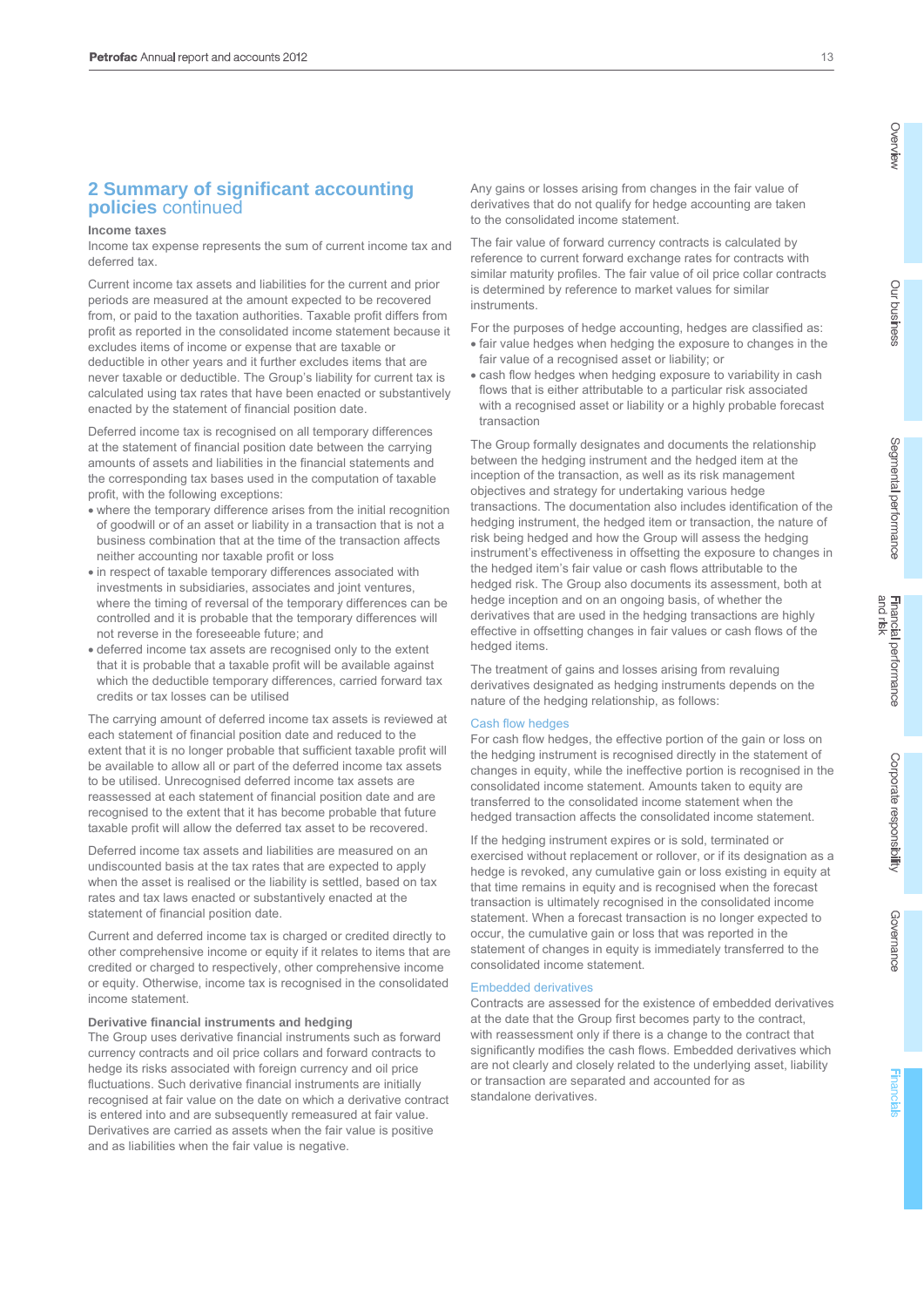# **3 Segment information**

The Group delivers its services through the four reporting segments set out below:

- Onshore Engineering & Construction which provides engineering, procurement and construction project execution services to the onshore oil and gas industry
- Offshore Projects & Operations which provides offshore engineering, operations and maintenance on and offshore and engineering, procurement and construction project execution services to the offshore oil and gas industry
- Engineering & Consulting Services which provides technical engineering, consultancy, conceptual design, front end engineering and design (FEED) and project management consultancy (PMC) across all sectors including renewables and carbon capture
- Integrated Energy Services which co-invests with partners in oil and gas production, processing and transportation assets, provides production improvement services under value aligned commercial structures and oil and gas related technical competency training and consultancy services

Management separately monitors the trading results of its four reporting segments for the purpose of making an assessment of their performance and making decisions about how resources are allocated to them. Each segment's performance is measured based on its profitability which is reflected in a manner consistent with the results shown below. However, certain shareholder services related overheads, Group financing and consolidation adjustments are managed at a corporate level and are not allocated to reporting segments.

The following tables represent revenue and profit information relating to the Group's reporting segments for the year ended 31 December 2012.

#### **Year ended 31 December 2012**

|                                                                                    | Onshore<br>Engineering<br>&<br>Construction<br><b>US\$m</b> | Offshore<br>Projects &<br>Operations<br><b>US\$m</b> | Engineering<br>&<br>Consulting<br>Services<br><b>US\$m</b> | Integrated<br>Energy<br><b>Services</b><br><b>US\$m</b> | Corporate<br>& others<br>US\$m | Consolidation<br>adjustments<br>&<br>eliminations<br>US\$m | Total<br><b>US\$m</b> |
|------------------------------------------------------------------------------------|-------------------------------------------------------------|------------------------------------------------------|------------------------------------------------------------|---------------------------------------------------------|--------------------------------|------------------------------------------------------------|-----------------------|
| Revenue                                                                            |                                                             |                                                      |                                                            |                                                         |                                |                                                            |                       |
| <b>External sales</b>                                                              | 4,332                                                       | 1,237                                                | 100                                                        | 704                                                     |                                | $*(49)$                                                    | 6,324                 |
| Inter-segment sales                                                                | 26                                                          | 166                                                  | 148                                                        | 15                                                      |                                | (355)                                                      |                       |
| <b>Total revenue</b>                                                               | 4,358                                                       | 1,403                                                | 248                                                        | 719                                                     |                                | (404)                                                      | 6,324                 |
| <b>Segment results</b>                                                             | 540                                                         | 79                                                   | 30                                                         | 141                                                     | 6                              | (26)                                                       | 770                   |
| Unallocated corporate costs                                                        |                                                             |                                                      |                                                            |                                                         | (4)                            |                                                            | (4)                   |
| Profit/(loss) before tax and finance<br>income/(costs)                             | 540                                                         | 79                                                   | 30                                                         | 141                                                     | 2                              | (26)                                                       | 766                   |
| Share of losses of associates                                                      | $\overline{\phantom{0}}$                                    |                                                      |                                                            | (8)                                                     |                                |                                                            | (8)                   |
| Finance costs                                                                      | $\overline{\phantom{0}}$                                    |                                                      |                                                            | (4)                                                     | (6)                            | 5                                                          | (5)                   |
| Finance income                                                                     | 8                                                           |                                                      | 1                                                          | $\overline{7}$                                          | 9                              | (13)                                                       | 12                    |
| Profit/(loss) before income tax                                                    | 548                                                         | 79                                                   | 31                                                         | 136                                                     | 5                              | (34)                                                       | 765                   |
| Income tax (expense)/income                                                        | (69)                                                        | (18)                                                 | (4)                                                        | (47)                                                    | 8                              | (5)                                                        | (135)                 |
| Non-controlling interests                                                          |                                                             |                                                      | 2                                                          |                                                         |                                |                                                            | 2                     |
| Profit/(loss) for the year attributable to<br><b>Petrofac Limited shareholders</b> | 479                                                         | 61                                                   | 29                                                         | 89                                                      | 13                             | (39)                                                       | 632                   |
| Other segment information                                                          |                                                             |                                                      |                                                            |                                                         |                                |                                                            |                       |
| Capital expenditures:                                                              |                                                             |                                                      |                                                            |                                                         |                                |                                                            |                       |
| Property, plant and equipment                                                      | 76                                                          | 13                                                   | 7                                                          | 355                                                     | 4                              | (25)                                                       | 430                   |
| Intangible oil and gas assets                                                      |                                                             |                                                      |                                                            | 165                                                     |                                |                                                            | 165                   |
| Charges:                                                                           |                                                             |                                                      |                                                            |                                                         |                                |                                                            |                       |
| Depreciation                                                                       | 40                                                          | 15                                                   | 5                                                          | 55                                                      | 6                              | (2)                                                        | 119                   |
| Amortisation and net impairment                                                    | $\overline{\phantom{0}}$                                    | 1                                                    | $\mathbf{1}$                                               | 8                                                       | $\mathbf{1}$                   |                                                            | 11                    |
| Other long-term employment benefits                                                | 16                                                          | 1                                                    |                                                            | 1                                                       |                                | 1                                                          | 19                    |
| Share-based payments                                                               | 13                                                          | 3                                                    | 1                                                          | 5                                                       | 4                              |                                                            | 26                    |

Elimination of external sales shown above of US\$49m represents a Group adjustment to the overall project percentage of completion on the Laggan

Tormore project as OEC and OPO are reflecting in their segments progress on their own respective shares of the total project scope.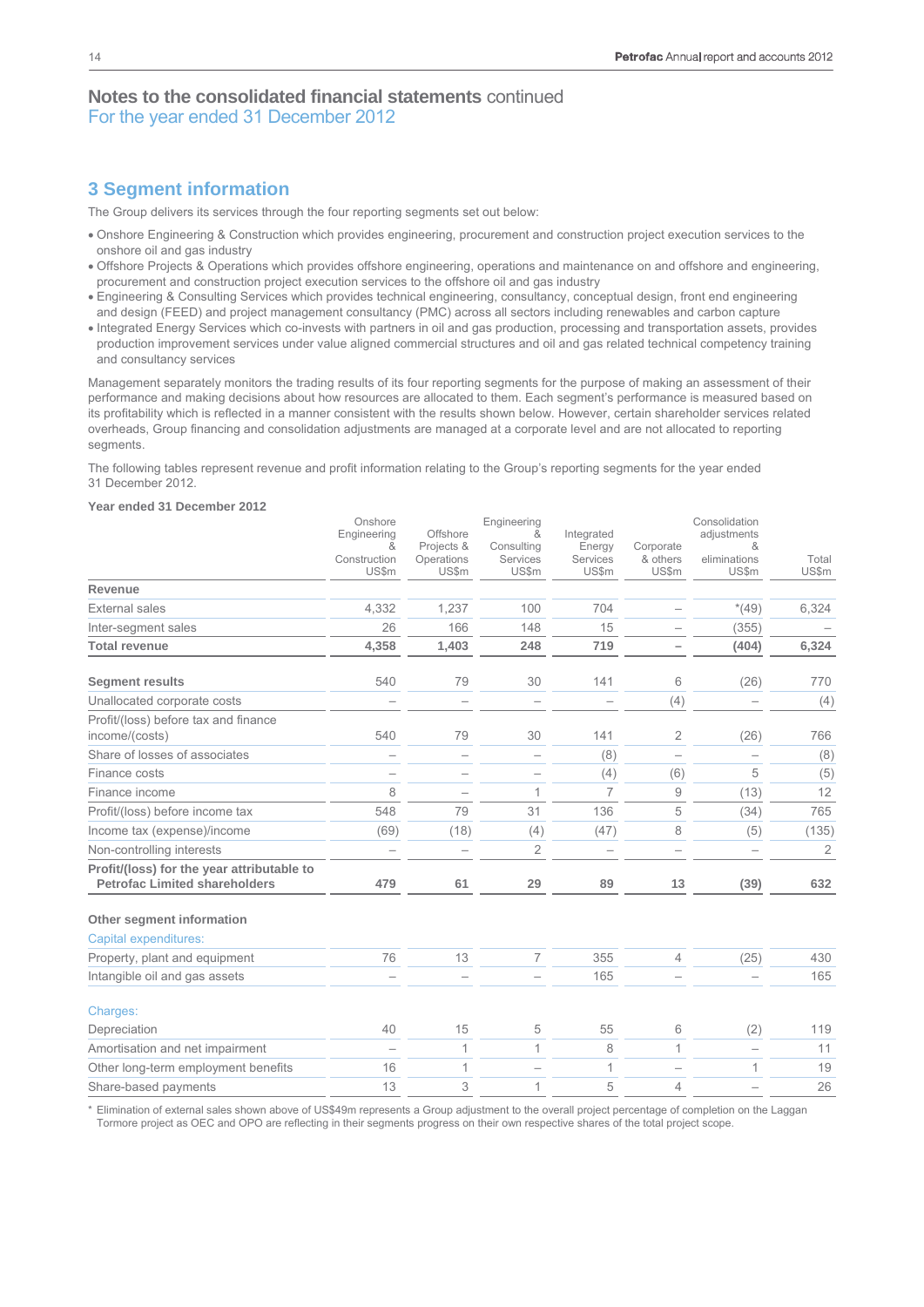# **3 Segment information** continued

**Year ended 31 December 2011** 

|                                                                                    | Onshore                           |                            | Engineering              |                          |                          | Consolidation         |                |
|------------------------------------------------------------------------------------|-----------------------------------|----------------------------|--------------------------|--------------------------|--------------------------|-----------------------|----------------|
|                                                                                    | Engineering<br>&                  | Offshore<br>Projects &     | &<br>Consulting          | Integrated<br>Energy     | Corporate                | adjustments<br>&      |                |
|                                                                                    | Construction<br>US\$m             | Operations<br><b>US\$m</b> | Services<br><b>US\$m</b> | Services<br><b>US\$m</b> | & others<br><b>US\$m</b> | eliminations<br>US\$m | Total<br>US\$m |
| Revenue                                                                            |                                   |                            |                          |                          |                          |                       |                |
| <b>External sales</b>                                                              | 4,068                             | 1,165                      | 64                       | 504                      |                          |                       | 5,801          |
| Inter-segment sales                                                                | 78                                | 87                         | 144                      | 15                       |                          | (324)                 |                |
| <b>Total revenue</b>                                                               | 4,146                             | 1,252                      | 208                      | 519                      |                          | (324)                 | 5,801          |
| <b>Segment results</b>                                                             | 554                               | 57                         | 33                       | 57                       |                          | (8)                   | 693            |
| Unallocated corporate costs                                                        |                                   |                            |                          |                          | (9)                      |                       | (9)            |
| Profit/(loss) before tax and finance<br>income/(costs)                             | 554                               | 57                         | 33                       | 57                       | (9)                      | (8)                   | 684            |
| Share of losses of associates                                                      | $\overbrace{\phantom{123221111}}$ |                            | $\qquad \qquad$          | (4)                      |                          |                       | (4)            |
| Finance costs                                                                      | (2)                               | (1)                        |                          | (3)                      | (3)                      | $\overline{2}$        | (7)            |
| Finance income                                                                     | 9                                 |                            |                          |                          | $\overline{2}$           | (3)                   | 8              |
| Profit/(loss) before income tax                                                    | 561                               | 56                         | 33                       | 50                       | (10)                     | (9)                   | 681            |
| Income tax (expense)/income                                                        | (98)                              | (12)                       | (2)                      | (28)                     | 1                        | (2)                   | (141)          |
| Non-controlling interests                                                          |                                   |                            |                          |                          |                          | $\qquad \qquad -$     |                |
| Profit/(loss) for the year attributable to<br><b>Petrofac Limited shareholders</b> | 463                               | 44                         | 31                       | 22                       | (9)                      | (11)                  | 540            |
| Other segment information                                                          |                                   |                            |                          |                          |                          |                       |                |
| Capital expenditures:                                                              |                                   |                            |                          |                          |                          |                       |                |
| Property, plant and equipment                                                      | 54                                | 58                         | 8                        | 312                      | 6                        | (3)                   | 435            |
| Intangible oil and gas assets                                                      |                                   |                            |                          | 40                       |                          |                       | 40             |
| Charges:                                                                           |                                   |                            |                          |                          |                          |                       |                |
| Depreciation                                                                       | 31                                | 4                          | 6                        | 35                       | 1                        |                       | 77             |
| Amortisation                                                                       |                                   | 1                          | 1                        | $\mathbf 1$              |                          |                       | 3              |
| Other long-term employment benefits                                                | 12                                |                            |                          | 1                        |                          |                       | 13             |
| Share-based payments                                                               | 12                                | $\overline{2}$             | 1                        | $\overline{4}$           | 4                        |                       | 23             |

#### Geographical segments

The following tables present revenue from external customers based on their location and non-current assets by geographical segments for the years ended 31 December 2012 and 2011.

#### **Year ended 31 December 2012**

|                               | Turkmenista<br>n US\$m | United<br>Kingdom<br>US\$m | Algeria<br><b>US\$m</b>                 | United<br>Arab<br>Emirates<br>US\$m | Malaysia<br>US\$m               | Kuwait<br><b>US\$m</b> | Qatar<br>US\$m     | Other<br>countries<br><b>US\$m</b> | Consolidated<br>US\$m |
|-------------------------------|------------------------|----------------------------|-----------------------------------------|-------------------------------------|---------------------------------|------------------------|--------------------|------------------------------------|-----------------------|
| <b>Revenues from</b>          |                        |                            |                                         |                                     |                                 |                        |                    |                                    |                       |
| external customers            | 1.697                  | 1,186                      | 862                                     | 793                                 | 448                             | 319                    | 259                | 760                                | 6,324                 |
|                               |                        |                            |                                         |                                     |                                 |                        |                    |                                    |                       |
|                               |                        | United<br>Kingdom<br>US\$m | United Arab<br>Emirates<br><b>US\$m</b> | Mexico<br><b>US\$m</b>              | Romania<br><b>US\$m</b>         | Malaysia<br>US\$m      | Singapore<br>US\$m | Other<br>countries<br>US\$m        | Consolidated<br>US\$m |
| Non-current assets:           |                        |                            |                                         |                                     |                                 |                        |                    |                                    |                       |
| Property, plant and equipment |                        | 68                         | 127                                     | 86                                  | 75                              | 382                    | 76                 | 91                                 | 905                   |
| Intangible oil and gas assets |                        | 10                         |                                         |                                     | $\hspace{0.1mm}-\hspace{0.1mm}$ | 251                    |                    | ⇁                                  | 268                   |
| Other intangible assets       |                        | 13                         |                                         | 16                                  | 5                               |                        |                    | 5                                  | 39                    |
| Goodwill                      |                        | 107                        | 17                                      | $\qquad \qquad$                     |                                 |                        |                    |                                    | 125                   |
|                               |                        |                            |                                         |                                     |                                 |                        |                    |                                    |                       |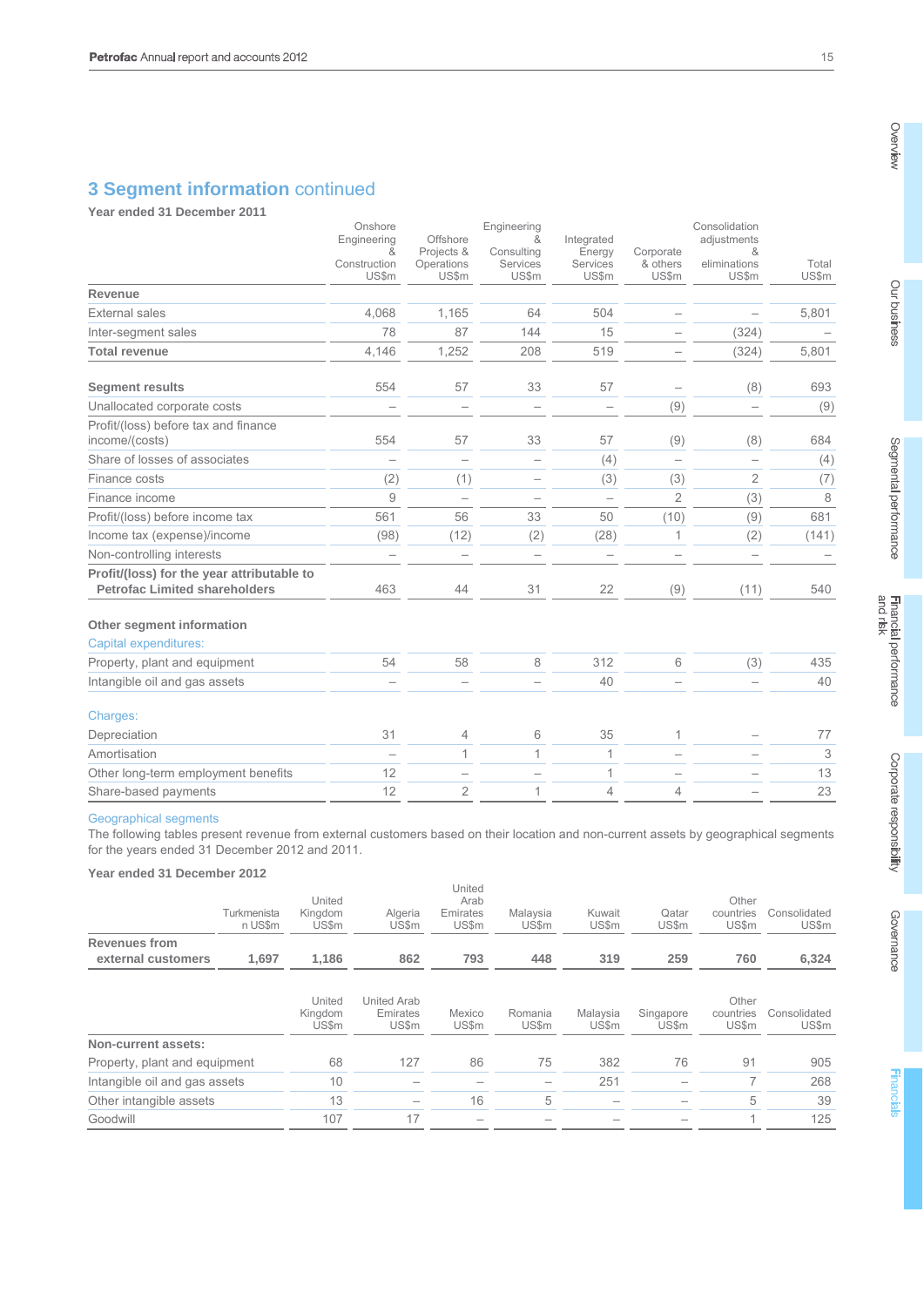| Year ended 31 December 2011   |                                            |                                   |                                  |                          |                         |                   |                       |                             |                              |
|-------------------------------|--------------------------------------------|-----------------------------------|----------------------------------|--------------------------|-------------------------|-------------------|-----------------------|-----------------------------|------------------------------|
|                               | United<br>Arab<br>Emirates<br><b>US\$m</b> | United<br>Kingdom<br><b>US\$m</b> | Turkmenistan<br><b>US\$m</b>     | Malaysia<br><b>US\$m</b> | Algeria<br><b>US\$m</b> | Kuwait<br>US\$m   | Qatar<br><b>US\$m</b> | Other<br>countries<br>US\$m | Consolidated<br><b>US\$m</b> |
| <b>Revenues from</b>          |                                            |                                   |                                  |                          |                         |                   |                       |                             |                              |
| external customers            | 1,291                                      | 939                               | 768                              | 653                      | 749                     | 379               | 257                   | 765                         | 5,801                        |
|                               |                                            | United<br>Kingdom<br>US\$m        | United Arab<br>Emirates<br>US\$m | Tunisia<br>US\$m         | Algeria<br>US\$m        | Malaysia<br>US\$m | Thailand<br>US\$m     | Other<br>countries<br>US\$m | Consolidated<br>US\$m        |
| Non-current assets:           |                                            |                                   |                                  |                          |                         |                   |                       |                             |                              |
| Property, plant and equipment |                                            | 71                                | 105                              | 42                       | 27                      | 256               | 48                    | 45                          | 594                          |
| Intangible oil and gas assets |                                            |                                   |                                  |                          |                         | 102               |                       |                             | 103                          |
| Other intangible assets       |                                            | 13                                |                                  |                          |                         |                   |                       | 6                           | 19                           |
| Goodwill                      |                                            | 91                                | 15                               |                          |                         |                   |                       | и                           | 107                          |

Revenues disclosed in the above tables are based on where the project is located. Revenues representing greater than 10% of Group revenues arose from one customer amounting to US\$1,697m (2011: two customers US\$1,653m) in the Onshore Engineering & Construction segment.

## **4 Revenues and expenses**

#### **a. Revenue**

|                                | 2012         | 2011  |
|--------------------------------|--------------|-------|
|                                | <b>US\$m</b> | US\$m |
| Rendering of services          | 6.205        | 5.651 |
| Sale of crude oil and gas      | 111          | 143   |
| Sale of processed hydrocarbons | 8            |       |
|                                | 6,324        | 5.801 |

Included in revenues from rendering of services are Offshore Projects & Operations, Engineering & Consulting Services and Integrated Energy Services revenues of a 'pass-through' nature with zero or low margins amounting to US\$220m (2011: US\$229m).The revenues are included as external revenues of the Group since the risks and rewards associated with recognition are assumed by the Group.

#### **b. Cost of sales**

Included in cost of sales for the year ended 31 December 2012 is depreciation charged on property, plant and equipment of US\$101m during 2012 (2011: US\$62m) (note 9).

Also included in cost of sales are forward points and ineffective portions on derivatives designated as cash flow hedges and losses on undesignated derivatives of US\$2m (2011: US\$6m loss).These amounts are an economic hedge of foreign exchange risk but do not meet the criteria within IAS 39 and are most appropriately recorded in cost of sales.

#### **c. Selling, general and administration expenses**

|                                                        | 2012         | 2011  |
|--------------------------------------------------------|--------------|-------|
|                                                        | <b>US\$m</b> | US\$m |
| Staff costs                                            | 228          | 187   |
| Depreciation (note 9)                                  | 18           | 15    |
| Amortisation (note 11)                                 |              | 3     |
| Net impairment of an investment in associate (note 12) |              |       |
| Other operating expenses                               | 102          | 78    |
|                                                        | 359          | 283   |

Other operating expenses consist mainly of office, travel, legal and professional and contracting staff costs.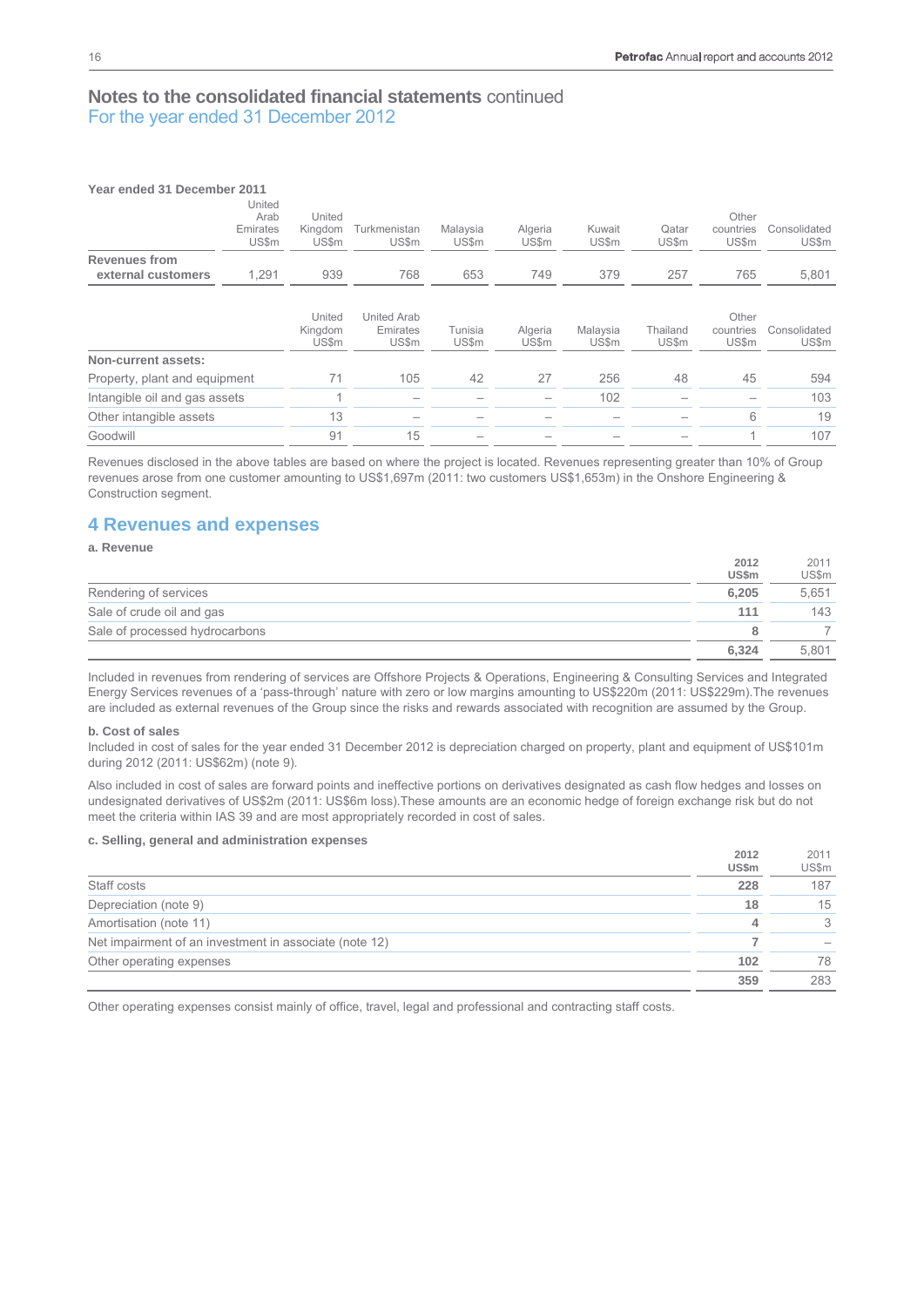# **4 Revenues and expenses** continued

## **d. Staff costs**

|                                                  | 2012<br>US\$m | 2011<br>US\$m |
|--------------------------------------------------|---------------|---------------|
| Total staff costs:                               |               |               |
| Wages and salaries                               | 1,179         | 1.045         |
| Social security costs                            | 52            | 38            |
| Defined contribution pension costs               | 20            | 21            |
| Other long-term employee benefit costs (note 25) | 19            | 13            |
| Expense of share-based payments (note 22)        | 26            | 23            |
|                                                  | 1.296         | 1.140         |

Of the US\$1,296m (2011: US\$1,140m) of staff costs shown above, US\$1,068m (2011: US\$953m) is included in cost of sales, with the remainder in selling, general and administration expenses.

The average number of payrolled staff employed by the Group during the year was 15,259 (2011: 13,212).

#### **e. Auditors' remuneration**

The Group paid the following amounts to its auditors in respect of the audit of the financial statements and for other services provided to the Group:

|                                   | 2012<br><b>US\$m</b> | 2011<br>US\$m |
|-----------------------------------|----------------------|---------------|
| Group audit fee                   |                      |               |
| Audit of accounts of subsidiaries |                      |               |
| Others                            |                      |               |
|                                   |                      |               |

Others include audit related assurance services of US\$327,000 (2011: US\$283,000), tax advisory services of US\$235,000 (2011: US\$432,000), tax compliance services of US\$113,000 (2011: US\$208,000) and other non-audit services of US\$118,000 (2011: US\$90,000).

### **f. Other income**

|                                                                        | 2012<br>US\$m | 2011<br>US\$m |
|------------------------------------------------------------------------|---------------|---------------|
| Foreign exchange gains                                                 |               | 3             |
| Gain on disposal of non-current asset held for sale (note 15)          | 27            |               |
| Fair value on initial recognition of investment in associate (note 12) | q             |               |
| Gain on disposal of an investment in a joint venture                   |               |               |
| Recovery of legal claim                                                |               |               |
| Gain on fair value changes in Seven Energy warrants (note 12)          |               | 6             |
| Other income                                                           |               | 3             |
|                                                                        | 65            | 12            |

Gain on sale of non-current asset held for sale of US\$36m comprises US\$27m on disposal of 75.2% of Petrofac's interest in Petrofac FPF1 Limited to Ithaca Energy Inc and US\$9m being the increase in fair value of the remaining 24.8% interest held which is classified as an associate.

#### **g. Other expenses**

|                                                               | 2012<br><b>US\$m</b> | 2011<br>US\$m |
|---------------------------------------------------------------|----------------------|---------------|
| Foreign exchange losses                                       |                      |               |
| Loss on fair value changes in Seven Energy warrants (note 12) |                      |               |
| Other expenses                                                |                      |               |
|                                                               | 20                   |               |

Overview

**2012** 

**2012** 

 $2011$ 

**Financia**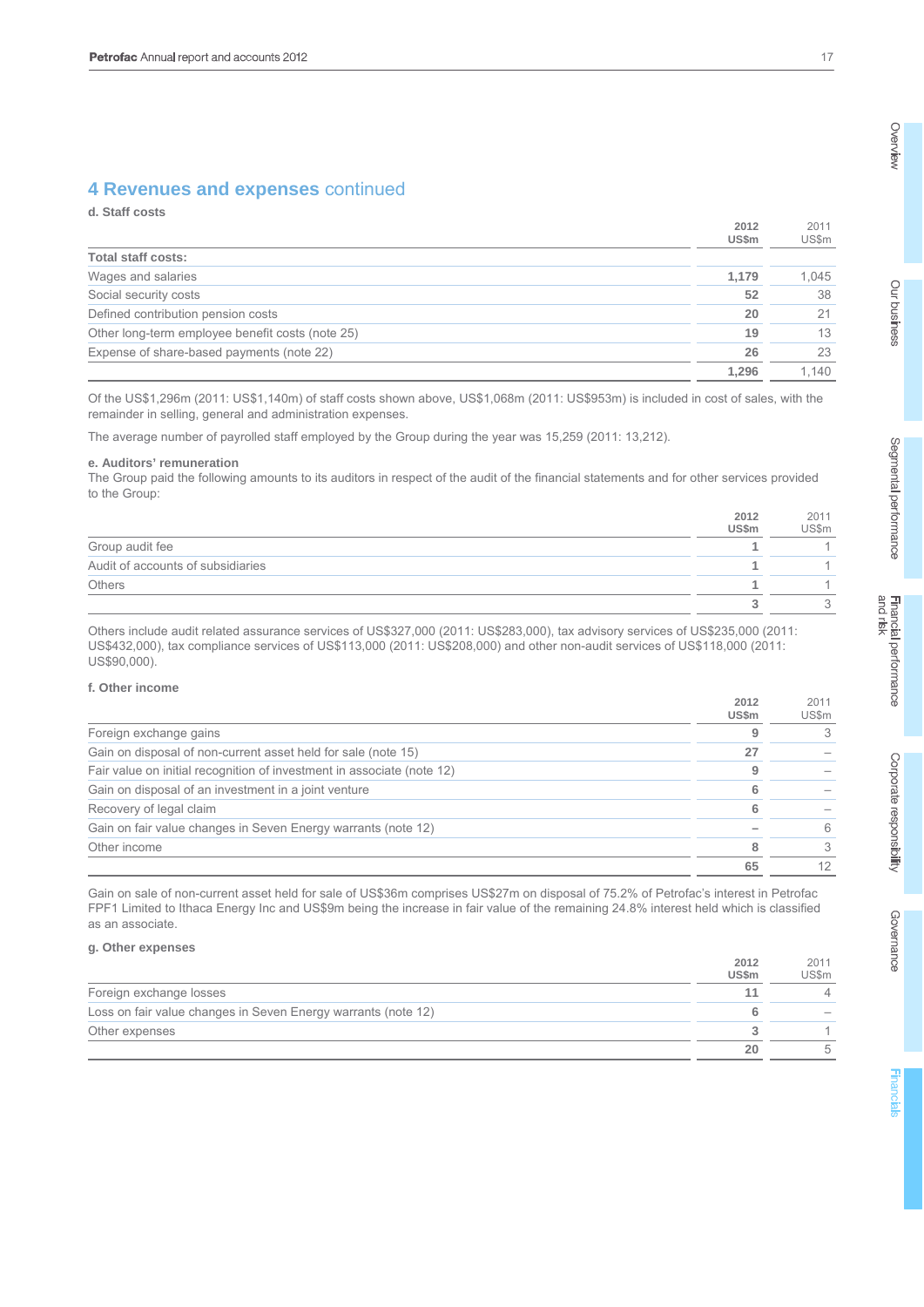**2012** 

 $2011$ 

# **Notes to the consolidated financial statements** continued For the year ended 31 December 2012

# **5 Finance (costs)/income**

|                                                               | 2012<br>US\$m | 2011<br>US\$m |
|---------------------------------------------------------------|---------------|---------------|
| Interest payable:                                             |               |               |
| Long-term borrowings                                          | (2)           | (3)           |
| Other interest, including short-term loans and overdrafts     | (1)           | (2)           |
| Unwinding of discount on provisions (note 25)                 | (2)           | (2)           |
| Total finance cost                                            | (5)           | (7)           |
| Interest receivable:                                          |               |               |
| Bank interest receivable                                      | 5             | 8             |
| Unwinding of discount on long-term receivables from customers |               |               |
| Total finance income                                          | 12            | 8             |
|                                                               |               |               |

# **6 Income tax**

#### **a. Tax on ordinary activities**

The major components of income tax expense are as follows:

|                                                                  | 2012<br><b>US\$m</b> | 2011<br>US\$m |
|------------------------------------------------------------------|----------------------|---------------|
| <b>Current income tax</b>                                        |                      |               |
| Current income tax charge                                        | 97                   | 138           |
| Adjustments in respect of current income tax of previous years   | (29)                 |               |
| Deferred income tax                                              |                      |               |
| Relating to origination and reversal of temporary differences    | 73                   | 9             |
| Recognition of tax losses relating to prior periods              | (6)                  |               |
| Adjustments in respect of deferred income tax of previous years  |                      | (7)           |
| Income tax expense reported in the income statement              | 135                  | 141           |
| Income tax reported in equity                                    |                      |               |
| Deferred income tax related to items credited directly to equity | 4                    | 5             |
| Current income tax related to share schemes                      | (5)                  | (4)           |
| Income tax (income)/expense reported in equity                   | (1)                  | $\mathbf{1}$  |

#### **b. Reconciliation of total tax charge**

A reconciliation between the income tax expense and the product of accounting profit multiplied by the Company's domestic tax rate is as follows:

|                                                                         | 2012<br><b>US\$m</b> | 2011<br>US\$m |
|-------------------------------------------------------------------------|----------------------|---------------|
| Accounting profit before tax                                            | 765                  | 681           |
| At Jersey's domestic income tax rate of 0% (2011: 0%)                   |                      |               |
| Expected tax charge in higher rate jurisdictions                        | 160                  | 141           |
| Expenditure not allowable for income tax purposes                       | 13                   | 3             |
| Adjustments in respect of previous years                                | (36)                 | (6)           |
| Adjustments in respect of losses not previously recognised/derecognised | (2)                  | (1)           |
| Unrecognised tax losses                                                 |                      | 2             |
| Other permanent differences                                             | (1)                  |               |
| Effect of change in tax rates                                           |                      |               |
| At the effective income tax rate of 17.7% (2011: 20.7%)                 | 135                  | 141           |

The Group's effective tax rate for the year ended 31 December 2012 is 17.7% (2011: 20.7%). A number of factors have impacted the effective tax rate this year including the net release of tax provisions held in respect of income taxes, the recognition of tax losses previously unrecognised and the mix of profits in the jurisdictions in which profits are earned. Adjustments in respect of prior periods represent the creation or release of tax provisions following the normal review, audit and final settlement process that occurs in the territories in which the Group operates. From 1 April 2013, the main UK corporation tax rate will be 23%, subsequently reducing to 21% in 2014. The change in the main UK rate to 23% was substantively enacted as at the balance sheet date. This change will impact the reversal of the temporary difference from this date onwards, reducing the Group's UK deferred tax assets and liabilities for the year ended 31 December 2012. It is not expected that the proposed future rate reduction will have a significant effect on the net UK deferred tax position.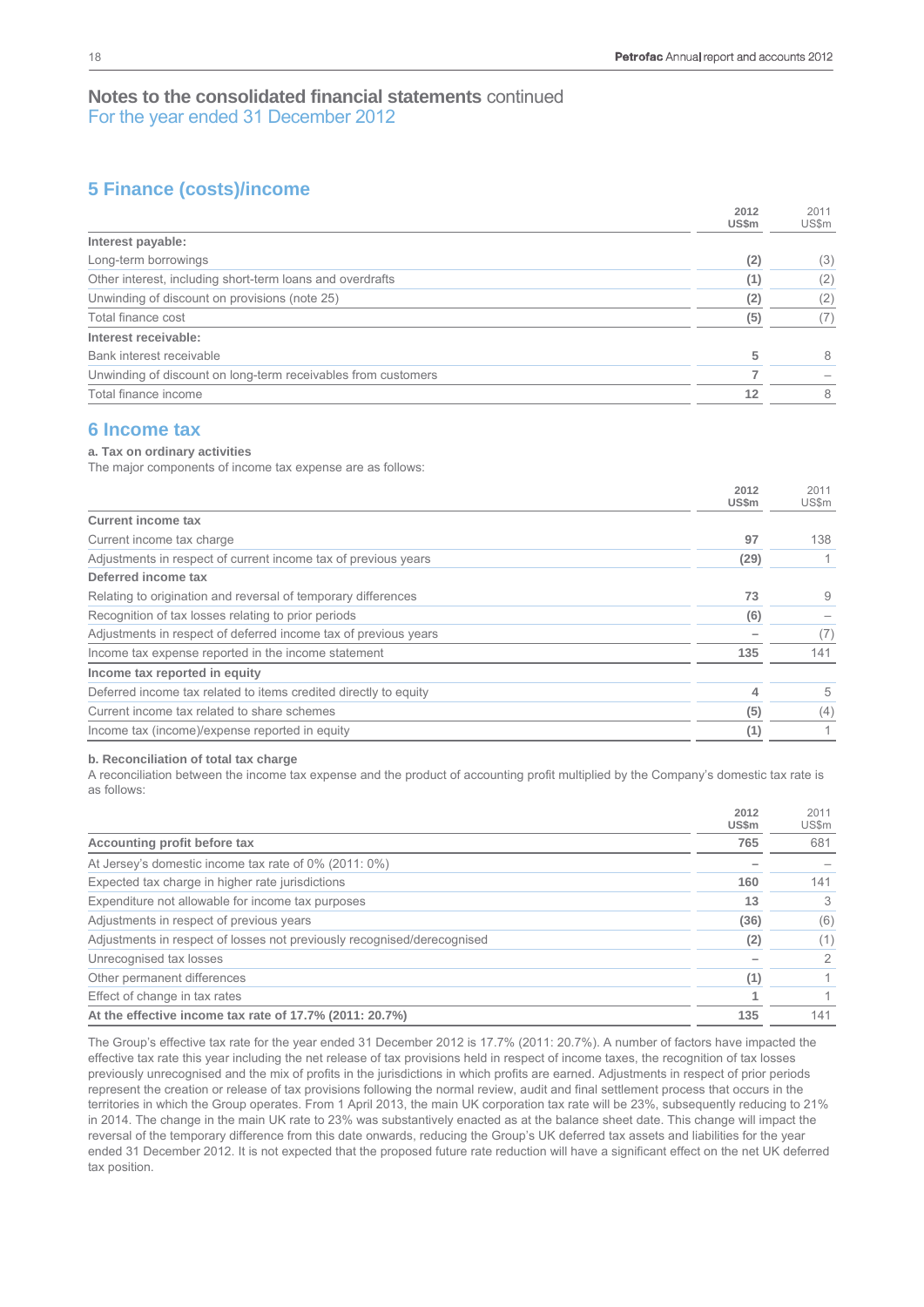# **6 Income tax continued**

**c. Deferred income tax** 

Deferred income tax relates to the following:

|                                                       |                      | Consolidated statement<br>of financial position |                      | Consolidated income<br>statement |  |
|-------------------------------------------------------|----------------------|-------------------------------------------------|----------------------|----------------------------------|--|
|                                                       | 2012<br><b>US\$m</b> | 2011<br><b>US\$m</b>                            | 2012<br><b>US\$m</b> | 2011<br>US\$m                    |  |
| Deferred income tax liabilities                       |                      |                                                 |                      |                                  |  |
| Fair value adjustment on acquisitions                 | 3                    | 3                                               |                      | 2                                |  |
| Accelerated depreciation                              | $121$                | 43                                              | 78                   | 6                                |  |
| Profit recognition                                    | 100                  | 14                                              | 86                   | 6                                |  |
| Other temporary differences                           |                      |                                                 |                      | (2)                              |  |
| Gross deferred income tax liabilities                 | 224                  | 60                                              |                      |                                  |  |
| Deferred income tax assets                            |                      |                                                 |                      |                                  |  |
| Losses available for offset                           | 96                   | 2                                               | (94)                 |                                  |  |
| Decelerated depreciation for tax purposes             | 3                    | $\overline{2}$                                  | (1)                  |                                  |  |
| Share scheme                                          | 9                    | 10                                              | (1)                  | (1)                              |  |
| Profit recognition                                    | 11                   | 11                                              |                      | (7)                              |  |
| Other temporary differences                           | 5                    | 4                                               | (1)                  | (2)                              |  |
| Gross deferred income tax assets                      | 124                  | 29                                              |                      |                                  |  |
| Net deferred tax liability/deferred income tax charge | 100                  | 31                                              | 67                   | $\overline{2}$                   |  |
| Of which                                              |                      |                                                 |                      |                                  |  |
| Deferred income tax assets                            | 43                   | 29                                              |                      |                                  |  |
| Deferred income tax liabilities                       | 143                  | 60                                              |                      |                                  |  |

#### **d. Unrecognised tax losses and tax credits**

Deferred income tax assets are recognised for tax loss carry-forwards and tax credits to the extent that the realisation of the related tax benefit through the future taxable profits is probable. The Group did not recognise deferred income tax assets of US\$27m (2011: US\$31m). The 2011 values of unrecognised losses have been restated to reflect the revised loss position.

|                                        | 2012<br>US\$m | 2011<br>US\$m |
|----------------------------------------|---------------|---------------|
| <b>Expiration dates for tax losses</b> |               |               |
| No earlier than 2017                   |               |               |
| No earlier than 2022                   |               | 9             |
| No expiration date                     |               | 8             |
|                                        | 15            |               |
| Tax credits (no expiration date)       | 12            | 14            |
|                                        | 27            | -31           |

During 2012, the Group recognised a tax benefit from the utilisation of tax losses of US\$3m (2011: US\$1m), recognition of losses not previously recognised of US\$6m (2011: US\$ nil) and de-recognition of tax losses from a prior period US\$7m (2011: US\$ nil).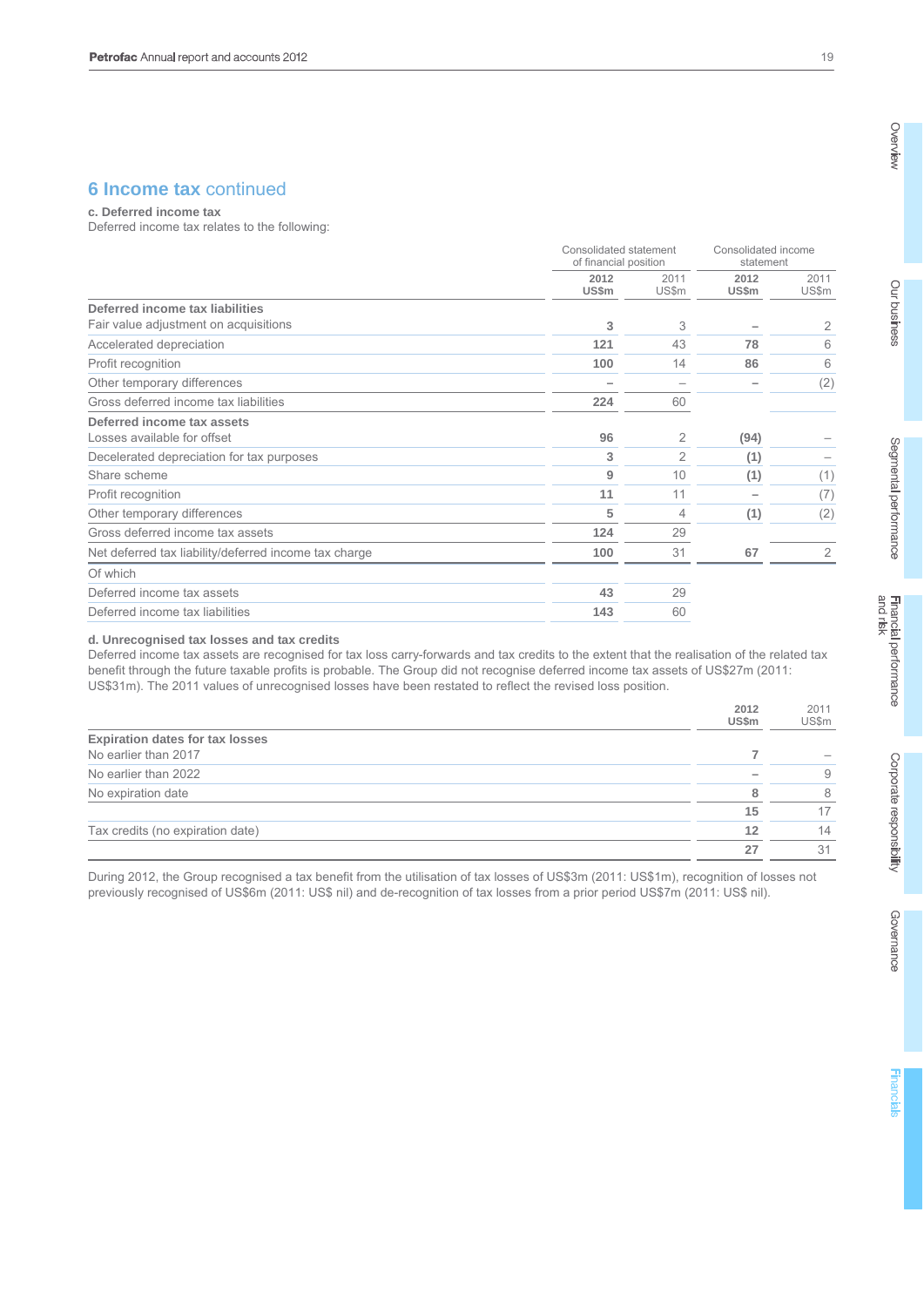**2012** 

 $2011$ 

# **Notes to the consolidated financial statements** continued For the year ended 31 December 2012

# **7 Earnings per share**

Basic earnings per share amounts are calculated by dividing the net profit for the year attributable to ordinary shareholders by the weighted average number of ordinary shares outstanding during the year.

Diluted earnings per share amounts are calculated by dividing the net profit attributable to ordinary shareholders, after adjusting for any dilutive effect, by the weighted average number of ordinary shares outstanding during the year, adjusted for the effects of ordinary shares granted under the employee share award schemes which are held in trust.

The following reflects the income and share data used in calculating basic and diluted earnings per share:

|                                                                                        | ∠∪⊺∠<br><b>US\$m</b> | ZU I I<br>US\$m |
|----------------------------------------------------------------------------------------|----------------------|-----------------|
| Net profit attributable to ordinary shareholders for basic and diluted earnings        |                      |                 |
| per share                                                                              | 632                  | 540             |
|                                                                                        |                      |                 |
|                                                                                        | 2012                 | 2011            |
|                                                                                        | Number<br>'n         | Number<br>'n    |
| Weighted average number of ordinary shares for basic earnings per share                | 340                  | 339             |
| Effect of dilutive potential ordinary shares granted under share-based payment schemes | 3                    | 4               |
| Adjusted weighted average number of ordinary shares for diluted earnings per share     | 343                  | 343             |
|                                                                                        |                      |                 |
| <b>8 Dividends paid and proposed</b>                                                   |                      |                 |
|                                                                                        | 2012                 | 2011            |
| Declared and paid during the year                                                      | <b>US\$m</b>         | US\$m           |
| Equity dividends on ordinary shares:                                                   |                      |                 |
| Final dividend for 2010: 30.00 cents per share                                         |                      | 102             |
| Interim dividend 2011: 17.40 cents per share                                           |                      | 59              |
| Final dividend for 2011: 37.20 cents per share                                         | 127                  |                 |
| Interim dividend 2012: 21.00 cents per share                                           | 71                   |                 |
|                                                                                        | 198                  | 161             |
|                                                                                        |                      |                 |
|                                                                                        | 2012                 | 2011            |
|                                                                                        | <b>US\$m</b>         | US\$m           |
| <b>Proposed for approval at AGM</b>                                                    |                      |                 |
| (not recognised as a liability as at 31 December)                                      |                      |                 |
| Equity dividends on ordinary shares                                                    |                      |                 |
| Final dividend for 2012: 43.00 cents per share (2011: 37.20 cents per share)           | 149                  | 129             |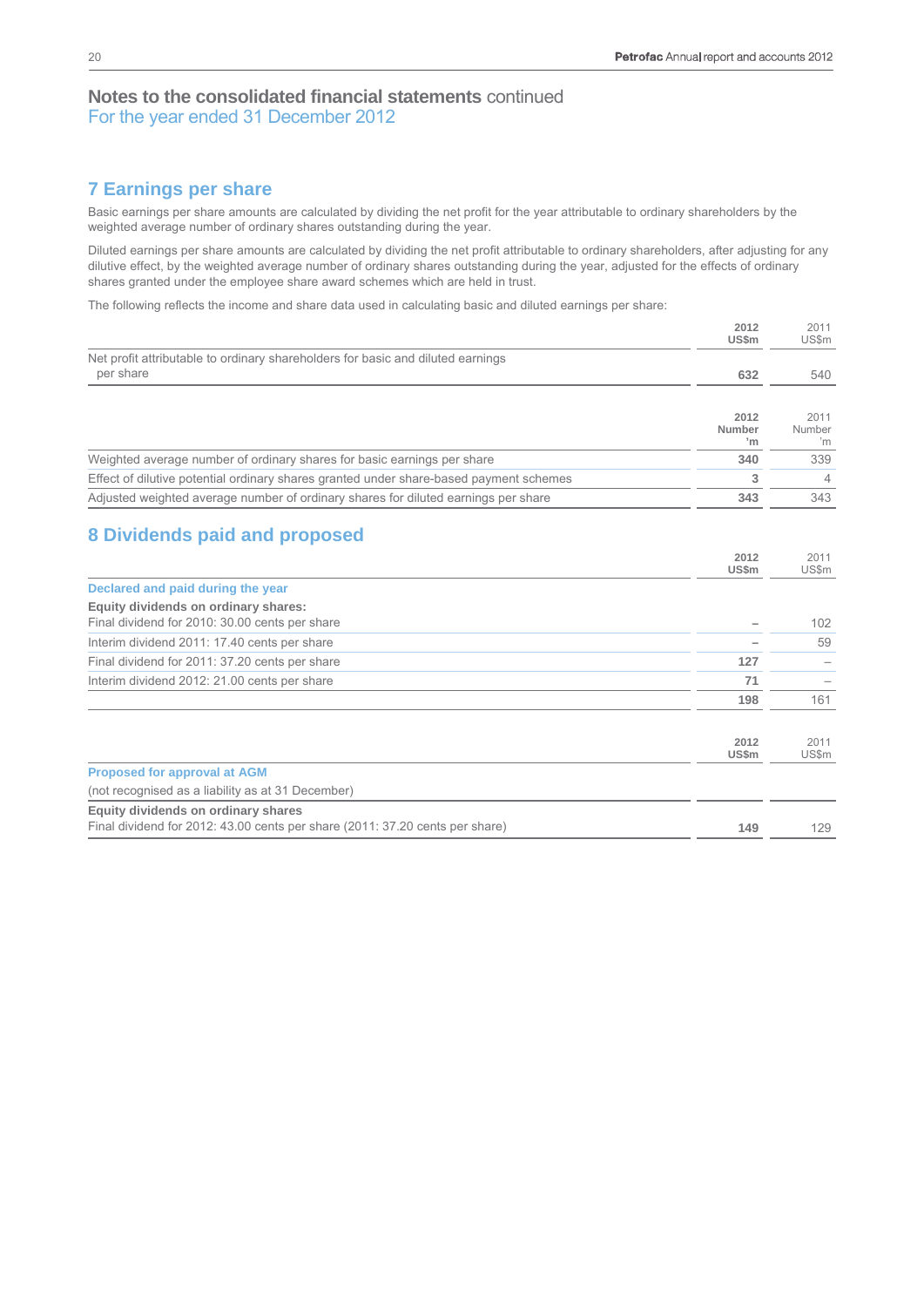# **9 Property, plant and equipment**

|                                             |                                       |                                    | Land,<br>buildings<br>and<br>leasehold | Plant and                |                          | Office<br>furniture               | Assets<br>under                  |                |
|---------------------------------------------|---------------------------------------|------------------------------------|----------------------------------------|--------------------------|--------------------------|-----------------------------------|----------------------------------|----------------|
|                                             | Oil and gas<br>assets<br><b>US\$m</b> | Oil and gas<br>facilities<br>US\$m | improvements<br>US\$m                  | equipment<br>US\$m       | Vehicles<br><b>US\$m</b> | and<br>equipment<br><b>US\$m</b>  | construction<br>US\$m            | Total<br>US\$m |
| <b>Cost</b>                                 |                                       |                                    |                                        |                          |                          |                                   |                                  |                |
| At 1 January 2011                           | 118                                   | 166                                | 158                                    | 23                       | 15                       | 87                                | 13                               | 580            |
| Additions                                   | 3                                     | 306                                | 64                                     | 5                        | 3                        | 30                                | 24                               | 435            |
| <b>Disposals</b>                            | $\overline{\phantom{0}}$              |                                    | (2)                                    | (2)                      | (1)                      | (10)                              |                                  | (15)           |
| <b>Transfers</b>                            | $\overline{\phantom{0}}$              | (44)                               |                                        | $\overline{\phantom{0}}$ |                          | 13                                | (13)                             | (44)           |
| Exchange difference                         | (3)                                   | (2)                                | (2)                                    | $\overline{\phantom{0}}$ |                          | (1)                               |                                  | (8)            |
| At 1 January 2012                           | 118                                   | 426                                | 218                                    | 26                       | 17                       | 119                               | 24                               | 948            |
| <b>Additions</b>                            | 170                                   | 139                                | 30                                     | 3                        | 6                        | 29                                | 53                               | 430            |
| Disposals                                   | $\overline{\phantom{0}}$              | (7)                                | (4)                                    | (10)                     |                          | (2)                               | $\overbrace{\phantom{12322111}}$ | (23)           |
| <b>Transfers</b>                            |                                       |                                    | $\overline{\phantom{0}}$               | $\overline{\phantom{0}}$ | $\overline{\phantom{0}}$ |                                   |                                  |                |
| Exchange difference                         |                                       |                                    | $\mathbf{1}$                           |                          |                          | $\mathbf 1$                       |                                  | $\overline{2}$ |
| At 31 December 2012                         | 288                                   | 558                                | 245                                    | 19                       | 23                       | 147                               | 77                               | 1,357          |
| Depreciation                                |                                       |                                    |                                        |                          |                          |                                   |                                  |                |
| At 1 January 2011                           | (50)                                  | (118)                              | (45)                                   | (18)                     | (8)                      | (54)                              |                                  | (293)          |
| Charge for the year                         | (14)                                  | (19)                               | (20)                                   | (1)                      | (4)                      | (19)                              |                                  | (77)           |
| <b>Disposals</b>                            | $\overline{\phantom{0}}$              | $\overline{\phantom{0}}$           | 2                                      | 2                        | $\overline{\phantom{0}}$ | 10                                |                                  | 14             |
| <b>Transfers</b>                            |                                       | $\qquad \qquad$                    | $\overline{\phantom{0}}$               | $\overline{\phantom{0}}$ |                          |                                   |                                  |                |
| Exchange difference                         | $\overline{2}$                        | $\overbrace{\phantom{12322111}}$   | $\overbrace{\phantom{12322111}}$       | $\overline{\phantom{0}}$ |                          | $\overbrace{\phantom{123221111}}$ | $\overline{\phantom{0}}$         | $\overline{2}$ |
| At 1 January 2012                           | (62)                                  | (137)                              | (63)                                   | (17)                     | (12)                     | (63)                              |                                  | (354)          |
| Charge for the year                         | (36)                                  | (11)                               | (33)                                   | (2)                      | (4)                      | (33)                              |                                  | (119)          |
| <b>Disposals</b>                            | $\overline{\phantom{0}}$              | $\overline{7}$                     | $\overline{4}$                         | 10                       | $\overline{\phantom{a}}$ | 1                                 | $\overline{\phantom{0}}$         | 22             |
| <b>Transfers</b>                            | $\overline{\phantom{0}}$              |                                    | $\overline{\phantom{0}}$               |                          |                          | $\overline{\phantom{0}}$          |                                  |                |
| Exchange difference                         | $\overline{\phantom{0}}$              |                                    | $\overline{\phantom{0}}$               | $\overline{\phantom{0}}$ | $\overline{\phantom{0}}$ | (1)                               |                                  | (1)            |
| At 31 December 2012                         | (98)                                  | (141)                              | (92)                                   | (9)                      | (16)                     | (96)                              |                                  | (452)          |
| Net carrying amount:<br>At 31 December 2012 | 190                                   | 417                                | 153                                    | 10                       | 7                        | 51                                | 77                               | 905            |
| At 31 December 2011                         | 56                                    | 289                                | 155                                    | 8                        | 6                        | 56                                | 24                               | 594            |
|                                             |                                       |                                    |                                        |                          |                          |                                   |                                  |                |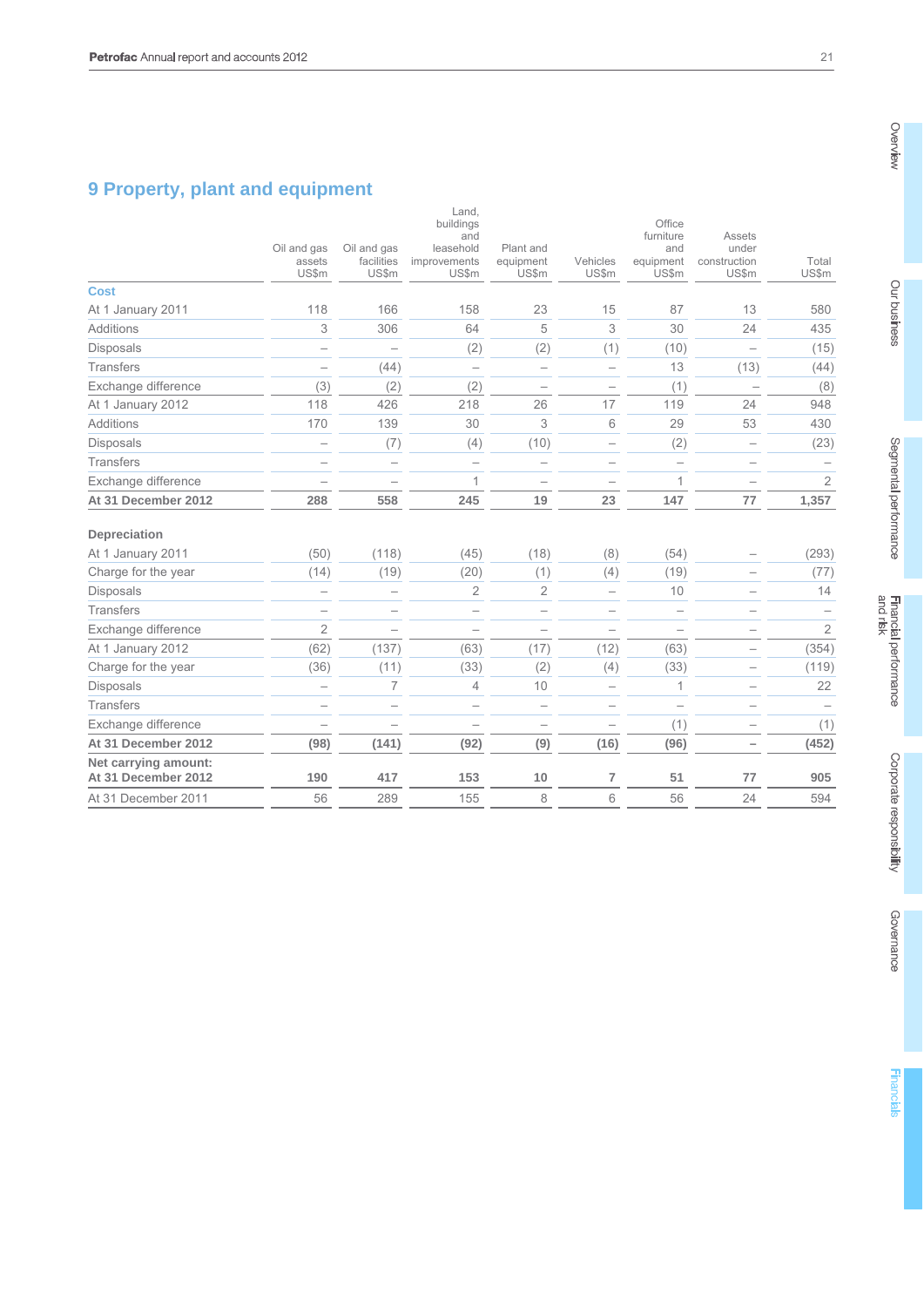Additions to oil and gas assets mainly comprise field development costs relating to the Santuario and Magallanes fields of US\$106m and Ticleni field of US\$48m.

Additions to oil and gas facilities in 2012 mainly comprise the upgrade of the FPF5 at a cost of US\$104m (2011: US\$305m purchase and upgrade of the FPF1, FPSO Berantai, FPF3, FPF4 and FPF5). Transfers from oil and gas facilities in 2011 include transfer of the FPF1 to non-current asset held for sale as part of the pending Ithaca transaction (note 15).

Of the total charge for depreciation in the income statement, US\$101m (2011: US\$62m) is included in cost of sales and US\$18m (2011: US\$15m) in selling, general and administration expenses.

Assets under construction comprise expenditures incurred in relation to a new office building in the United Arab Emirates and the Group Enterprise Resource Planning (ERP) project.

Included in land, buildings and leasehold improvements is property, plant and equipment under finance lease agreements, for which book values are as follows:

| Net book value      | 2012<br><b>US\$m</b> | 2011<br>US\$m                   |
|---------------------|----------------------|---------------------------------|
| Gross book value    | 35                   | 36                              |
| Addition            |                      | $\hspace{0.1mm}-\hspace{0.1mm}$ |
| Depreciation        | (7)                  | $\mathbf{1}$                    |
| Exchange difference |                      | $\hspace{0.1mm}-\hspace{0.1mm}$ |
| At 31 December      | 34                   | 35                              |

# **10 Goodwill**

A summary of the movements in goodwill is presented below:

|                                                   | 2012<br><b>US\$m</b> | 2011<br><b>US\$m</b> |
|---------------------------------------------------|----------------------|----------------------|
| At 1 January                                      | 107                  | 106                  |
| Acquisitions during the year                      | 15                   |                      |
| Re-assessment of contingent consideration payable | (1)                  |                      |
| Exchange difference                               | А                    |                      |
| At 31 December                                    | 125                  | 107                  |

Acquisitions during the year comprise the goodwill recognised on acquisition of KW Limited of US\$14m being the difference between the fair value of the consideration of US\$16m and the fair value of the assets acquired of US\$2m and H&L/SPD Americas S de R.L of US\$1m.

Re-assessment of contingent consideration payable comprises of the increase in contingent consideration payable on SPD Group Limited of US\$ nil (2011: US\$1m) and a decrease in contingent consideration payable on Caltec Limited of US\$1m (2011: US\$ nil).

Goodwill acquired through business combinations has been allocated to three groups of cash-generating units, for impairment testing as follows:

Offshore Projects & Operations

Engineering & Consulting Services

• Integrated Energy Services

These represent the lowest level within the Group at which the goodwill is monitored for internal management purposes.

**Offshore Projects & Operations, Engineering & Consulting Services and Integrated Energy Services cash-generating units**  The recoverable amounts for the Offshore Projects & Operations, Engineering & Consulting Services and Integrated Energy Services cash-generating units have been determined based on value in use calculations, using discounted pre-tax cash flow projections. Management have adopted projection periods appropriate to each unit's value in use. For Offshore Projects & Operations and Engineering & Consulting Services cash-generating units the cash flow projections are based on financial budgets approved by senior management covering a five-year period, extrapolated at a growth rate of 2.5%. For the Integrated Energy Services business the cash flows are based on field models over the length of the contracted period for Production Enhancement Contracts and Risk Service Contracts. For other operations included in Integrated Energy Services, cash flows are based on financial budgets approved by senior management covering a five-year period, extrapolated at a growth rate of 2.5%. The carrying amount of goodwill for the Offshore Projects & Operations and Engineering & Consulting Services cash-generating units are not individually significant in comparison with the total carrying amount of goodwill and therefore no analysis of sensitivities has been provided below.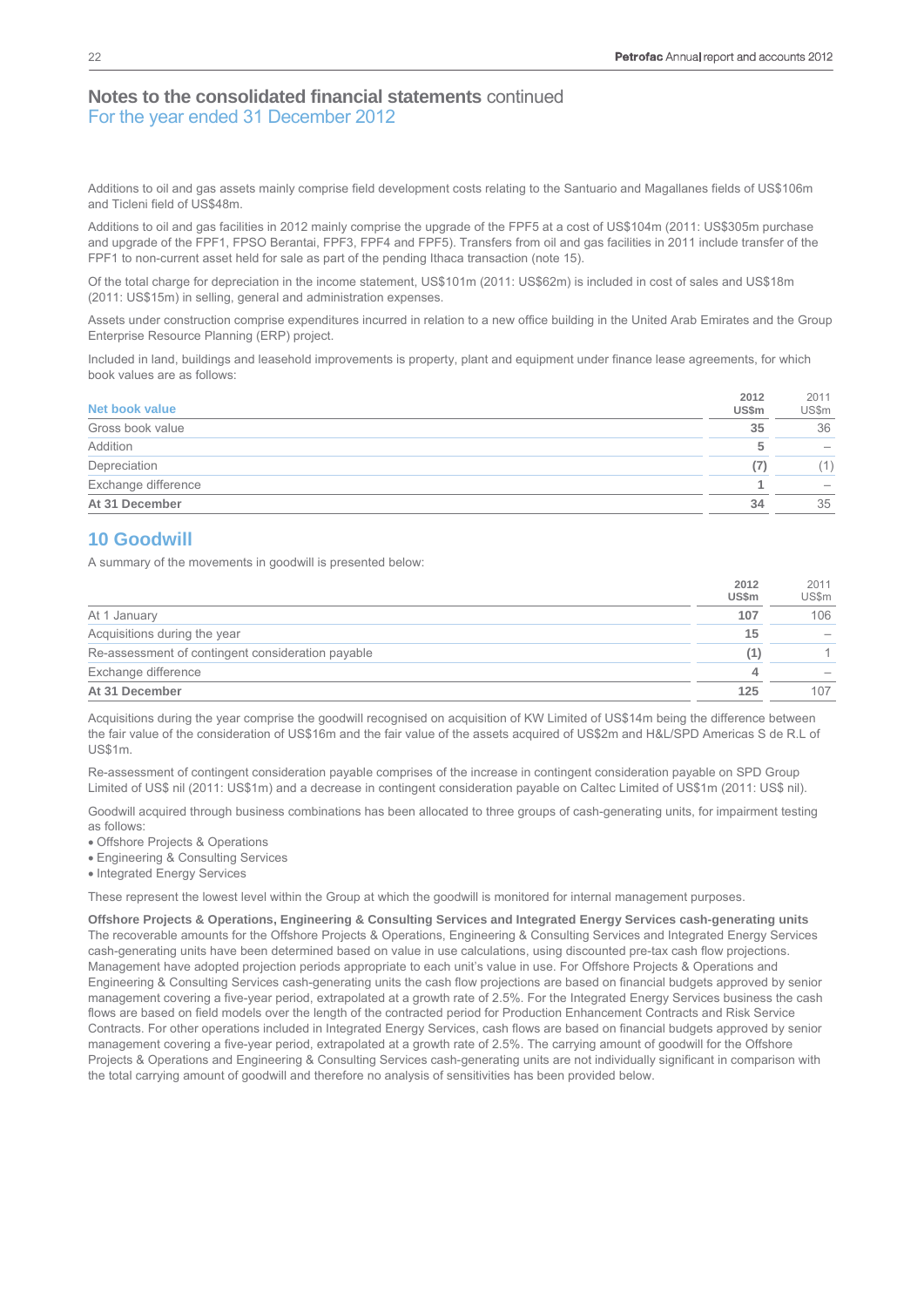# **10 Goodwill** continued

**Carrying amount of goodwill allocated to each group of cash-generating units** 

|                                        | US\$m | JS\$m |
|----------------------------------------|-------|-------|
| Offshore Projects & Operations unit    | 29    | 28    |
| Engineering & Consulting Services unit | 23    |       |
| Integrated Energy Services unit        | 73    |       |
|                                        | 125   | 107   |

#### **Key assumptions used in value in use calculations for the Integrated Energy Services unit:**

Market share: for the Training business which is within Integrated Energy Services, the key assumptions relate to management's assessment of maintaining the unit's market share in the UK and developing further the business in international markets.

Capital expenditure: the Production Enhancement Contracts in the Integrated Energy Services unit require a minimum level of capital spend on the projects in the initial years to meet contractual commitments. If the capital is not spent a cash payment of the balance is required which does not qualify for cost recovery. The level of capital spend assumed in the value in use calculation is that expected over the period of the budget based on the current field development plans which assumes the minimum spend is met on each project and the contracts remain in force for the entire duration of the project.

Reserve volumes and production profiles: management has used its internally developed economic models of reserves and production as inputs into the value in use for the Production Enhancement, Risk Service and Production Sharing Contracts. Management has used an oil price of US\$100 per barrel (2011: US\$85 per barrel) to determine reserve volumes on Production Sharing Contracts.

Tariffs and payment terms: the tariffs and payment terms used in the value in use calculations for the Production Enhancement and Risk Service Contracts are those specified in the respective contracts with assumptions consistent with the current field development plan where KPI's influence the payment terms.

Growth rate: estimates are based on management's assessment of market share having regard to macro-economic factors and the growth rates experienced in the recent past in the markets in which the unit operates. A growth rate of 2.5% per annum has been applied for businesses within the Integrated Energy Services cash-generating unit where the cash flows are not based on long-term contractual arrangements.

Discount rate: management has used a pre-tax discount rate of 13.2% per annum (2011: 13.8% per annum). The discount rate is derived from the estimated weighted average cost of capital of the Group and has been calculated using an estimated risk free rate of return adjusted for the Group's estimated equity market risk premium.

#### **Sensitivity to changes in assumptions**

With regard to the assessment of value in use of the cash-generating units, management believes that no reasonably possible change in any of the above key assumptions would cause the carrying value of the relevant unit to exceed its recoverable amount, after giving due consideration to the macro-economic outlook for the oil and gas industry and the commercial arrangements with customers underpinning the cash flow forecasts for each of the units.

2011

**2012**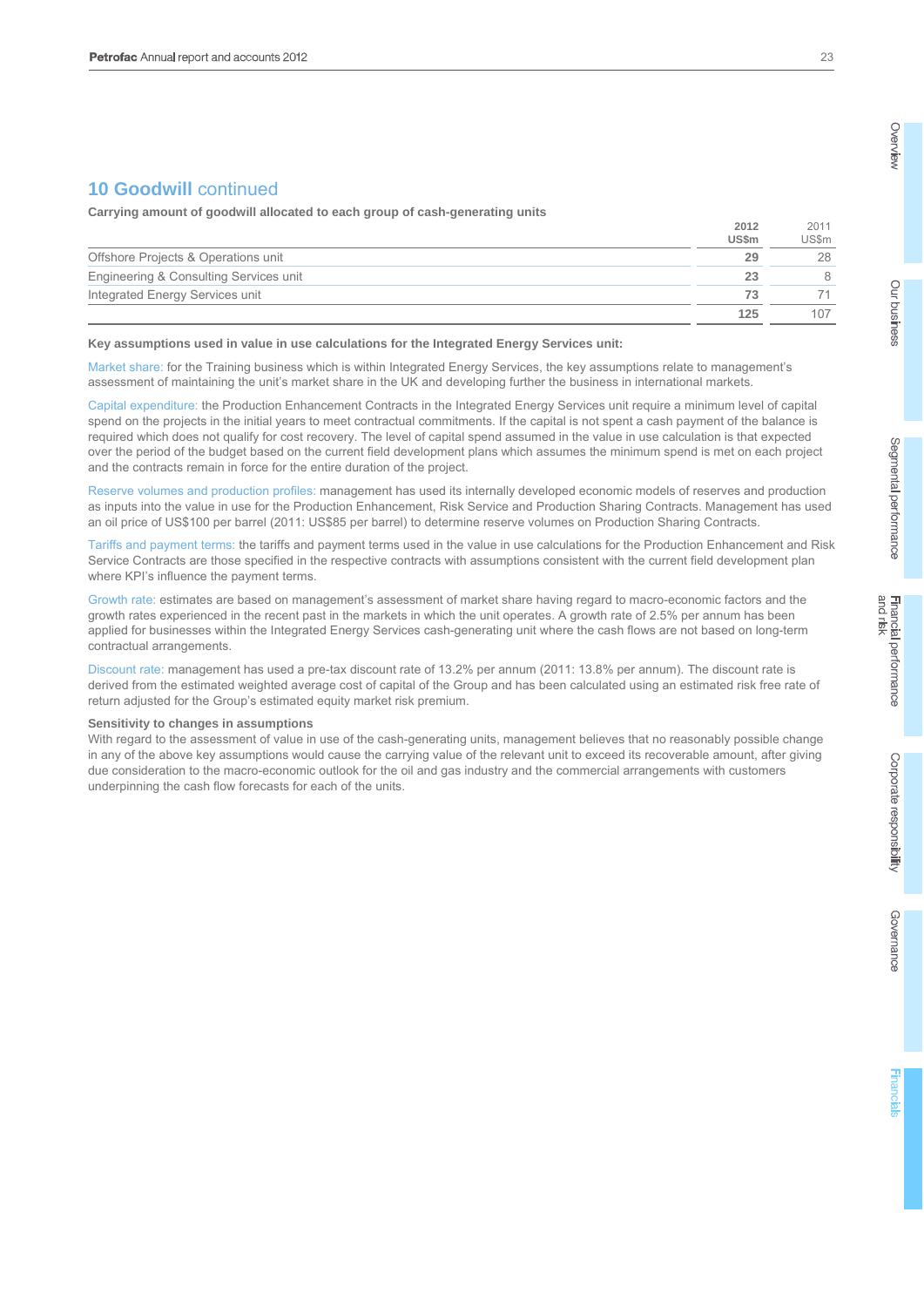# **11 Intangible assets**

|                                                                | 2012<br><b>US\$m</b> | 2011<br>US\$m            |
|----------------------------------------------------------------|----------------------|--------------------------|
| Intangible oil and gas assets                                  |                      |                          |
| Cost:                                                          |                      |                          |
| At 1 January                                                   | 103                  | 69                       |
| Additions                                                      | 165                  | 40                       |
| Transfer to costs                                              |                      | (6)                      |
| Net book value of intangible oil and gas assets at 31 December | 268                  | 103                      |
| Other intangible assets                                        |                      |                          |
| Cost:                                                          |                      |                          |
| At 1 January                                                   | 30                   | 25                       |
| Additions on acquisition                                       | 6                    |                          |
| Transfer from other non-current financial assets (note14)      | 10                   |                          |
| Additions                                                      | 7                    | 6                        |
| Disposals                                                      |                      | $\overline{\phantom{0}}$ |
| Exchange difference                                            | 1                    | (1)                      |
| At 31 December                                                 | 54                   | 30                       |
| <b>Accumulated amortisation:</b>                               |                      |                          |
| At 1 January                                                   | (11)                 | (8)                      |
| Amortisation                                                   | (4)                  | (3)                      |
| Disposal                                                       |                      |                          |
| Exchange difference                                            |                      | $\qquad \qquad$          |

| At 31 December                                           | (15) |    |
|----------------------------------------------------------|------|----|
| Net book value of other intangible assets at 31 December | 39   | 19 |
| <b>Total intangible assets</b>                           | 307  |    |

## **Intangible oil and gas assets**

Oil and gas assets (part of the Integrated Energy Services segment) additions above comprise largely US\$149m (2011: US\$39m) of capitalised expenditure on the Group's assets in Malaysia.

There were investing cash outflows relating to capitalised intangible oil and gas assets of US\$165m (2011: US\$40m) in the current period arising from pre-development activities.

US\$6m transfer in 2011 relates to a long-term receivable from a customer on the Berantai RSC contract being their share of development expenditure, which was transferred to costs.

#### **Other intangible assets**

Other intangible asset additions on acquisition represent US\$6m of e-learning software that formed part of the acquisition during the year of Oilennium Limited. Transfers from other non-current financial assets are transition costs relating to the Santuario, Magallanes and Ticleni Production Enhancement Contracts of US\$10m (note 14).

Other intangible assets comprising project development expenditure, customer contracts, proprietary software, LNG intellectual property and patent technology are being amortised over their estimated economic useful life on a straight-line basis and the related amortisation charges included in selling, general and administration expenses (note 4c).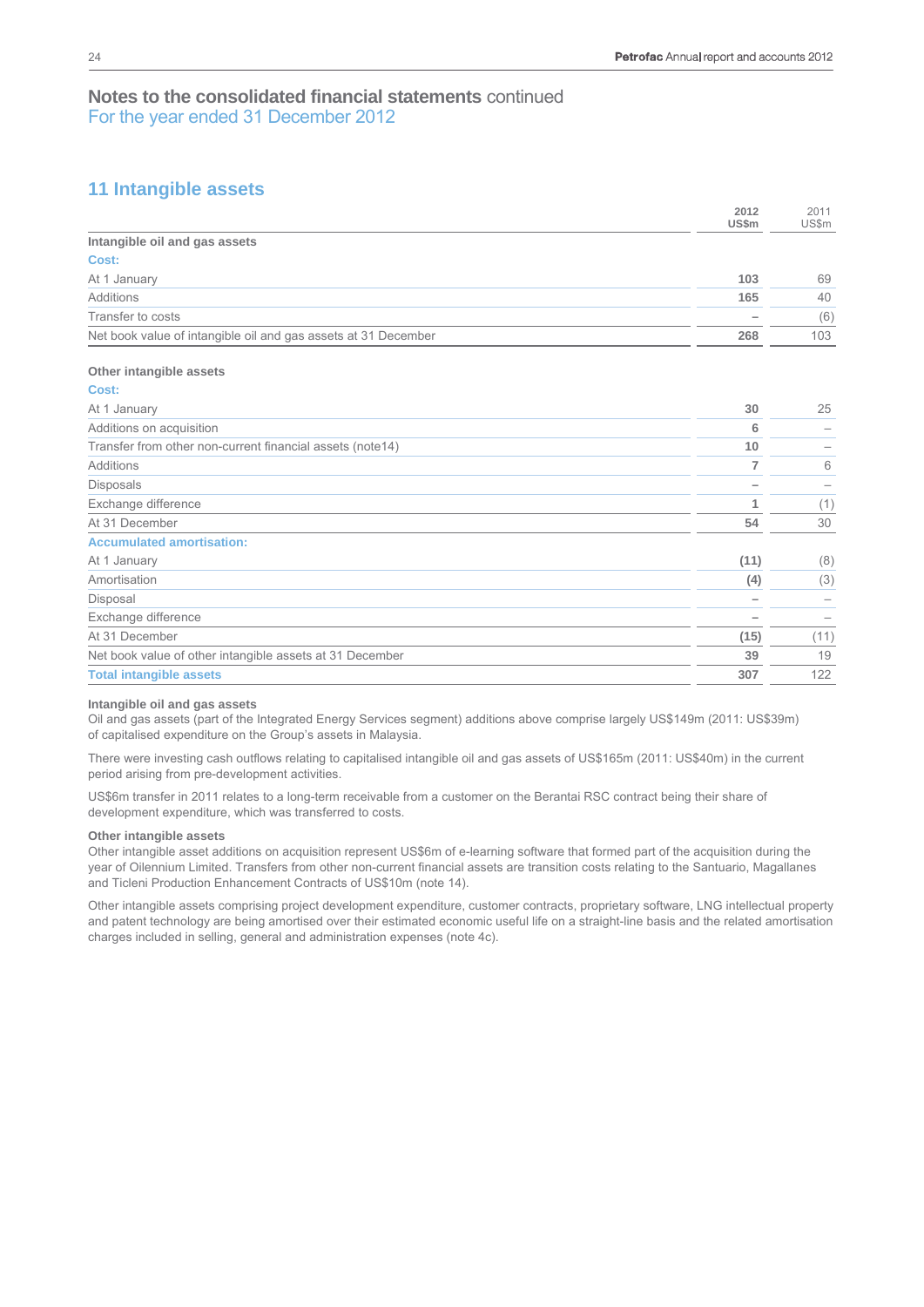# **12 Investments in associates**

|                                                                             | 2012<br><b>US\$m</b> | 2011<br><b>US\$m</b> |
|-----------------------------------------------------------------------------|----------------------|----------------------|
| Investment in Gateway Storage Company Limited                               |                      | 14                   |
| Associates acquired through acquisition of subsidiary                       |                      |                      |
| Transfer from subsidiary to investment in associate – Petrofac FPF1 Limited | 9                    |                      |
| Investment in Seven Energy International Limited                            | 167                  | 149                  |
|                                                                             | 177                  | 164                  |

As a result of the disposal of 75.2% of Petrofac FPF1 Limited (see note 4f) the remaining 24.8% investment is classified as an associate recognised at a fair value of US\$9m.

#### **Gateway Storage Company Limited**

During the year the Group's investment of US\$14m, representing 20% of the equity of Gateway Storage Company Limited, has been written off in the consolidated income statement and the associated contingent consideration payable of US\$7m (note 26) has also been reversed in the consolidated income statement due to continuing uncertainty over the future prospects for the company's business.

#### **Seven Energy International Limited**

On 25 November 2010, the Group invested US\$100m for 15.0% (12.6% on a fully diluted basis) of the share capital of Seven Energy International Limited (Seven Energy), a leading Nigerian gas development and production company incurring US\$1m of transaction costs. This investment which was previously held under available-for-sale financial assets was transferred to investments in associates, pursuant to an investment on 10 June 2011 of US\$50m for an additional 4.6% of the share capital of Seven Energy which resulted in the Group being in a position to exercise significant influence over Seven Energy. On 30 October 2012, the Group invested US\$25m for an additional 2.4% of the share capital of Seven Energy. The additional US\$25m investment was made as part of a discounted rights issue required to deal with a short-term funding requirement by Seven Energy at a subscription price of US\$150 per share and in light of this the carrying value of the investment has been tested for impairment and no impairment provision is required. No negative goodwill has been accounted for on the rights issue as the range of possible outcomes was immaterial. The Group also has the option to subscribe for 148,571 of additional warrants in Seven Energy at a cost of a further US\$52m, subject to the performance of certain service provision conditions and milestones in relation to project execution. These warrants have been fair valued at 31 December 2012 as derivative financial instruments under IAS 39, using a Black Scholes Model, amounting to US\$12m (2011: US\$18m). US\$6m (2011: US\$6m other income) has been recognised as other expense in the current period income statement as a result of the revaluation of these derivatives at 31 December 2012 (note 4g). During 2012 deferred revenue recognised in trade and other payables of US\$2m at 31 December 2012 was released in full to the consolidated income statement as 100% of the performance conditions required to subscribe for the remaining warrants in the Company were satisfied (2011: 80% satisfied with revenue recognised of US\$10m).

The share of the associate's statement of financial position is as follows:

|                                            | 2012<br>US\$m | 2011<br>US\$m |
|--------------------------------------------|---------------|---------------|
| Non-current assets                         | 163           | 93            |
| Current assets                             | 22            | 22            |
| Non-current liabilities                    | (56)          | (48)          |
| <b>Current liabilities</b>                 | (59)          | (11)          |
| Equity                                     | 70            | 56            |
| Transaction costs incurred                 | 2             | 2             |
| Residual goodwill                          | 95            | 91            |
| Carrying value of investment               | 167           | 149           |
| Share of associates revenues and net loss: |               |               |
| Revenue                                    | 23            | 24            |
| Net loss                                   | (8)           | (3)           |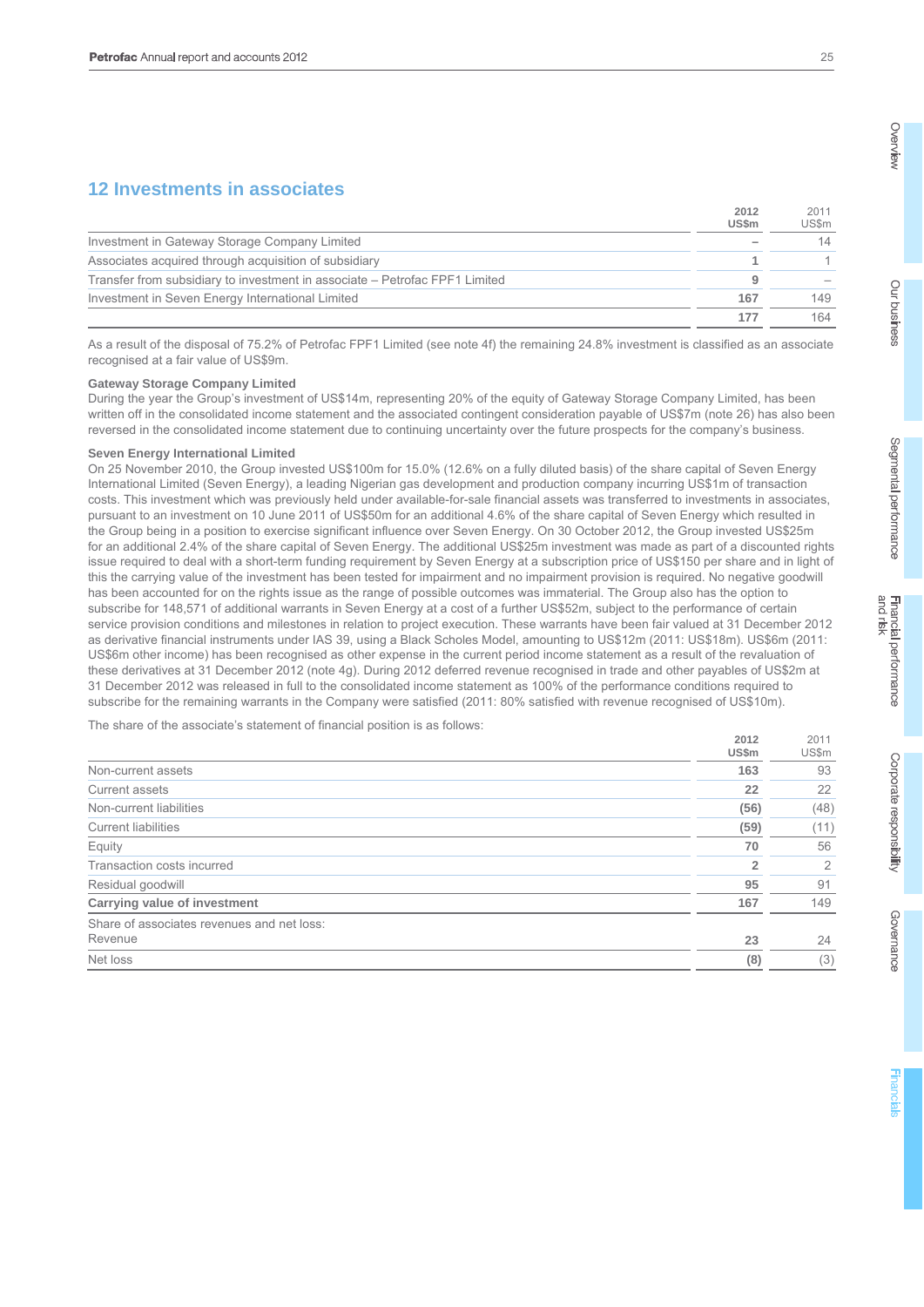# **13 Interest in joint ventures**

In the normal course of business, the Group establishes jointly controlled entities for the execution of certain of its operations and contracts. A list of these joint ventures is disclosed in note 32.

The Group's share of assets, liabilities, revenues and expenses relating to jointly controlled entities is as follows:

|                                              | 2012<br>US\$m | 2011<br>US\$m |
|----------------------------------------------|---------------|---------------|
| Revenue                                      | 266           | 453           |
| Cost of sales                                | (195)         | (376)         |
| Gross profit                                 | 71            | 77            |
| Selling, general and administration expenses | (50)          | (50)          |
| Finance (expense)/income, net                | (2)           | 1             |
| Profit before income tax                     | 19            | 28            |
| Income tax                                   | (3)           | (1)           |
| Net profit                                   | 16            | 27            |
| Current assets                               | 95            | 172           |
| Non-current assets                           | 256           | 183           |
| <b>Total assets</b>                          | 351           | 355           |
| <b>Current liabilities</b>                   | 133           | 272           |
| Non-current liabilities                      | 184           | 57            |
| <b>Total liabilities</b>                     | 317           | 329           |
| Net assets                                   | 34            | 26            |

# **14 Other financial assets**

|                                                    | 2012<br>US\$m | 2011<br>US\$m |
|----------------------------------------------------|---------------|---------------|
| Other financial assets - non-current               |               |               |
| Long-term receivables from customers               | 437           | 130           |
| Restricted cash                                    |               |               |
| Other                                              |               | 10            |
|                                                    | 444           | 140           |
| Other financial assets - current                   |               |               |
| Short-term component of receivable from a customer | 67            |               |
| Seven Energy warrants (note 12)                    | 12            | 18            |
| Fair value of derivative instruments (note 31)     |               | 9             |
| Restricted cash                                    | 4             | 2             |
| Other                                              |               |               |
|                                                    | 85            | 30            |

The long-term receivables from customers relate to the discounted value of amounts due under the Berantai RSC, which are being recovered over a six year period from 2013 in line with the contractual terms of the project and to amounts receivable in respect of the development of the Greater Stella Area.

Restricted cash comprises deposits with financial institutions securing various guarantees and performance bonds associated with the Group's trading activities (note 29).This cash will be released on the maturity of these guarantees and performance bonds. Included in other non-current financial assets in 2011 are transition costs relating to the Santuario, Magallanes and Ticleni Production Enhancement Contracts which have been transferred to other intangible assets in 2012 (note 11).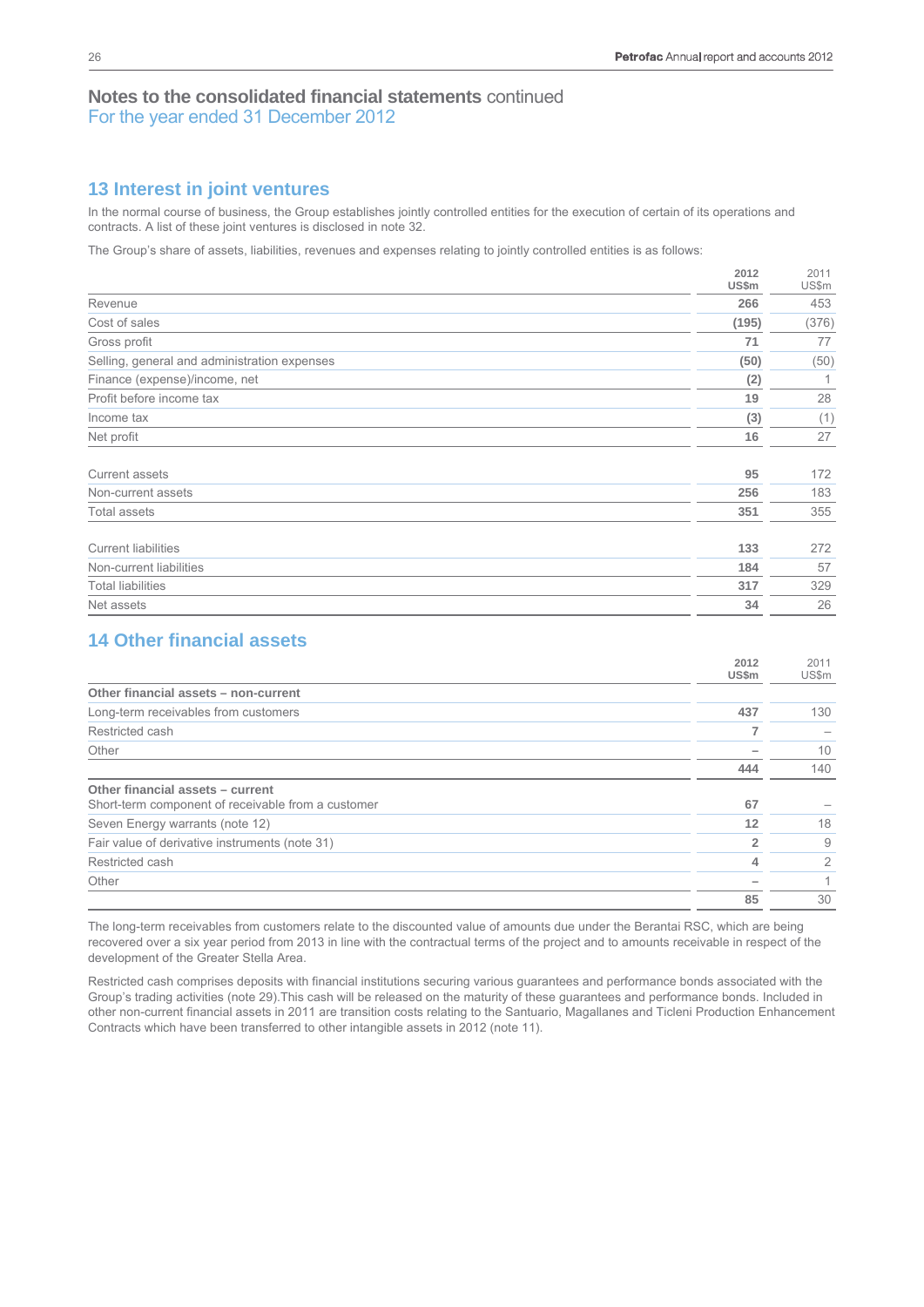# **15 Non-current asset held for sale**

|                                                                      | 2012<br><b>US\$m</b>     | 201<br>US\$m |
|----------------------------------------------------------------------|--------------------------|--------------|
| Non-current asset held for sale (note 9)                             | $\overline{\phantom{a}}$ |              |
| Liabilities directly associated with non-current asset held for sale | $\overline{\phantom{a}}$ |              |

The non-current asset held for sale (part of the Integrated Energy Services segment) at 31 December 2011, comprising FPF1 Ltd was partly disposed of to the extent of 75.2%. The retained interest of 24.8% was recognised as an investment in associate at fair value (note 12).

# **16 Inventories**

|                   | 2012<br><b>US\$m</b> | 2011<br>US\$m |
|-------------------|----------------------|---------------|
| Crude oil         |                      | 4             |
| Stores and spares | 23                   | 6             |
| Raw materials     |                      |               |
|                   |                      |               |

Included in the consolidated income statement are costs of inventories expensed of US\$18m (2011: US\$32m).

# **17 Work in progress and billings in excess of cost and estimated earnings**

|                                                   | 2012         | 2011      |
|---------------------------------------------------|--------------|-----------|
|                                                   | <b>US\$m</b> | US\$m     |
| Cost and estimated earnings                       | 10,619       | 12,066    |
| Less: billings                                    | (9,963)      | (11, 454) |
| Work in progress                                  | 656          | 612       |
|                                                   |              |           |
| <b>Billings</b>                                   | 5,790        | 2,856     |
| Less: cost and estimated earnings                 | (5,462)      | (2, 467)  |
| Billings in excess of cost and estimated earnings | 328          | 389       |
| Total cost and estimated earnings                 | 16,081       | 14,533    |
| <b>Total billings</b>                             | 15,753       | 14,310    |

# **18 Trade and other receivables**

|                                         | 2012<br>US\$m | 2011<br>US\$m |
|-----------------------------------------|---------------|---------------|
| Trade receivables                       | 1,227         | 869           |
| Retentions receivable                   | 180           |               |
| Advances                                | 144           | 216           |
| Prepayments and deposits                | 41            | 31            |
| Receivables from joint venture partners | 268           | 131           |
| Other receivables                       | 55            | 35            |
|                                         | 1.915         | 1.353         |

Other receivables mainly consist of Value Added Tax recoverable of US\$46m (2011 US\$8m) with the balance being miscellaneous nontrading receivables.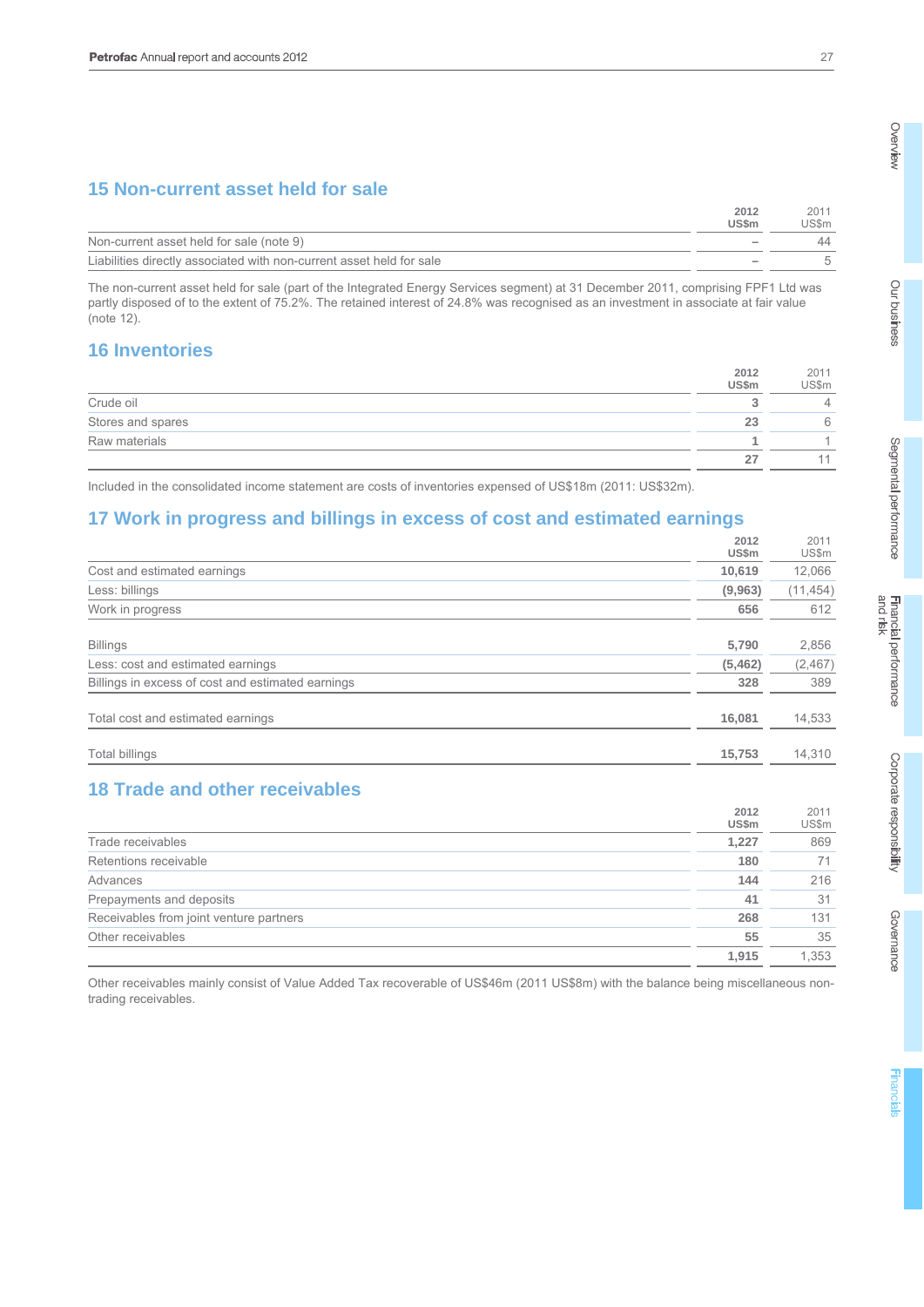Trade receivables are non-interest bearing and are generally on 30 to 60 days' terms. Trade receivables are reported net of provision for impairment. The movements in the provision for impairment against trade receivables totalling US\$1,227m (2011: US\$869m) are as follows:

|                     | 2012                            |                                       |                | 2011                            |                                |                |
|---------------------|---------------------------------|---------------------------------------|----------------|---------------------------------|--------------------------------|----------------|
|                     | Specific<br>impairment<br>US\$m | General<br>impairment<br><b>US\$m</b> | Total<br>US\$m | Specific<br>impairment<br>US\$m | General<br>impairment<br>US\$m | Total<br>US\$m |
| At 1 January        |                                 |                                       |                |                                 |                                | 6              |
| Charge for the year |                                 |                                       |                | $\hspace{0.05cm}$               |                                |                |
| Amounts written-off |                                 | (2)                                   | (2)            |                                 | 2                              | (3)            |
| At 31 December      |                                 |                                       |                |                                 |                                | 3              |

At 31 December, the analysis of trade receivables is as follows:

|                            | Neither                              | Number of days past due |                            |                            |                             |                          |                        |                |  |
|----------------------------|--------------------------------------|-------------------------|----------------------------|----------------------------|-----------------------------|--------------------------|------------------------|----------------|--|
|                            | past due<br>nor<br>impaired<br>US\$m | < 30<br>days<br>US\$m   | $31 - 60$<br>days<br>US\$m | $61 - 90$<br>days<br>US\$m | $91 - 120$<br>days<br>US\$m | 121-360<br>days<br>US\$m | > 360<br>days<br>US\$m | Total<br>US\$m |  |
| Unimpaired                 | 838                                  | 252                     | 58                         | 21                         | 5                           | 24                       | 10                     | 1,208          |  |
| Impaired                   |                                      |                         |                            |                            | 13                          | 5                        | 4                      | 22             |  |
|                            | 838                                  | 252                     | 58                         | 21                         | 18                          | 29                       | 14                     | 1,230          |  |
| Less: impairment provision |                                      |                         |                            |                            | (1)                         | (1)                      | (1)                    | (3)            |  |
| Net trade receivables 2012 | 838                                  | 252                     | 58                         | 21                         | 17                          | 28                       | 13                     | 1,227          |  |
| Unimpaired                 | 570                                  | 156                     | 109                        | 14                         | 4                           | 13                       |                        | 867            |  |
| Impaired                   |                                      |                         |                            |                            | $\overline{2}$              | $\overline{2}$           |                        | 5              |  |
|                            | 570                                  | 156                     | 109                        | 14                         | 6                           | 15                       | $\overline{2}$         | 872            |  |
| Less: impairment provision |                                      |                         |                            |                            |                             | (2)                      | (1                     | (3)            |  |
| Net trade receivables 2011 | 570                                  | 156                     | 109                        | 14                         | 6                           | 13                       |                        | 869            |  |

The credit quality of trade receivables that are neither past due nor impaired is assessed by management with reference to externally prepared customer credit reports and the historic payment track records of the counterparties.

Advances represent payments made to certain of the Group's subcontractors for projects in progress, on which the related work had not been performed at the statement of financial position date. The decrease in advances during 2012 relates to the unwinding of advances on more mature contracts in the Onshore Engineering & Construction reporting segment.

Receivables from joint venture partners are amounts recoverable from venture partners on the Berantai FPSO, Block PM304 and Petrofac Emirates on an engineering, procurement and construction project.

All trade and other receivables are expected to be settled in cash.

Certain trade and other receivables will be settled in cash using currencies other than the reporting currency of the Group, and will be largely paid in sterling and euros.

## **19 Cash and short-term deposits**

|                              | 2012         | 2011  |
|------------------------------|--------------|-------|
|                              | <b>US\$m</b> | US\$m |
| Cash at bank and in hand     | 398          | 490   |
| Short-term deposits          | 216          | .082  |
| Total cash and bank balances | 614          | .572  |

Short-term deposits are made for varying periods of between one day and three months depending on the immediate cash requirements of the Group, and earn interest at respective short-term deposit rates. The fair value of cash and bank balances is US\$614m (2011: US\$1,572m).

For the purposes of the consolidated cash flow statement, cash and cash equivalents comprise the following:

|                           | 2012         | 2011         |
|---------------------------|--------------|--------------|
|                           | <b>US\$m</b> | <b>US\$m</b> |
| Cash at bank and in hand  | 398          | 490          |
| Short-term deposits       | 216          | 1.082        |
| Bank overdrafts (note 24) | (57)         | (37)         |
|                           | 557          | .535         |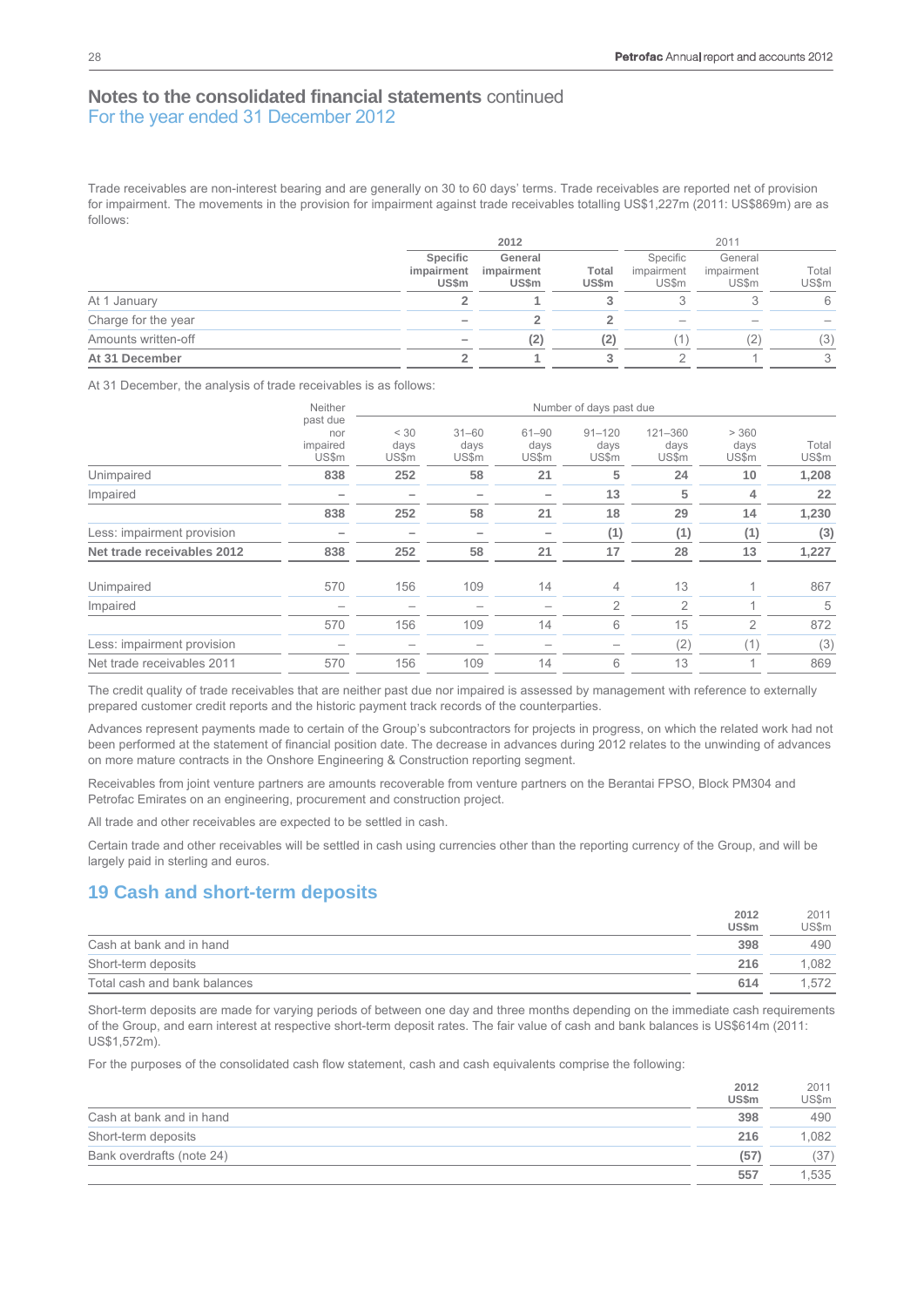# **20 Share capital**

The share capital of the Company as at 31 December was as follows:

|                                                                                                        | 2012<br>US\$m | 2011<br>US\$m |
|--------------------------------------------------------------------------------------------------------|---------------|---------------|
| Authorised                                                                                             |               |               |
| 750,000,000 ordinary shares of US\$0.020 each (2011: 750,000,000 ordinary shares of US\$0.020 each)    | 15            | 15            |
| Issued and fully paid                                                                                  |               |               |
| 345,891,490 ordinary shares of US\$0.020 each (2011: 345,821,729 ordinary shares of US\$0.020 each)    |               |               |
| The movement in the number of issued and fully paid ordinary shares is as follows:                     |               |               |
|                                                                                                        |               | Number        |
| <b>Ordinary shares:</b>                                                                                |               |               |
| Ordinary shares of US\$0.020 each at 1 January 2011                                                    |               | 345,715,053   |
| Issued during the year as further contingent consideration payable for the acquisition of a subsidiary |               | 106,676       |
| Ordinary shares of US\$0.020 each at 1 January 2012                                                    |               | 345,821,729   |
| Issued during the year as further contingent consideration payable for the acquisition of a subsidiary |               | 69,761        |
| Ordinary shares of US\$0.020 each at 31 December 2012                                                  |               | 345.891.490   |

The share capital comprises only one class of ordinary shares. The ordinary shares carry a voting right and the right to a dividend.

**Share premium:** The balance on the share premium account represents the amount received in excess of the nominal value of the ordinary shares.

**Capital redemption reserve:** The balance on the capital redemption reserve represents the aggregated nominal value of the ordinary shares repurchased and cancelled.

## **21 Treasury shares**

For the purpose of making awards under its employee share schemes, the Company acquires its own shares which are held by the Petrofac Employee Benefit Trust and the Petrofac Joint Venture Companies Employee Benefit Trust. All these shares have been classified in the statement of financial position as treasury shares within equity.

The movements in total treasury shares are shown below:

|                          |             | 2012         |             | 2011         |
|--------------------------|-------------|--------------|-------------|--------------|
|                          | Number      | <b>US\$m</b> | Number      | <b>US\$m</b> |
| At 1 January             | 5,736,017   | 75           | 6,757,339   | 65           |
| Acquired during the year | 3,000,000   | 76           | 2.074.138   | 49           |
| Vested during the year   | (3,269,804) | (51)         | (3,095,460) | (39)         |
| At 31 December           | 5,466,213   | 100          | 5,736,017   | 75           |

Shares vested during the year include dividend shares and 8% uplift adjustment made in respect of the EnQuest demerger of 375,040 shares (2011: 393,344 shares).

## **22 Share-based payment plans**

## **Performance Share Plan (PSP)**

Under the Company's Performance Share Plan, share awards are granted to Executive Directors and a restricted number of other senior executives of the Group. The shares vest at the end of three years subject to continued employment and the achievement of certain pre-defined market and non-market-based performance conditions. The 50% market performance based part of these awards is dependent on the total shareholder return (TSR) of the Group, compared with an index composed of selected relevant companies. The fair value of the shares vesting under this portion of the award is determined by an independent valuer using a Monte Carlo simulation model taking into account the terms and conditions of the plan rules and using the following assumptions at the date of grant:

|                                                                                                    | 2012<br>awards | 2011<br>awards   | 2010<br>awards   | 2009<br>awards   |
|----------------------------------------------------------------------------------------------------|----------------|------------------|------------------|------------------|
| Expected share price volatility (based on median of comparator<br>Group's three-year volatilities) | 38.0%          | 51.0%            | 50.0%            | 49.0%            |
| Share price correlation with comparator Group                                                      | 46.0%          | 43.0%            | 39.0%            | 36.0%            |
| Risk-free interest rate                                                                            | 0.4%           | 1.7%             | 1.50%            | 2.10%            |
| Expected life of share award                                                                       | 3 years        | 3 years          | 3 years          | 3 years          |
| Fair value of TSR portion                                                                          | 1,103p         | 788 <sub>p</sub> | 743 <sub>p</sub> | 456 <sub>p</sub> |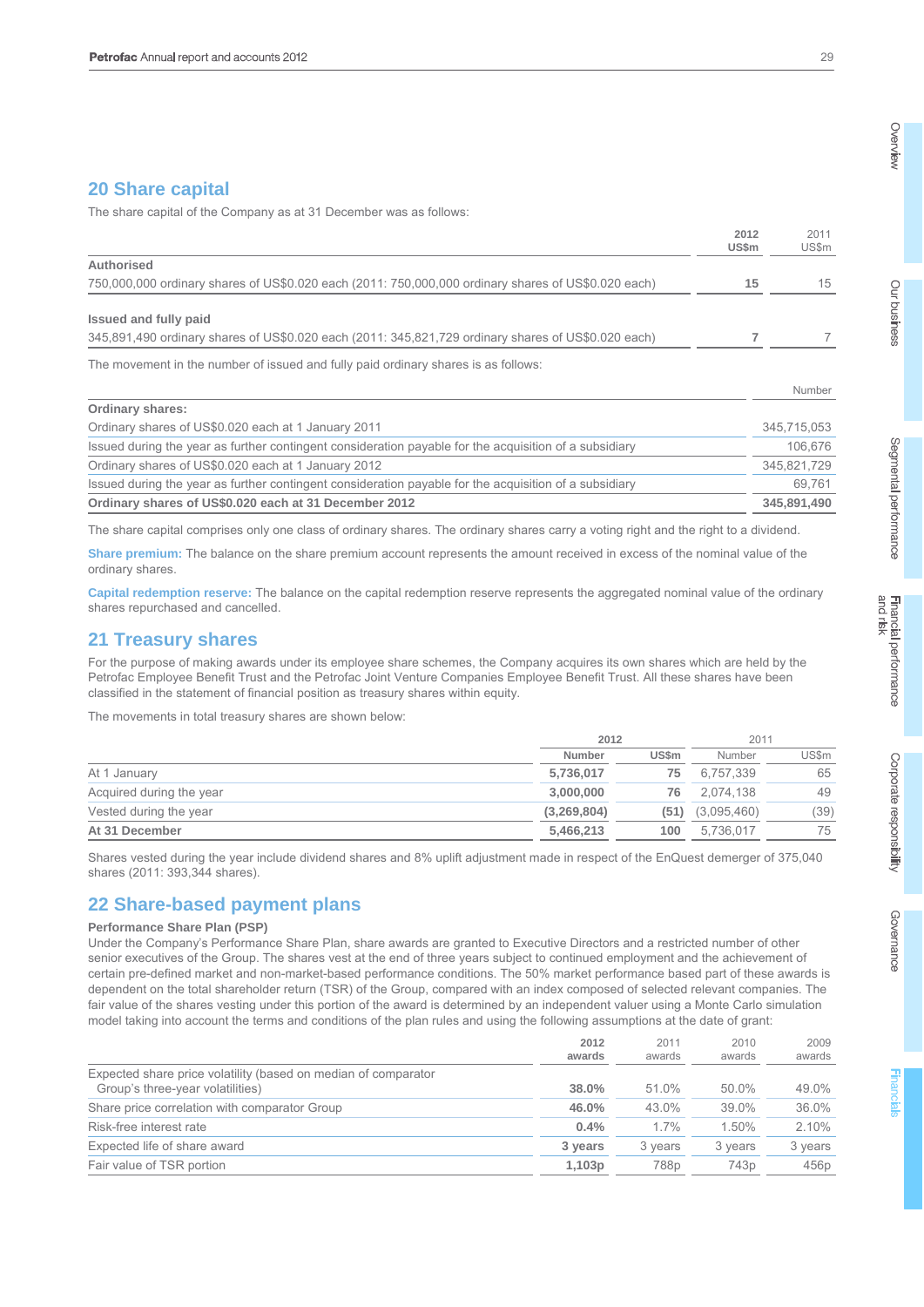The non-market-based condition governing the vesting of the remaining 50% of the total award is subject to achieving between 10% and 20% earnings per share (EPS) growth targets over a three-year period. The fair values of the equity-settled award relating to the EPS part of the scheme are estimated, based on the quoted closing market price per Company share at the date of grant with an assumed vesting rate per annum built into the calculation (subsequently trued up at year end based on the actual leaver rate during the period from award date to year end) over the three-year vesting period of the plan.

#### **Deferred Bonus Share Plan (DBSP)**

Under the DBSP selected employees are required to defer a proportion of their annual cash bonus into Company shares ('Invested Award'). Following such an award, the Company will generally grant the participant an additional award of a number of shares bearing a specified ratio to the number of his or her invested shares ('Matching Shares'), typically using a 1:1 ratio. Subject to a participant's continued employment, invested and matching share awards may either vest 100% on the third anniversary of grant; or alternatively, vest one-third on the first anniversary of the grant, one-third on the second anniversary and the final proportion on the third anniversary.

At the year end the values of the bonuses settled by shares cannot be determined until the Remuneration Committee has approved the portion of the employee bonuses to be settled in shares. Once the portion of the bonus to be settled in shares is determined, the final bonus liability to be settled in shares is transferred to the reserve for share-based payments. The costs relating to the Matching Shares are recognised over the corresponding vesting period and the fair values of the equity-settled Matching Shares granted to employees are based on the quoted closing market price at the date of grant with the charge adjusted to reflect the expected vesting rate of the plan.

#### **Share Incentive Plan (SIP)**

All UK employees, including UK Executive Directors, are eligible to participate in the SIP. Employees may invest up to sterling £1,500 per tax year of gross salary (or, if lower, 10% of salary) to purchase ordinary shares in the Company. There is no holding period for these shares.

#### **Restricted Share Plan (RSP)**

Under the RSP, selected employees are made grants of shares on an ad hoc basis. The RSP is used primarily, but not exclusively, to make awards to individuals who join the Group part way through the year, having left accrued benefits with a previous employer. The fair values of the awards granted under the RSP at various grant dates during the year are based on the quoted market price at the date of grant adjusted for an assumed vesting rate over the relevant vesting period.

#### **Value Creation Plan (VCP)**

During 2012 the Company introduced a new one-off Value Creation Plan (VCP) which is a share option scheme for Executive Directors and key senior executives within the Company. The VCP is a premium priced share option scheme with options granted with an exercise price set at a 10% premium to the grant date price. Options will vest to the extent of satisfying Group and divisional profit after tax targets, together with various other performance underpins and risk/malus provisions that can be imposed at the discretion of the Remuneration Committee of the Board. The share options vest in equal tranches on the fourth, fifth and sixth anniversaries of the original grant date but may be exercised up to eight years from the date of grant.

The VCP share options were fair valued by an independent valuer using a Black-Scholes option pricing model taking into account the rules of the plan and using the following key assumptions:

|                                  | Tranche 1 | Tranche 2        | Tranche 3 |
|----------------------------------|-----------|------------------|-----------|
| Share price at the date of grant | 1,555p    | 1,555p           | 1,555p    |
| Exercise price                   | 1,710p    | 1,710p           | 1,710p    |
| Expected lives of the award      | 6 years   | 6.5 years        | vears     |
| Share price volatility           | 41%       | 41%              | 41%       |
| Share price dividend yield       | 2.3%      | 2.3%             | 2.3%      |
| Risk-free interest rates         | 1.1%      | $1.2\%$          | 1.3%      |
| Per share fair values            | 451p      | 467 <sub>p</sub> | 482p      |

#### **Share-based payment plans information**

The details of the fair values and assumed vesting rates of the share-based payment plans are below:

|             | PSP (EPS portion)       |                         | <b>DBSP</b>             |                         | <b>RSP</b>              |                         |  |
|-------------|-------------------------|-------------------------|-------------------------|-------------------------|-------------------------|-------------------------|--|
|             | Fair value per<br>share | Assumed<br>vesting rate | Fair value per<br>share | Assumed<br>vesting rate | Fair value per<br>share | Assumed<br>vesting rate |  |
| 2012 awards | 1,705p                  | 97.0%                   | 1,705p                  | 94.6%                   | 1,555p                  | 89.0%                   |  |
| 2011 awards | 1,426p                  | 94.3%                   | 1.426 <sub>p</sub>      | 91.3%                   | 1,463p                  | 90.2%                   |  |
| 2010 awards | 1,103p                  | 93.8%                   | 1,185p                  | 87.5%                   | 990 <sub>p</sub>        | 90.5%                   |  |
| 2009 awards | 545 <sub>p</sub>        | 93.1%                   | 545 <sub>p</sub>        | 91.3%                   | 430 <sub>p</sub>        | 70.0%                   |  |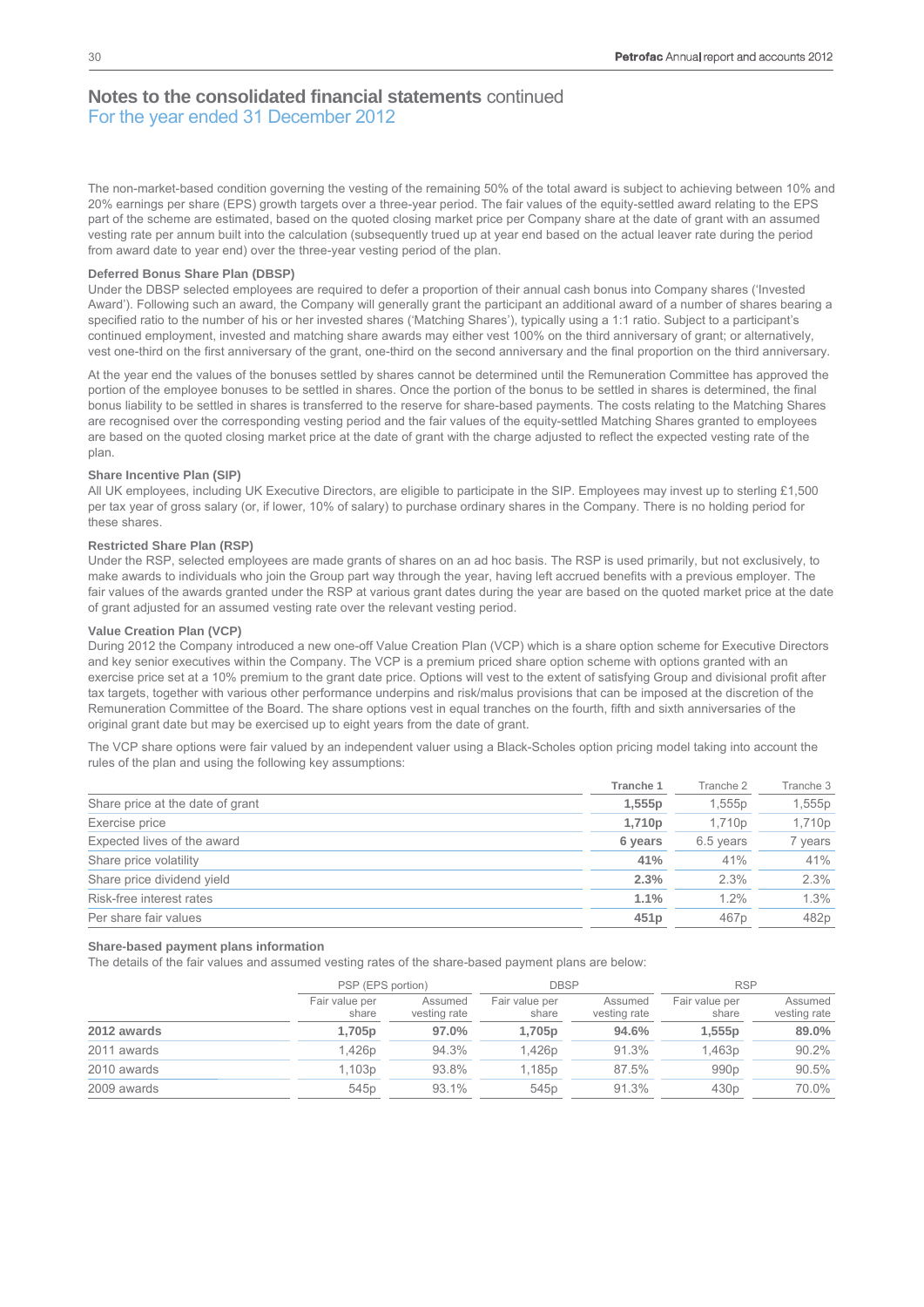# **22 Share-based payment plans** continued

The following table shows the movements in the number of shares held under the share-based payment plans outstanding but not exercisable:

|                                  | <b>PSP</b>     |                | <b>DBSP</b>    |                | <b>RSP</b>     |                |                              | Total          |                |
|----------------------------------|----------------|----------------|----------------|----------------|----------------|----------------|------------------------------|----------------|----------------|
|                                  | 2012<br>Number | 2011<br>Number | 2012<br>Number | 2011<br>Number | 2012<br>Number | 2011<br>Number | <b>VCP</b><br>2012<br>Number | 2012<br>Number | 2011<br>Number |
| Outstanding<br>at 1<br>January   | 1,358,046      | 1,350,189      | 3,809,746      | 4,082,311      | 534,780        | 1,003,712      | $\overline{\phantom{m}}$     | 5,702,572      | 6,436,212      |
| Granted<br>during<br>the year    | 409,212        | 482,379        | 1,507,614      | 1,538,252      | 227,726        | 204,402        | 1,773,713                    | 3,918,265      | 2,225,033      |
| Vested<br>during<br>the year     | (535,072)      | (421, 309)     | (1, 991, 385)  | (1,681,130)    | (210, 836)     | (664, 512)     | -                            | (2,737,293)    | (2,766,951)    |
| Forfeited<br>during<br>the year  |                | (53,213)       | (205,007)      | (129, 687)     | (29, 499)      | (8,822)        | $\overline{\phantom{0}}$     | (234, 506)     | (191, 722)     |
| Outstanding<br>at 31<br>December | 1,232,186      | 1,358,046      | 3,120,968      | 3,809,746      | 522,171        | 534,780        | 1,773,713                    | 6,649,038      | 5,702,572      |

\*Includes Invested and Matching Shares.

The number of shares still outstanding but not exercisable at 31 December 2012, for each award is as follows:

|              | <b>PSP</b>     |                                  | <b>DBSP</b>                          |                | <b>RSP</b>     |                 |                              | Total                    |                |
|--------------|----------------|----------------------------------|--------------------------------------|----------------|----------------|-----------------|------------------------------|--------------------------|----------------|
|              | 2012<br>Number | 2011<br>Number                   | 2012<br>Number                       | 2011<br>Number | 2012<br>Number | 2011<br>Number  | <b>VCP</b><br>2012<br>Number | 2012<br>Number           | 2011<br>Number |
| 2012 awards  | 409,212        | $\overbrace{\phantom{12322111}}$ | 1,421,132                            |                | 222,056        | $\qquad \qquad$ | 1,773,713                    | 3,826,113                |                |
| 2011 awards  | 454,969        | 454,969                          | 1,049,174                            | 1,491,298      | 138,135        | 204,402         |                              | 1,642,278                | 2,150,669      |
| 2010 awards  | 368,005        | 368.005                          | 650,662                              | 984.496        | 161,980        | 186,758         |                              | 1,180,647                | 1,539,259      |
| 2009 awards  |                | 535,072                          | $\qquad \qquad \  \, -\qquad \qquad$ | 333,952        |                | 36,658          |                              | $\overline{\phantom{0}}$ | 1,905,682      |
| 2008 awards  |                |                                  |                                      |                |                | 1.030           |                              | $\overline{\phantom{0}}$ | 1.030          |
| 2007 awards  |                |                                  |                                      |                | -              | 105.932         |                              | $\qquad \qquad -$        | 105,932        |
| Total awards | 1,232,186      | 1.358.046                        | 3.120.968                            | 3,809,746      | 522.171        | 534.780         | 1,773,713                    | 6,649,038                | 5,702,572      |

The weighted average share price of the Company shares during 2012 was US\$24.91 (sterling equivalent of £15.70).

The number of outstanding shares excludes the 8% uplift adjustment made in respect of the EnQuest demerger and dividend shares shown below:

|                            | PSP                      |                | <b>DBSP</b>     |                 | <b>RSP</b>     |                | Гotal          |                |
|----------------------------|--------------------------|----------------|-----------------|-----------------|----------------|----------------|----------------|----------------|
|                            | 2012<br><b>Number</b>    | 2011<br>Number | 2012<br>*Number | 2011<br>*Number | 2012<br>Number | 2011<br>Number | 2012<br>Number | 2011<br>Number |
| EnQuest 8% uplift          | $\overline{\phantom{m}}$ | 47.335         | 52.037          | 188.177         | 4.542          | 27,982         | 56,579         | 263,494        |
| Dividend shares            | 55.511                   | 68.073         | 119,699         | 158.691         | 14.058         | 27.090         | 189,268        | 253,854        |
| Outstanding at 31 December | 55.511                   | 115.408        | 171.736         | 346.868         | 18,600         | 55.072         | 245.847        | 517.348        |

The charge in respect of share-based payment plans recognised in the consolidated income statement is as follows:

|                            | <b>PSP</b>    |               | *DBSP                |               | RSP                  |               | VCP                  |                          | $\tau$ otal   |               |
|----------------------------|---------------|---------------|----------------------|---------------|----------------------|---------------|----------------------|--------------------------|---------------|---------------|
|                            | 2012<br>US\$m | 2011<br>JS\$m | 2012<br><b>US\$m</b> | 2011<br>US\$m | 2012<br><b>US\$m</b> | 2011<br>US\$m | 2012<br><b>US\$m</b> | 2011<br>JS\$m            | 2012<br>US\$m | 2011<br>US\$m |
| Share based payment charge |               |               | 15                   |               |                      |               |                      | $\overline{\phantom{m}}$ | 26            |               |

\*Represents charge on Matching Shares only.

The Group has recognised a total charge of US\$26m (2011: US\$23m) in the consolidated income statement during the year relating to the above employee share-based schemes (see note 4d) which has been transferred to the reserve for share-based payments along with US\$20m of the bonus liability accrued for the year ended 31 December 2011 which has been settled in shares granted during the year (2011: US\$18m).

For further details on the above employee share-based payment schemes refer to pages 92, 96 and 99 to 103 of the Directors' remuneration report.

Overview

**Financia** 

Governance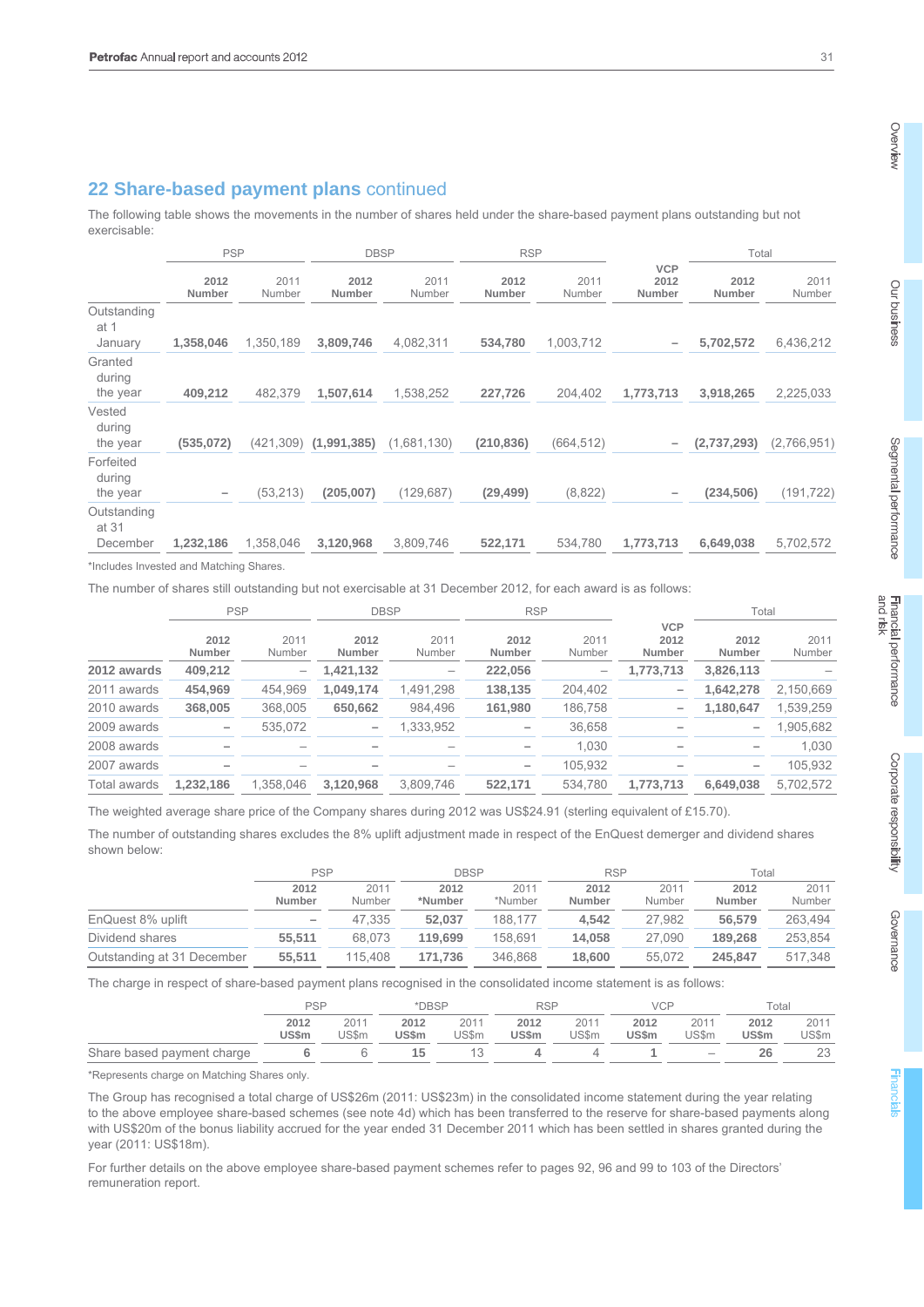# **23 Other reserves**

|                                                                                                 | Net unrealised<br>qains/(losses)<br>on derivatives<br>US\$m | Foreign<br>currency<br>translation<br>US\$m | Reserve for<br>share-based<br>payments<br>US\$m | Total<br>US\$m |
|-------------------------------------------------------------------------------------------------|-------------------------------------------------------------|---------------------------------------------|-------------------------------------------------|----------------|
| Balance at 1 January 2011                                                                       | (3)                                                         | (19)                                        | 57                                              | 35             |
| Foreign currency translation (losses)                                                           |                                                             | (16)                                        |                                                 | (16)           |
| Net (gains) on maturity of cash flow hedges recycled in the year                                | (3)                                                         |                                             |                                                 | (3)            |
| Net fair value losses on derivatives and financial assets<br>designated as cash flow hedges     | (14)                                                        |                                             |                                                 | (14)           |
| Share-based payments charge (note 22)                                                           |                                                             |                                             | 23                                              | 23             |
| Transfer during the year (note 22)                                                              |                                                             |                                             | 18                                              | 18             |
| Shares vested during the year                                                                   |                                                             |                                             | (34)                                            | (34)           |
| Deferred tax on share-based payments reserve                                                    |                                                             |                                             | (3)                                             | (3)            |
| Balance at 1 January 2012                                                                       | (20)                                                        | (35)                                        | 61                                              | 6              |
| Foreign currency translation                                                                    |                                                             | 10                                          |                                                 | 10             |
| Net losses on maturity of cash flow hedges recycled in the year                                 | 20                                                          |                                             |                                                 | 20             |
| Net changes in fair value of derivatives and financial assets<br>designated as cash flow hedges |                                                             |                                             |                                                 |                |
| Share-based payments charge (note 22)                                                           |                                                             |                                             | 26                                              | 26             |
| Transfer during the year (note 22)                                                              |                                                             |                                             | 20                                              | 20             |
| Shares vested during the year                                                                   |                                                             |                                             | (45)                                            | (45)           |
| Deferred tax on share-based payments reserve                                                    |                                                             |                                             |                                                 |                |
| Balance at 31 December 2012                                                                     |                                                             | (25)                                        | 63                                              | 38             |

#### **Nature and purpose of other reserves**

#### Net unrealised gains/(losses) on derivatives

The portion of gains or losses on cash flow hedging instruments that are determined to be effective hedges is included within this reserve net of related deferred tax effects. When the hedged transaction occurs or is no longer forecast to occur, the gain or loss is transferred out of equity to the consolidated income statement. Realised net losses amounting to US\$20m (2011: US\$3m net gain) relating to foreign currency forward contracts and financial assets designated as cash flow hedges have been recognised in cost of sales.

The forward currency points element and ineffective portion of derivative financial instruments relating to forward currency contracts and gains on un-designated derivatives amounting to a net loss of US\$2m (2011: US\$6m loss) have been recognised in the cost of sales.

#### **Foreign currency translation reserve**

The foreign currency translation reserve is used to record exchange differences arising from the translation of the financial statements in foreign subsidiaries. It is also used to record exchange differences arising on monetary items that form part of the Group's net investment in subsidiaries.

## **Reserve for share-based payments**

The reserve for share-based payments is used to record the value of equity-settled share-based payments awarded to employees and transfers out of this reserve are made upon vesting of the original share awards.

The transfer during the year reflects the transfer from accrued expenses within trade and other payables of the bonus liability relating to the year ended 2011 of US\$20m (2010 bonus of US\$18m) which has been voluntarily elected or mandatorily obliged to be settled in shares during the year (note 22).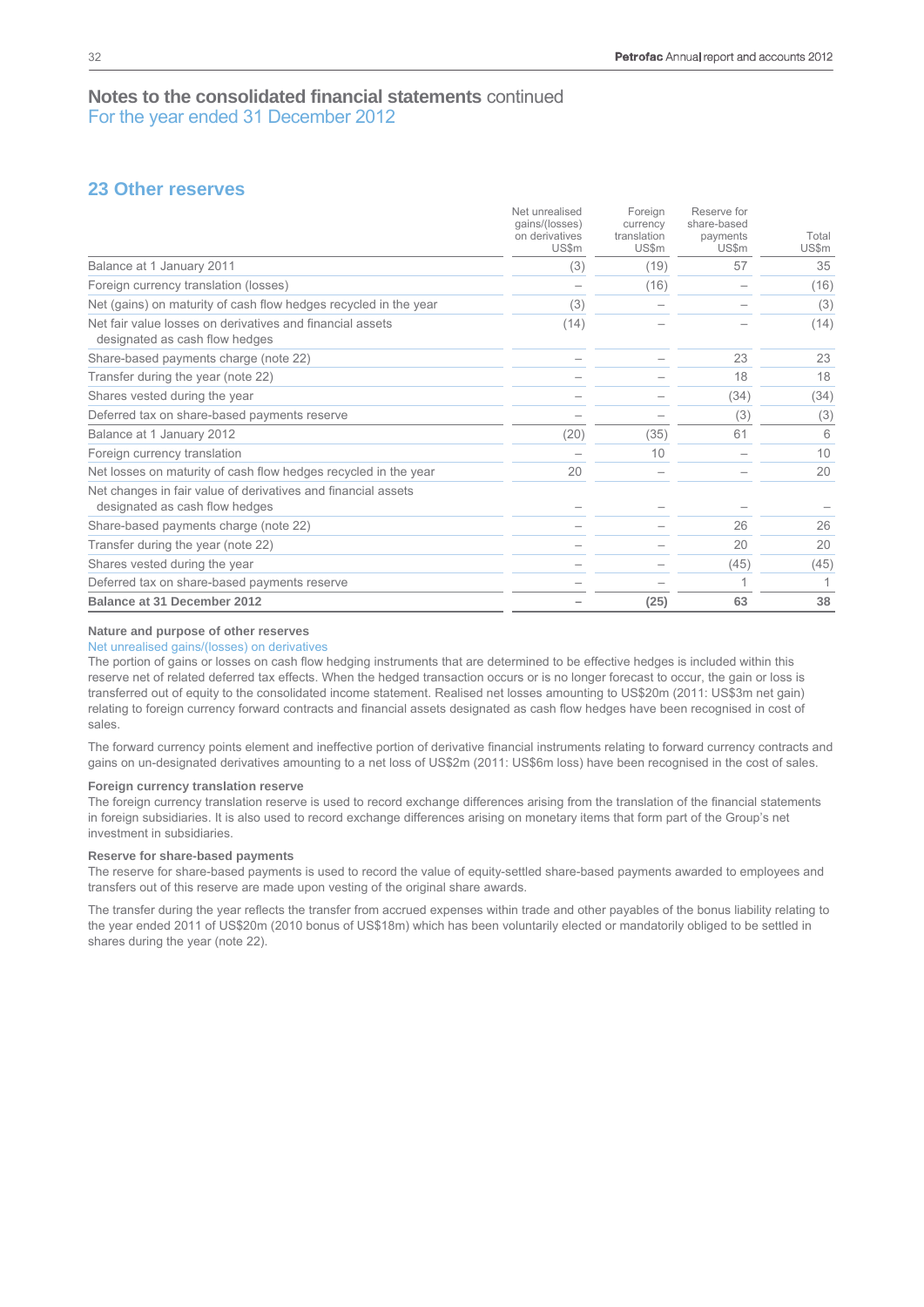# **24 Interest-bearing loans and borrowings**

The Group had the following interest-bearing loans and borrowings outstanding:

|                                                                                          |       | 31 December 2012                           | 31 December 2011<br>Actual interest rate % Actual interest rate % | <b>Effective interest</b><br>rate %                        | Maturity  | 2012<br><b>US\$m</b> | 2011<br>US\$m  |
|------------------------------------------------------------------------------------------|-------|--------------------------------------------|-------------------------------------------------------------------|------------------------------------------------------------|-----------|----------------------|----------------|
| <b>Current</b>                                                                           |       |                                            |                                                                   |                                                            |           |                      |                |
| <b>Bank overdrafts</b>                                                                   | (i)   | UK LIBOR +<br>1.50%<br>US LIBOR +<br>1.50% | UK LIBOR +<br>1.50%<br>US LIBOR +<br>1.50%                        | <b>UK LIBOR</b><br>$+1.50%$<br><b>US LIBOR</b><br>$+1.50%$ | on demand | 57                   | 37             |
| Other loans:                                                                             |       |                                            |                                                                   |                                                            |           |                      |                |
| Current portion of term loan                                                             | (iii) |                                            | <b>US/UK LIBOR</b><br>$+0.875%$                                   | n/a<br>(2011: 3.16%)<br>to 3.96%)                          | n/a       |                      | 17             |
| Current portion of term loan                                                             | (iv)  |                                            | <b>US/UK LIBOR</b><br>$+0.875%$                                   | n/a<br>(2011: 1.67%<br>to 3.55%)                           | n/a       |                      | $\overline{7}$ |
|                                                                                          |       |                                            |                                                                   |                                                            |           | 57                   | 61             |
| Non-current                                                                              |       |                                            |                                                                   |                                                            |           |                      |                |
| Revolving credit facility                                                                | (ii)  | US LIBOR +<br>1.50%                        |                                                                   | <b>US LIBOR</b><br>$+1.50%$                                | 5 years   | 303                  |                |
| Term loan                                                                                | (iii) | $\qquad \qquad -$                          | <b>US/UK LIBOR</b><br>$+0.875%$                                   | n/a<br>(2011: 3.16%)<br>to 3.96%)                          | n/a       |                      | 12             |
| Term Ioan                                                                                | (iv)  | $\overline{\phantom{0}}$                   | <b>US/UK LIBOR</b><br>$+0.875%$                                   | n/a<br>(2011: 1.67%<br>to 3.55%)                           | n/a       |                      | $\overline{7}$ |
|                                                                                          |       |                                            |                                                                   |                                                            |           | 303                  | 19             |
| Less:                                                                                    |       |                                            |                                                                   |                                                            |           |                      |                |
| Debt acquisition costs net of<br>accumulated amortisation<br>and effective interest rate |       |                                            |                                                                   |                                                            |           |                      |                |
| adjustments                                                                              |       |                                            |                                                                   |                                                            |           | (11)                 | (3)            |
|                                                                                          |       |                                            |                                                                   |                                                            |           | 292                  | 16             |

Details of the Group's interest-bearing loans and borrowings are as follows:

#### (i) Bank overdrafts

Bank overdrafts are drawn down in US dollars and sterling denominations to meet the Group's working capital requirements. These are repayable on demand.

#### (ii) Revolving Credit Facility

On 11 September 2012, Petrofac entered into a US\$1,200m five year committed revolving credit facility with a syndicate of 13 international banks, which is available for general corporate purposes. The facility, which matures on 11 September 2017, is unsecured and is subject to two financial covenants relating to leverage and interest cover. Petrofac was in compliance with these covenants for the year ending 31 December 2012. As at 31 December 2012, US\$303m was drawn under this facility.

Interest is payable on the drawn balance of the facility at LIBOR + 1.5% and in addition utilisation fees are payable depending on the level of utilisation.

#### (iii) Term loan

The loan was repaid in full during 2012 and no amounts were drawn during the year (2011: drawings of US\$15m denominated in US dollars and US\$15m denominated in sterling).

#### (iv) Term loan

The loan was repaid in full during 2012 and no amounts were drawn during the year (2011: drawings of US\$10m denominated in US dollars and US\$4m denominated in sterling).

The Group's credit facilities contain covenants relating to interest and net borrowings cover. None of the Company's subsidiaries are subject to any material restrictions on their ability to transfer funds in the form of cash dividends, loans or advances to the Company.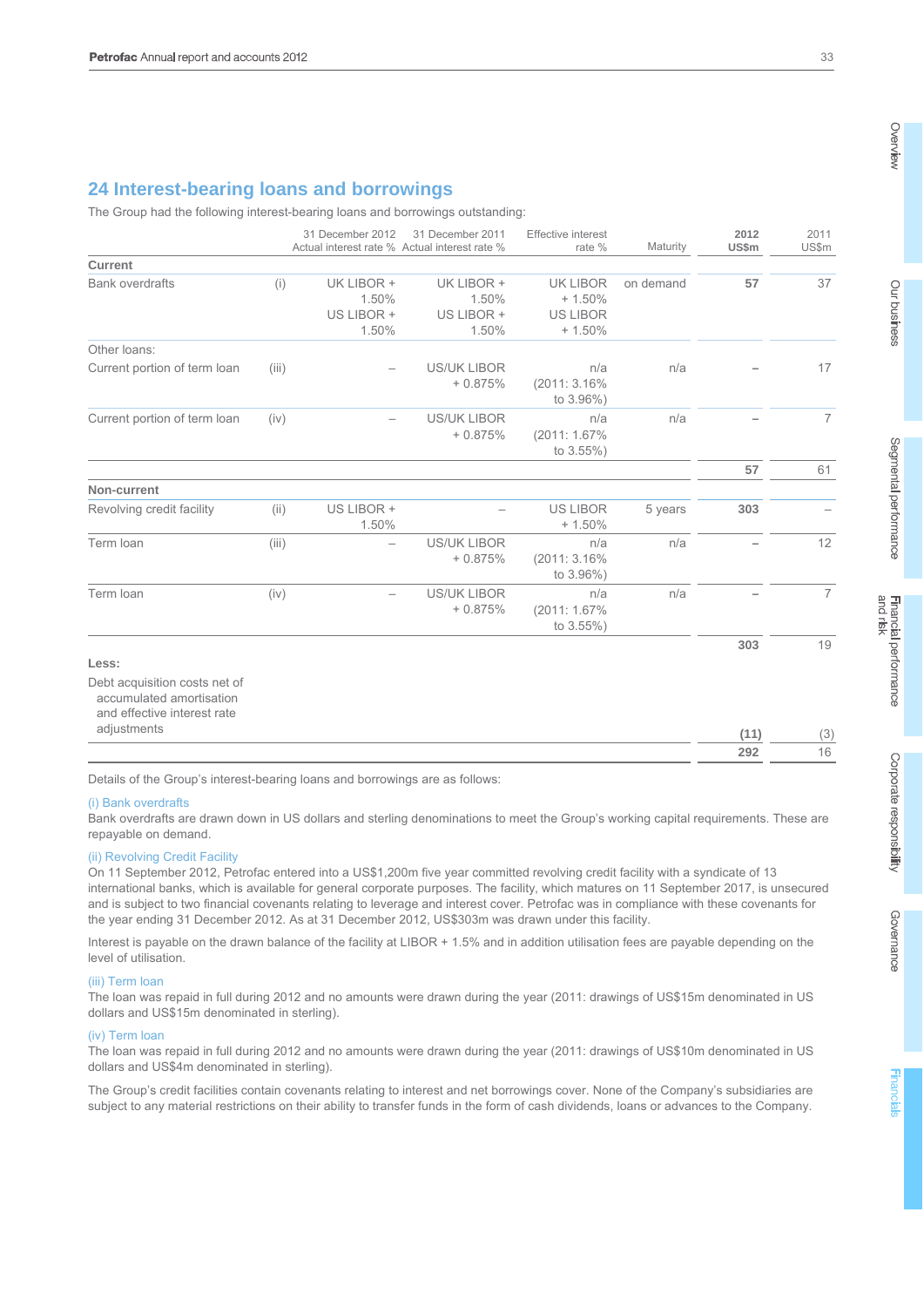# **25 Provisions**

| Unwinding of discount<br>At 31 December 2012 | 63                                                                 | 33                                            | 4                            | $\overline{2}$<br>100 |
|----------------------------------------------|--------------------------------------------------------------------|-----------------------------------------------|------------------------------|-----------------------|
| Paid in the year                             | (8)                                                                | (1)                                           |                              | (9)                   |
| Additions during the year                    | 19                                                                 | 27                                            |                              | 47                    |
| At 1 January 2012                            | 51                                                                 | 6                                             | 3                            | 60                    |
|                                              | Other<br>long-term<br>employment<br>benefits<br>provision<br>US\$m | Provision for<br>decommissionin<br>g<br>US\$m | Other<br>provisions<br>US\$m | Total<br>US\$m        |

#### **Other long-term employment benefits provision**

Labour laws in the United Arab Emirates require employers to provide for other long-term employment benefits. These benefits are payable to employees on being transferred to another jurisdiction or on cessation of employment based on their final salary and number of years' service. All amounts are unfunded. The long-term employment benefits provision is based on an internally produced end of service benefits valuation model with the key underlying assumptions being as follows:

|                                           | Senior    | Other     |
|-------------------------------------------|-----------|-----------|
|                                           | employees | employees |
| Average number of years of future service |           |           |
| Average annual % salary increases         | 6%        | $4\%$     |
| Discount factor                           | 5%        | 5%        |

Senior employees are those earning a base of salary of over US\$96,000 per annum.

Discount factor used is the local Dubai five-year Sukuk rate.

#### **Provision for decommissioning**

The decommissioning provision primarily relates to the Group's obligation for the removal of facilities and restoration of the sites at the PM304 field in Malaysia, Chergui in Tunisia and Santuario and Magallanes Production Enhancement Contracts in Mexico. The liability is discounted at the rate of 4.16% on PM304 (2011: 4.16%), 5.25% on Chergui (2011: 5.25%) and 5.38% on Santuario and Magallanes Production Enhancement Contracts (2011: n/a). The unwinding of the discount is classified as finance cost (note 5). The Group estimates that the cash outflows against these provisions will arise in 2026 on PM304, 2018 on Chergui and 2029 on Santuario and Magallanes Production Enhancement Contracts.

#### **Other provisions**

This represents amounts set aside to cover claims against the Group which will be settled via the captive insurance company Jermyn Insurance Company Limited.

# **26 Other financial liabilities**

|                                                | 2012<br>US\$m | 2011<br>US\$m |
|------------------------------------------------|---------------|---------------|
| Other financial liabilities - non-current      |               |               |
| Contingent consideration payable               |               | 13            |
| Finance lease creditors (note 29)              | 6             | 11            |
| Fair value of derivative instruments (note 31) |               |               |
| Other                                          |               |               |
|                                                | 8             | 24            |
| Other financial liabilities - current          |               |               |
| Contingent consideration payable               |               | 3             |
| Fair value of derivative instruments (note 31) | 3             | 23            |
| Finance lease creditors (note 29)              |               | 5             |
| Other                                          |               |               |
|                                                | 17            | 32            |

Contingent consideration payable to the Group's investment in Gateway Storage Company Limited of US\$7m (note 12) has been reversed during the year.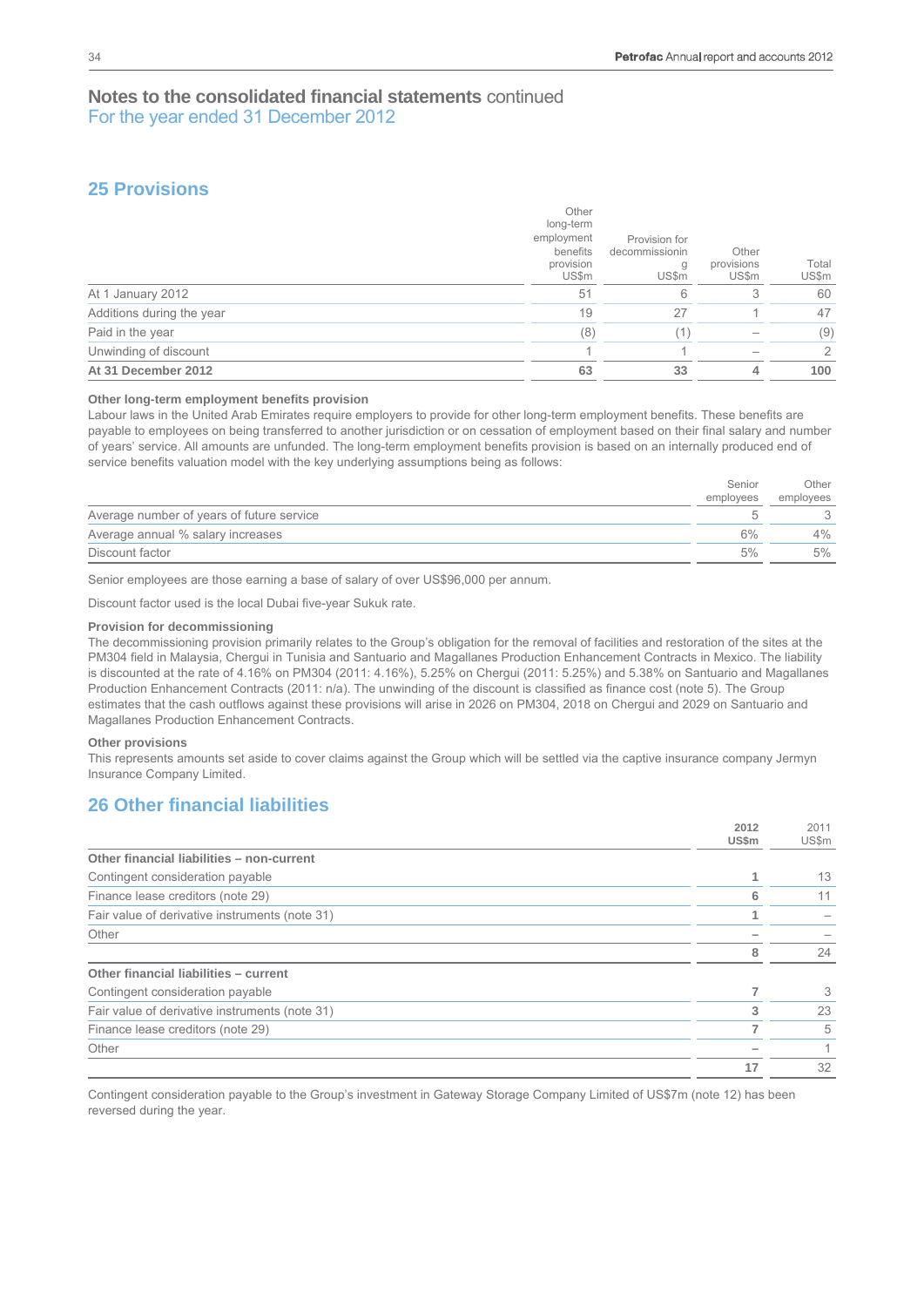# **27 Trade and other payables**

|                                  | 2012<br>US\$m | 2011<br>US\$m |
|----------------------------------|---------------|---------------|
| Trade payables                   | 862           | 477           |
| Advances received from customers | 373           | 770           |
| Accrued expenses                 | 601           | 415           |
| Other taxes payable              | 40            | 24            |
| Other payables                   | 105           | 56            |
|                                  | 1.981         | 1.742         |

Advances from customers represent payments received for contracts on which the related work had not been performed at the statement of financial position date.

Other payables mainly consist of retentions held against subcontractors of US\$86m (2011: US\$29m).

Certain trade and other payables will be settled in currencies other than the reporting currency of the Group, mainly in sterling, euros and Kuwaiti dinars.

# **28 Accrued contract expenses**

|                                 | 2012   | 201    |
|---------------------------------|--------|--------|
|                                 | 'JS\$m | 'JS\$m |
| contract<br>expenses<br>Accrued | 743    | .269   |

# **29 Commitments and contingencies**

#### **Commitments**

In the normal course of business the Group will obtain surety bonds, letters of credit and guarantees, which are contractually required to secure performance, advance payment or in lieu of retentions being withheld. Some of these facilities are secured by issue of corporate guarantees by the Company in favour of the issuing banks.

At 31 December 2012, the Group had letters of credit of US\$nil (2011: US\$6m) and outstanding letters of guarantee, including performance, advance payments and bid bonds of US\$2,296m (2011: US\$2,185m) against which the Group had pledged or restricted cash balances of, in aggregate, US\$11m (2011: US\$2m).

At 31 December 2012, the Group had outstanding forward exchange contracts amounting to US\$228m (2011: US\$324m). These commitments consist of future obligations either to acquire or to sell designated amounts of foreign currency at agreed rates and value dates (note 31).

#### **Leases**

The Group has financial commitments in respect of non-cancellable operating leases for office space and equipment. These noncancellable leases have remaining non-cancellable lease terms of between one and 17 years and, for certain property leases, are subject to renegotiation at various intervals as specified in the lease agreements. The future minimum rental commitments under these non-cancellable leases are as follows:

|                                             | 2012<br><b>US\$m</b> | 2011<br>US\$m |
|---------------------------------------------|----------------------|---------------|
| Within one year                             | 25                   | 24            |
| After one year but not more than five years | 108                  | 45            |
| More than five years                        | 198                  | 49            |
|                                             | 331                  | 118           |

Included in the above are commitments relating to the leasing of an FPSO for the Cendor Phase 2 project of US\$149m (2011: US\$ nil) and the lease of office buildings in Aberdeen, United Kingdom of US\$127m (2011: US\$34m).

Minimum lease payments recognised as an operating lease expense during the year amounted to US\$37m (2011: US\$37m).

Governance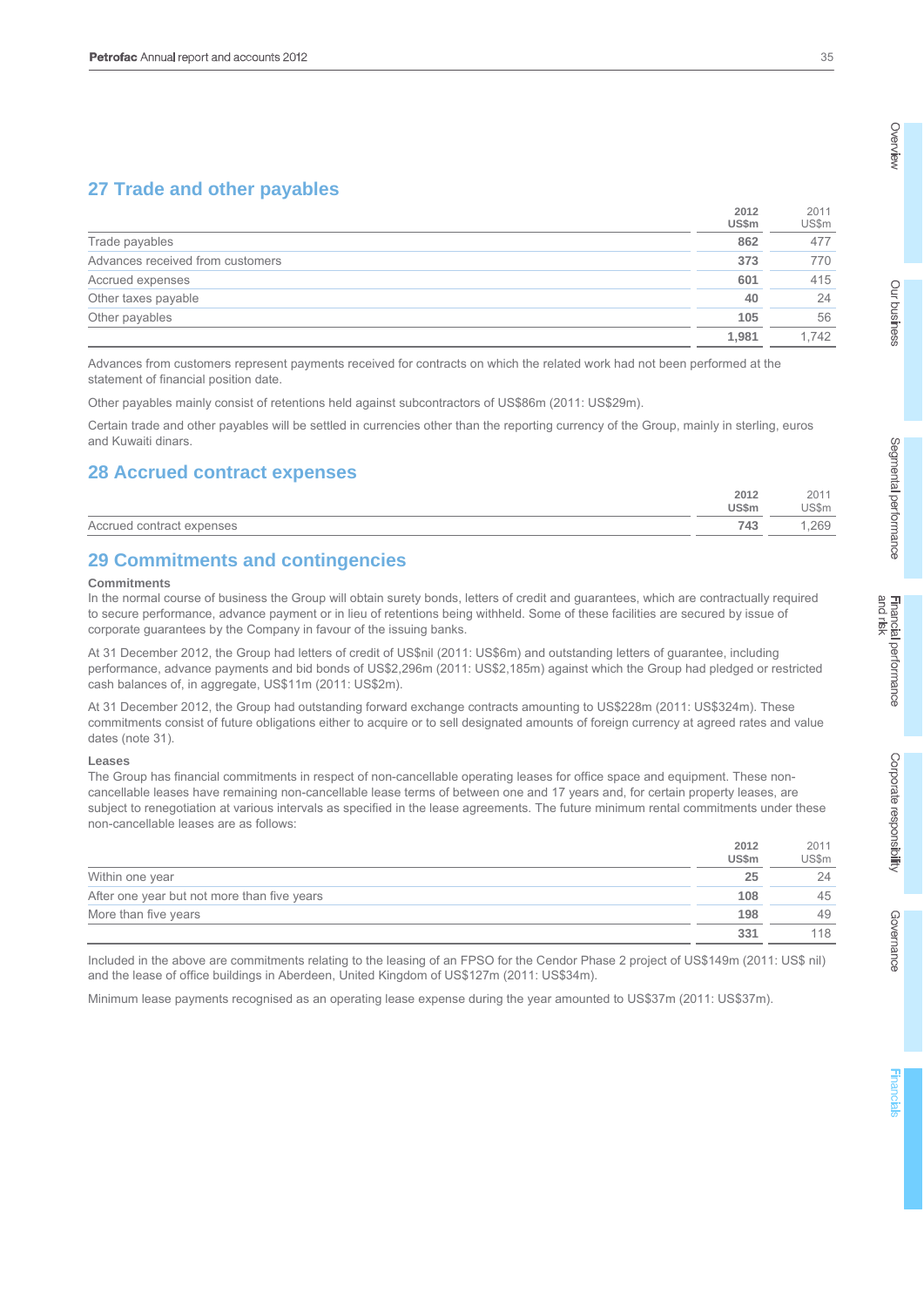Long-term finance lease commitments are as follows:

|                                             | Future<br>minimum<br>lease<br>payments<br>US\$m | Finance cost<br>US\$m | Present<br>value<br>US\$m |
|---------------------------------------------|-------------------------------------------------|-----------------------|---------------------------|
| Land, buildings and leasehold improvements  | 14                                              |                       | 13                        |
| The commitments are as follows:             |                                                 |                       |                           |
| Within one year                             | 8                                               |                       |                           |
| After one year but not more than five years | ൳                                               |                       | 6                         |
| More than five years                        |                                                 |                       |                           |
|                                             | 14                                              |                       | 13                        |

#### **Capital commitments**

At 31 December 2012, the Group had capital commitments of US\$493m (2011: US\$480m) excluding the above lease commitments.

Included in the US\$493m of commitments are:

|                                                                                             | 2012<br>US\$m | 2011<br>US\$m |
|---------------------------------------------------------------------------------------------|---------------|---------------|
| <b>Production Enhancement Contracts in Mexico</b>                                           | 146           | 225           |
| Costs to refurbish the Berantai FPSO in Malaysia                                            |               | 89            |
| Further appraisal and development of wells as part of Block PM304 in Malaysia               | 287           | 111           |
| Costs in respect of Ithaca Greater Stella Field development in the North Sea                | 50            |               |
| Production Enhancement Contract on the Ticleni field in Romania                             |               | 25            |
| Commitments in respect of the construction of a new office building in United Arab Emirates | 5             | 21            |

## **30 Related party transactions**

The consolidated financial statements include the financial statements of Petrofac Limited and the subsidiaries listed in note 32. Petrofac Limited is the ultimate parent entity of the Group.

The following table provides the total amount of transactions which have been entered into with related parties:

|                                    |      | Sales to                    | Purchases<br>from           | Amounts<br>owed                | Amounts<br>owed                |
|------------------------------------|------|-----------------------------|-----------------------------|--------------------------------|--------------------------------|
|                                    |      | related<br>parties<br>US\$m | related<br>parties<br>US\$m | by related<br>parties<br>US\$m | to related<br>parties<br>US\$m |
| Joint ventures                     | 2012 | 170                         | 135                         | 5                              | 38                             |
|                                    | 2011 | 323                         | 187                         | 95                             | 23                             |
| Associates                         | 2012 | 3                           |                             | 17                             |                                |
|                                    | 2011 | 14                          | $\hspace{0.05cm}$           | 4                              |                                |
| Key management personnel interests | 2012 |                             |                             |                                |                                |
|                                    | 2011 |                             |                             |                                |                                |

All sales to and purchases from joint ventures are made at normal market prices and the pricing policies and terms of these transactions are approved by the Group's management.

All related party balances will be settled in cash.

Purchases in respect of key management personnel interests of US\$1,521,000 (2011: US\$1,411,000) reflect the costs of chartering the services of an aeroplane used for the transport of senior management and Directors of the Group on company business, which is owned by an offshore trust of which the Group Chief Executive of the Company is a beneficiary. The charter rates charged for Group usage of the aeroplane are significantly less than comparable market rates.

Also included in purchases in respect of key management personnel interests is US\$189,000 (2011: US\$180,000) relating to client entertainment provided by a business owned by a member of the Group's key management.

For details of the rights issue by Seven Energy and the warrants held see note 12 to the financial statements.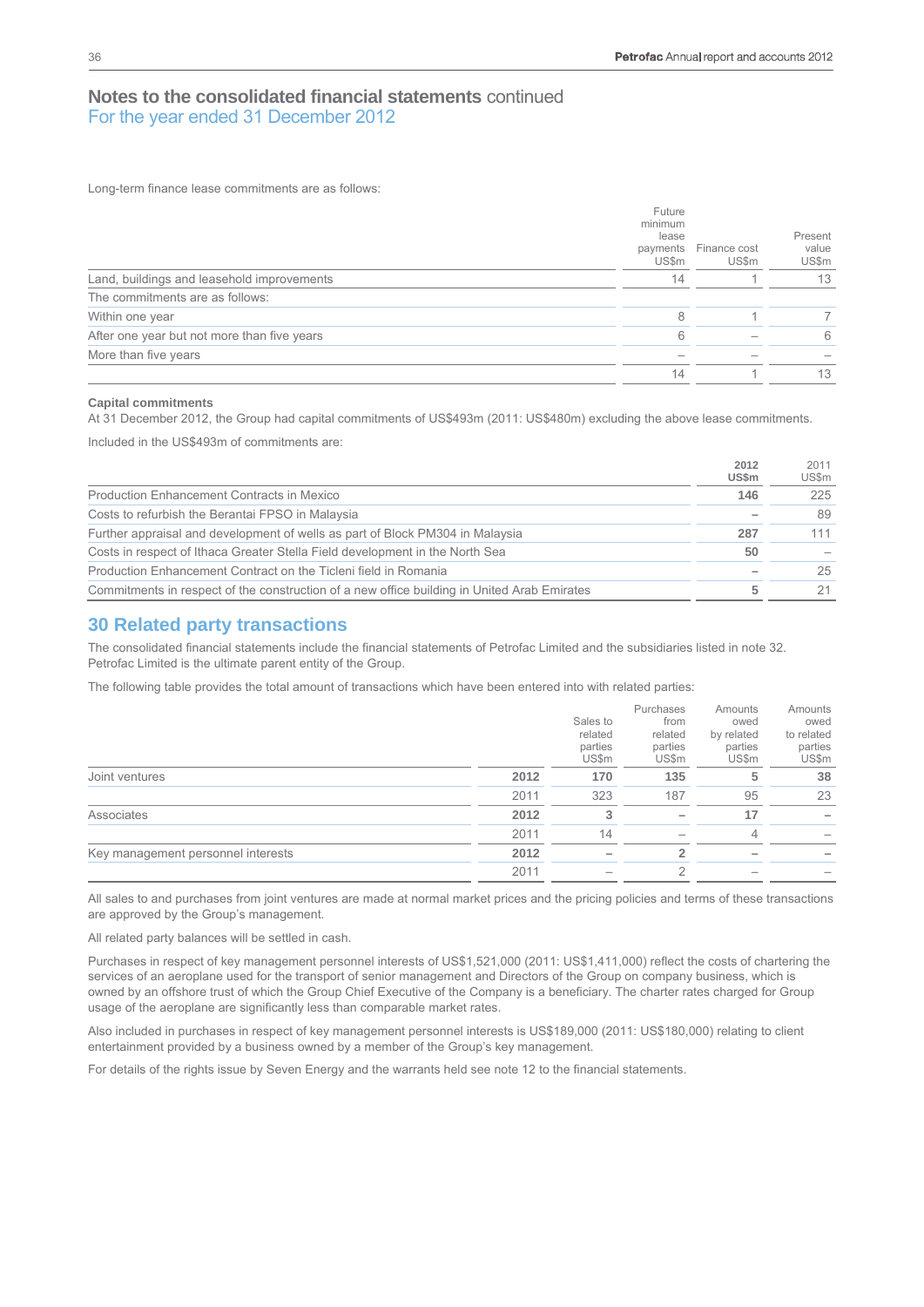# **30 Related party transactions** continued

#### **Compensation of key management personnel**

The following details remuneration of key management personnel of the Group comprising Executive and Non-executive Directors of the Company and other senior personnel. Further information relating to the individual Directors is provided in the Directors' remuneration report on pages 88 to 103.

|                                      | 2012<br><b>US\$m</b> | 2011<br>US\$m |
|--------------------------------------|----------------------|---------------|
| Short-term employee benefits         | 21                   | 20            |
| Share-based payments                 |                      | 8             |
| Fees paid to Non-executive Directors |                      |               |
|                                      | 30                   | 29            |

# **31 Risk management and financial instruments**

#### **Risk management objectives and policies**

The Group's principal financial assets and liabilities, other than derivatives, comprise available-for-sale financial assets, trade and other receivables, amounts due from/to related parties, cash and short-term deposits, work-in-progress, interest-bearing loans and borrowings, trade and other payables and contingent consideration.

The Group's activities expose it to various financial risks particularly associated with interest rate risk on its variable rate cash and shortterm deposits, loans and borrowings and foreign currency risk on both conducting business in currencies other than reporting currency as well as translation of the assets and liabilities of foreign operations to the reporting currency. These risks are managed from time to time by using a combination of various derivative instruments, principally forward currency contracts in line with the Group's hedging policies. The Group has a policy not to enter into speculative trading of financial derivatives.

The Board of Directors of the Company has established an Audit Committee and Board Risk Committee to help identify, evaluate and manage the significant financial risks faced by the Group and their activities are discussed in detail on pages 78 to 87.

The other main risks besides interest rate and foreign currency risk arising from the Group's financial instruments are credit risk, liquidity risk and commodity price risk and the policies relating to these risks are discussed in detail below:

#### **Interest rate risk**

Interest rate risk arises from the possibility that changes in interest rates will affect the value of the Group's interest-bearing financial liabilities and assets.

The Group's exposure to market risk arising from changes in interest rates relates primarily to the Group's long-term variable rate debt obligations and its cash and bank balances. The Group's policy is to manage its interest cost using a mix of fixed and variable rate debt. The Group's cash and bank balances are at floating rates of interest.

#### **Interest rate sensitivity analysis**

The impact on the Group's pre-tax profit and equity due to a reasonably possible change in interest rates on loans and borrowings at the reporting date is demonstrated in the table below. The analysis assumes that all other variables remain constant.

|                  |           | Pre-tax profit |                          | Eauity       |
|------------------|-----------|----------------|--------------------------|--------------|
|                  | 100 basis | 100 basis      | 100 basis                | 100 basis    |
|                  | point     | point          | point                    | point        |
|                  | increase  | decrease       | increase                 | decrease     |
|                  | US\$m     | <b>US\$m</b>   | <b>US\$m</b>             | <b>US\$m</b> |
| 31 December 2012 | (2)       |                | $\overline{\phantom{a}}$ |              |
| 31 December 2011 |           |                |                          |              |

The following table reflects the maturity profile of these financial liabilities and assets:

**Year ended 31 December 2012** 

|                                        | Within<br>1 year<br>US\$m | $1 - 2$<br>years<br>US\$m | $2 - 3$<br>years<br>US\$m | $3 - 4$<br>years<br>US\$m | $4 - 5$<br>years<br>US\$m | More than<br>5 years<br>US\$m | Total<br>US\$m |
|----------------------------------------|---------------------------|---------------------------|---------------------------|---------------------------|---------------------------|-------------------------------|----------------|
| <b>Financial liabilities</b>           |                           |                           |                           |                           |                           |                               |                |
| <b>Floating rates</b>                  |                           |                           |                           |                           |                           |                               |                |
| Bank overdrafts (note 24)              | 57                        | -                         |                           |                           |                           |                               | 57             |
| Term loans (note 24)                   |                           |                           |                           |                           | 303                       |                               | 303            |
|                                        | 57                        |                           |                           |                           | 303                       |                               | 360            |
| <b>Financial assets</b>                |                           |                           |                           |                           |                           |                               |                |
| <b>Floating rates</b>                  |                           |                           |                           |                           |                           |                               |                |
| Cash and short-term deposits (note 19) | 614                       |                           |                           |                           |                           |                               | 614            |
| Restricted cash balances (note 14)     | 4                         | 7                         |                           |                           |                           |                               | 11             |
|                                        | 618                       | -                         |                           |                           |                           |                               | 625            |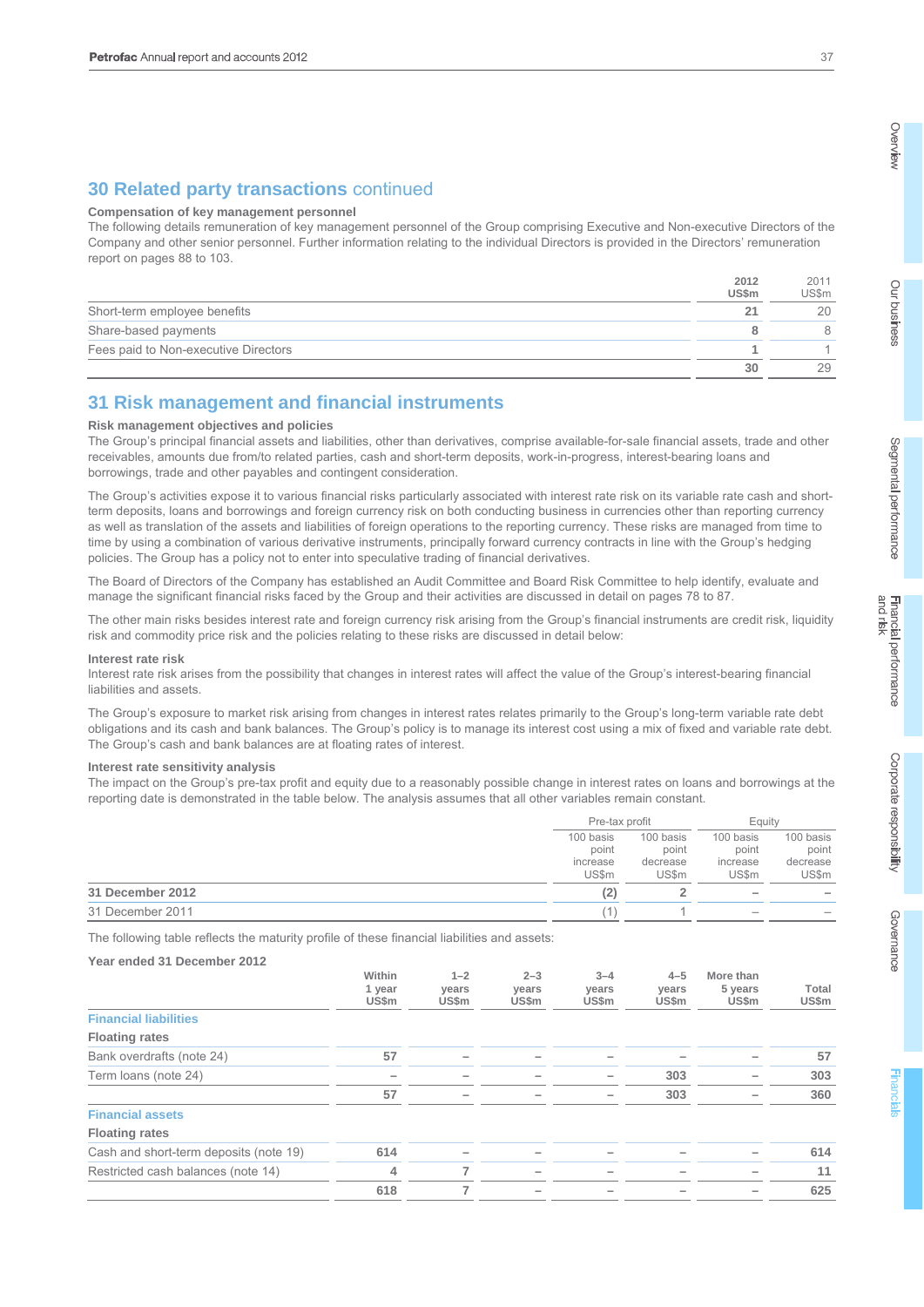| Year ended 31 December 2011            |                           |                           |                           |                           |                           |                                      |                |
|----------------------------------------|---------------------------|---------------------------|---------------------------|---------------------------|---------------------------|--------------------------------------|----------------|
|                                        | Within<br>1 year<br>US\$m | $1 - 2$<br>years<br>US\$m | $2 - 3$<br>vears<br>US\$m | $3 - 4$<br>years<br>US\$m | $4 - 5$<br>years<br>US\$m | More than<br>5 years<br><b>US\$m</b> | Total<br>US\$m |
| <b>Financial liabilities</b>           |                           |                           |                           |                           |                           |                                      |                |
| <b>Floating rates</b>                  |                           |                           |                           |                           |                           |                                      |                |
| Bank overdrafts (note 24)              | 37                        |                           |                           |                           |                           |                                      | 37             |
| Term loans (note 24)                   | 24                        | 19                        |                           |                           |                           |                                      | 43             |
|                                        | 61                        | 19                        |                           |                           |                           |                                      | 80             |
| <b>Financial assets</b>                |                           |                           |                           |                           |                           |                                      |                |
| <b>Floating rates</b>                  |                           |                           |                           |                           |                           |                                      |                |
| Cash and short-term deposits (note 19) | 1,572                     |                           |                           |                           |                           |                                      | 1,572          |
| Restricted cash balances (note 14)     | $\overline{2}$            |                           |                           |                           |                           |                                      | 2              |
|                                        | 1,574                     |                           |                           |                           |                           |                                      | 1,574          |

Financial liabilities in the above table are disclosed gross of debt acquisition costs and effective interest rate adjustments of US\$11m (2011: US\$3m).

Interest on financial instruments classified as floating rate is re-priced at intervals of less than one year. The other financial instruments of the Group that are not included in the above tables are non-interest bearing and are therefore not subject to interest rate risk.

#### **Foreign currency risk**

The Group is exposed to foreign currency risk on sales, purchases, and translation of assets and liabilities that are in a currency other than the functional currency of its operating units. The Group is also exposed to the translation of the functional currencies of its units to the US dollar reporting currency of the Group. The following table summarises the percentage of foreign currency denominated revenues, costs, financial assets and financial liabilities, expressed in US dollar terms, of the Group totals.

| % of foreign<br>currency<br>denominated<br>denominated<br>items<br>34.5%<br>54.7%<br>37.8%<br>0.0%<br>33.9% |                                      | 2012 | 2011              |
|-------------------------------------------------------------------------------------------------------------|--------------------------------------|------|-------------------|
|                                                                                                             |                                      |      | % of foreign      |
|                                                                                                             |                                      |      | currency<br>items |
|                                                                                                             | <b>Revenues</b>                      |      | 36.4%             |
|                                                                                                             | Costs                                |      | 57.7%             |
|                                                                                                             | Current financial assets             |      | 32.5%             |
|                                                                                                             | Non-current financial assets         |      | $0.0\%$           |
|                                                                                                             | <b>Current financial liabilities</b> |      | 34.7%             |
|                                                                                                             | Non-current financial liabilities    | 2.7% | 54.2%             |

The Group uses forward currency contracts to manage the currency exposure on transactions significant to its operations. It is the Group's policy not to enter into forward contracts until a highly probable forecast transaction is in place and to negotiate the terms of the derivative instruments used for hedging to match the terms of the hedged item to maximise hedge effectiveness.

#### **Foreign currency sensitivity analysis**

The income statements of foreign operations are translated into the reporting currency using a weighted average exchange rate of conversion. Foreign currency monetary items are translated using the closing rate at the reporting date. Revenues and costs in currencies other than the functional currency of an operating unit are recorded at the prevailing rate at the date of the transaction. The following significant exchange rates applied during the year in relation to US dollars:

|               |                 | 2012            |                 | 2011            |
|---------------|-----------------|-----------------|-----------------|-----------------|
|               | Average<br>rate | Closing<br>rate | Average<br>rate | Closing<br>rate |
| Sterling      | 1.59            | 1.63            | 1.60            | 1.55            |
| Kuwaiti dinar | 3.57            | 3.55            | 3.62            | 3.59            |
| Euro          | 1.29            | 1.32            | 1.40            | 1.30            |

The following table summarises the impact on the Group's pre-tax profit and equity (due to change in the fair value of monetary assets, liabilities and derivative instruments) of a reasonably possible change in US dollar exchange rates with respect to different currencies:

|                  |                                                | Pre-tax profit                                        |                                             | Eauitv                                                |
|------------------|------------------------------------------------|-------------------------------------------------------|---------------------------------------------|-------------------------------------------------------|
|                  | $+10\%$ US<br>dollar rate<br>increase<br>US\$m | $-10\%$ US<br>dollar rate<br>decrease<br><b>US\$m</b> | +10% US<br>dollar rate<br>increase<br>US\$m | $-10\%$ US<br>dollar rate<br>decrease<br><b>US\$m</b> |
| 31 December 2012 | (10)                                           | 10                                                    | 19                                          | (19)                                                  |
| 31 December 2011 | (4)                                            | 4                                                     | 50                                          | (50)                                                  |
|                  |                                                |                                                       |                                             |                                                       |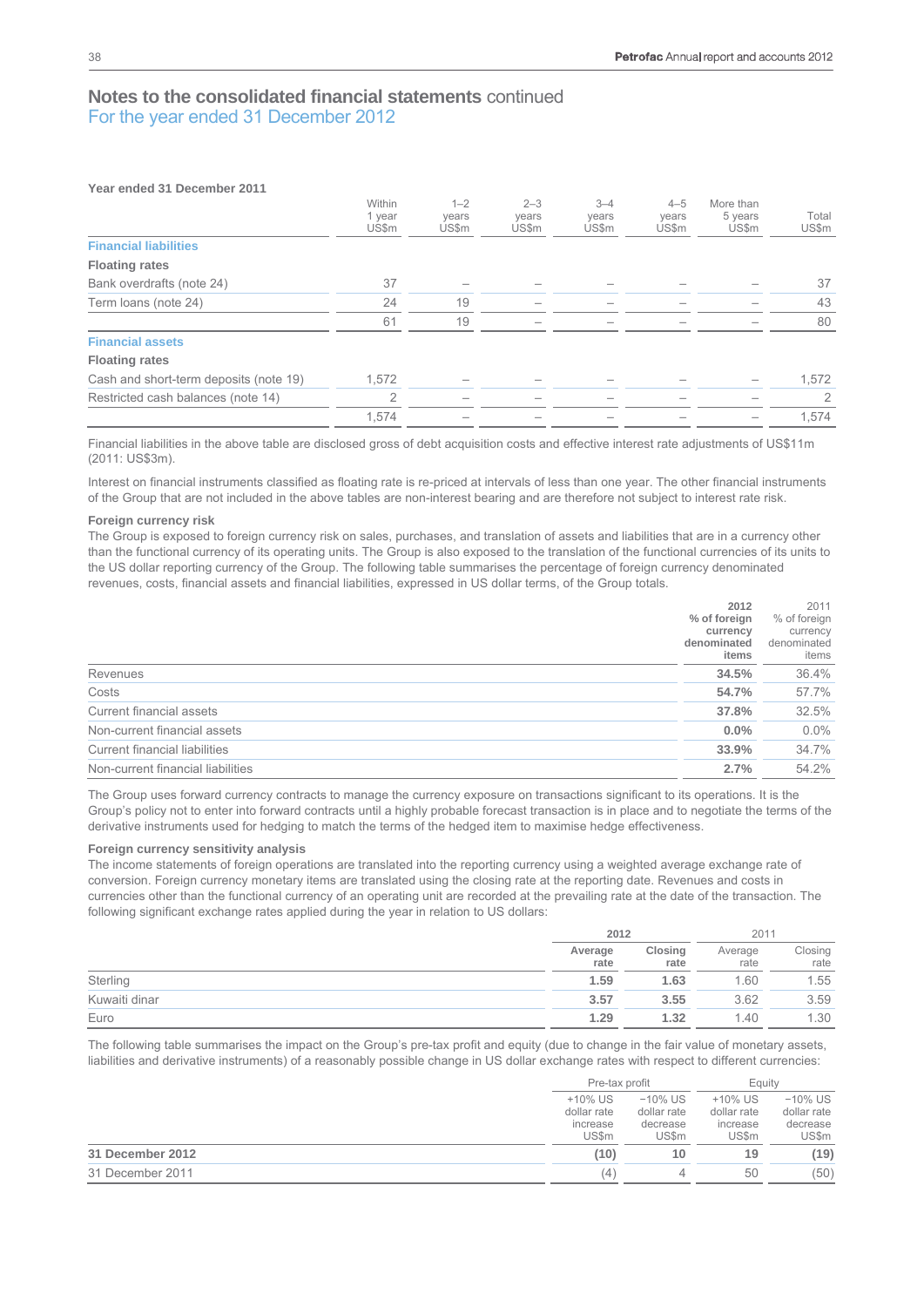## **31 Risk management and financial instruments** continued

**Derivative instruments designated as cash flow hedges** 

At 31 December 2012, the Group had foreign exchange forward contracts as follows:

|                            | Contract value | Fair value (undesignated) |               | Fair value (designated) |                      | Net unrealised gain/(loss) |               |                |
|----------------------------|----------------|---------------------------|---------------|-------------------------|----------------------|----------------------------|---------------|----------------|
|                            | 2012<br>US\$m  | 2011<br>US\$m             | 2012<br>US\$m | 2011<br>US\$m           | 2012<br><b>US\$m</b> | 2011<br><b>US\$m</b>       | 2012<br>US\$m | 2011<br>US\$m  |
| Euro purchases             | 67             | 223                       |               |                         |                      | (10)                       |               | (8)            |
| Sterling (sales) purchases | (103)          | 40                        | (2)           |                         |                      | (2)                        |               | $^{\prime}$ 1) |
| Yen (sales)                | (4)            | (4)                       |               |                         |                      |                            |               |                |
| Singapore dollar purchases |                | 46                        |               |                         |                      |                            |               | '1)            |
|                            |                |                           | (2)           |                         |                      | 13)                        |               | (10)           |

The above foreign exchange contracts mature and will affect income between January 2013 and July 2014 (2011: between January 2012 and July 2013).

At 31 December 2012, the Group had cash and short-term deposits designated as cash flow hedges with net unrealised gains/(losses) of US\$ nil (2011: US\$9m loss) as follows:

|                                           | Fair value           |               | Net unrealised gain/(loss) |               |
|-------------------------------------------|----------------------|---------------|----------------------------|---------------|
|                                           | 2012<br><b>US\$m</b> | 2011<br>US\$m | 2012<br><b>US\$m</b>       | 2011<br>US\$m |
| Euro cash and short-term deposits         | 118                  | 181           |                            | (9)           |
| Sterling cash and short-term deposits     |                      | 15            |                            |               |
| Yen cash and short-term deposits          |                      |               |                            |               |
| Swiss francs cash and short-term deposits |                      |               |                            |               |
|                                           |                      |               |                            | (9)           |

During 2012, changes in fair value gains of US\$2m (2011: losses US\$14m) relating to these derivative instruments and financial assets were taken to equity and US\$18m of losses (2011: US\$3m gains) were recycled from equity into cost of sales in the income statement. The forward points and ineffective portions of the above foreign exchange forward contracts and loss on un-designated derivatives of US\$2m (2011: US\$6m loss) were recognised in the income statement (note 4b).

#### **Commodity price risk – oil prices**

The Group is exposed to the impact of changes in oil and gas prices on its revenues and profits generated from sales of crude oil and gas. The Group's policy is to manage its exposure to the impact of changes in oil and gas prices using derivative instruments, primarily swaps and collars. Hedging is only undertaken once sufficiently reliable and regular long-term forecast production data is available.

During the year the Group entered into various crude oil swaps and zero cost collars hedging oil production of 1,000,000 barrels (bbl) (2011: 163,766 bbl) with maturities ranging from January 2013 to December 2013. In addition, fuel oil swaps were also entered into for hedging gas production of 31,743 metric tonnes (MT) (2011: 21,100MT) with maturities from January 2013 to September 2013.

The fair value of oil derivatives at 31 December 2012 was US\$ nil (2011: US\$1m liability) with net unrealised losses deferred in equity of US\$ nil (2011 US\$ nil). During the year, losses of US\$2m (2011: US\$ nil loss) were recycled from equity into the consolidated income statement on the occurrence of the hedged transactions and a loss in the fair value recognised in equity of US\$2m (2011: US\$ nil).

The following table summarises the impact on the Group's pre-tax profit and equity (due to a change in the fair value of oil derivative instruments and the underlifting asset/overlifting liability) of a reasonably possible change in the oil price:

|                  |                                               | Pre-tax profit                                |                                        | Equity                                        |
|------------------|-----------------------------------------------|-----------------------------------------------|----------------------------------------|-----------------------------------------------|
|                  | $+10$<br>US\$/bbl<br>increase<br><b>US\$m</b> | $-10$<br>US\$/bbl<br>decrease<br><b>US\$m</b> | $+10$<br>US\$/bbl<br>increase<br>US\$m | $-10$<br>US\$/bbl<br>decrease<br><b>US\$m</b> |
| 31 December 2012 |                                               |                                               | (12)                                   | 12                                            |
| 31 December 2011 |                                               |                                               | (2                                     | ↷                                             |

#### **Credit risk**

The Group trades only with recognised, creditworthy third parties. Business Unit Risk Review Committees (BURRC) evaluates the creditworthiness of each individual third-party at the time of entering into new contracts. Limits have been placed on the approval authority of the BURRC above which the approval of the Board of Directors of the Company is required. Receivable balances are monitored on an ongoing basis with appropriate follow-up action taken where necessary. At 31 December 2012, the Group's five largest customers accounted for 48.8% of outstanding trade receivables and work in progress (2011: 47.1%).

With respect to credit risk arising from the other financial assets of the Group, which comprise cash and cash equivalents, available-forsale financial assets and certain derivative instruments, the Group's exposure to credit risk arises from default of the counterparty, with a maximum exposure equal to the carrying amount of these instruments.

Overview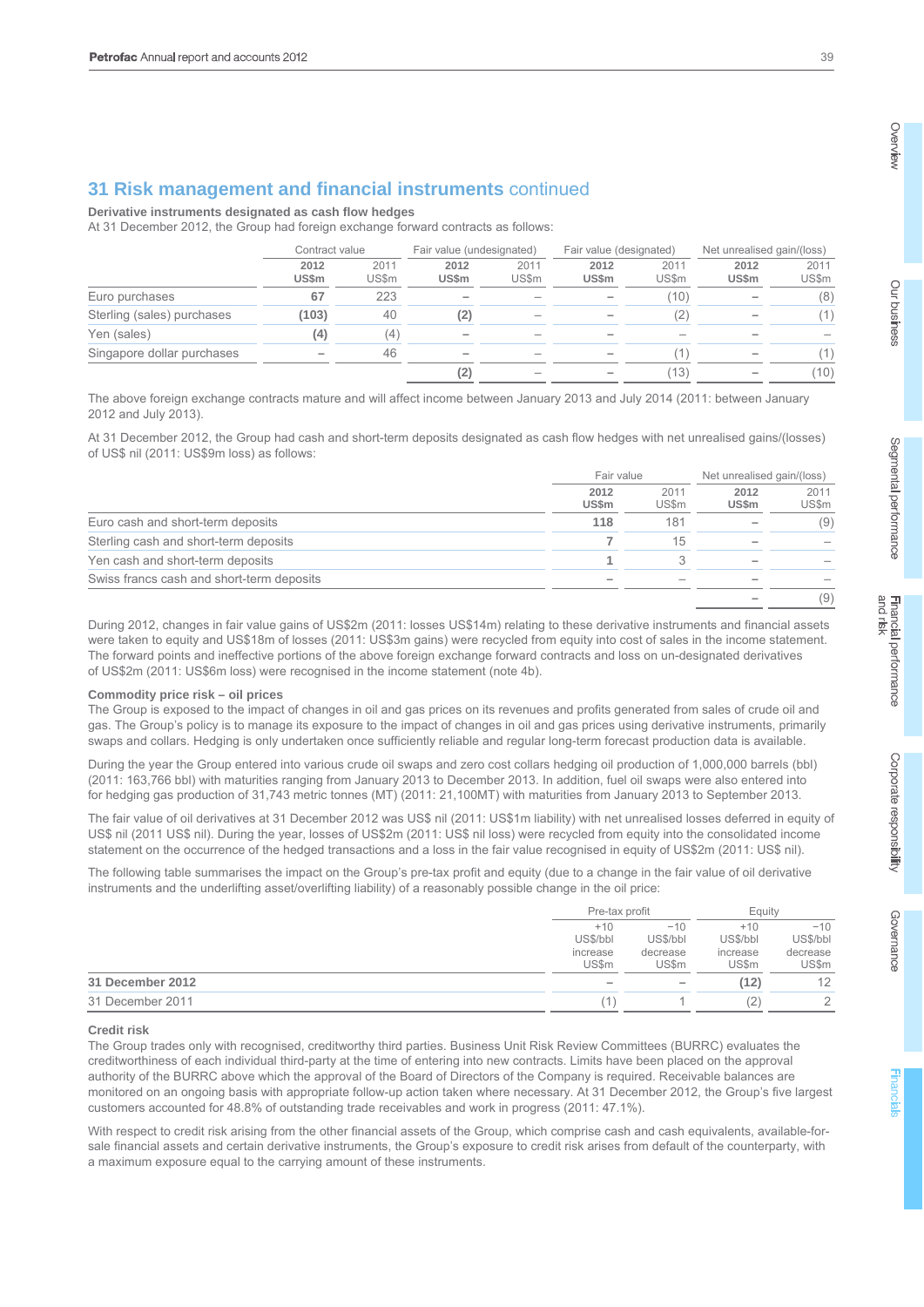**2012** 

 $2011$ 

# **Notes to the consolidated financial statements** continued For the year ended 31 December 2012

#### **Liquidity risk**

The Group's primary objective is to ensure sufficient liquidity is available to support future growth. Our strategy includes the provision of financial capital and the potential impact on the Group's capital structure is reviewed regularly. The Group is not exposed to any external capital constraints. The maturity profiles of the Group's financial liabilities at 31 December 2012 are as follows:

#### **Year ended 31 December 2012**

|                                                                                            |                                     |                             |                           |                           |                               | Contractual                         |                             |
|--------------------------------------------------------------------------------------------|-------------------------------------|-----------------------------|---------------------------|---------------------------|-------------------------------|-------------------------------------|-----------------------------|
|                                                                                            | 6 months<br>or less<br><b>US\$m</b> | $6 - 12$<br>months<br>US\$m | $1 - 2$<br>years<br>US\$m | $2 - 5$<br>years<br>US\$m | More than<br>5 years<br>US\$m | undiscounted<br>cash flows<br>US\$m | Carrying<br>amount<br>US\$m |
| <b>Financial liabilities</b>                                                               |                                     |                             |                           |                           |                               |                                     |                             |
| Interest-bearing loans and borrowings                                                      | 57                                  |                             |                           | 303                       |                               | 360                                 | 349                         |
| Finance lease creditors                                                                    |                                     | 8                           | 6                         |                           |                               | 14                                  | 13                          |
| Trade and other payables (excluding<br>advances from customers and other<br>taxes payable) | 1.464                               | 104                         |                           |                           |                               | 1.568                               | 1,568                       |
| Due to related parties                                                                     | 38                                  |                             |                           |                           |                               | 38                                  | 38                          |
| Contingent consideration                                                                   |                                     | 6                           | 2                         |                           |                               | 9                                   | 8                           |
| Derivative instruments                                                                     | 3                                   |                             |                           |                           |                               | 4                                   | 4                           |
| Interest payments                                                                          | 4                                   | 3                           | 6                         | 6                         |                               | 19                                  |                             |
|                                                                                            | 1.567                               | 121                         | 15                        | 309                       |                               | 2.012                               | 1,980                       |

## **Year ended 31 December 2011**

|                                                                          | 6 months<br>or less<br>US\$m | $6 - 12$<br>months<br>US\$m | $1 - 2$<br>years<br>US\$m | $2 - 5$<br>years<br>US\$m | More than<br>5 years<br>US\$m | Contractual<br>undiscounted<br>cash flows<br><b>US\$m</b> | Carrying<br>amount<br>US\$m |
|--------------------------------------------------------------------------|------------------------------|-----------------------------|---------------------------|---------------------------|-------------------------------|-----------------------------------------------------------|-----------------------------|
| <b>Financial liabilities</b>                                             |                              |                             |                           |                           |                               |                                                           |                             |
| Interest-bearing loans and borrowings                                    | 48                           | 12                          | 20                        |                           |                               | 80                                                        | 77                          |
| Finance lease creditors                                                  |                              | 6                           | 11                        |                           |                               | 17                                                        | 16                          |
| Trade and other payables (excluding<br>advances from customers and other |                              |                             |                           |                           |                               |                                                           |                             |
| taxes payable)                                                           | 932                          | 16                          |                           |                           |                               | 948                                                       | 948                         |
| Due to related parties                                                   | 23                           |                             |                           |                           |                               | 23                                                        | 23                          |
| Contingent consideration                                                 | $\mathfrak{D}$               | $\mathfrak{D}$              | 13                        |                           |                               | 17                                                        | 16                          |
| Derivative instruments                                                   | 20                           | 3                           |                           |                           |                               | 23                                                        | 23                          |
|                                                                          | 1.025                        | 39                          | 44                        |                           |                               | 1.108                                                     | 1.103                       |

The Group uses various funded facilities provided by banks and its own financial assets to fund the above mentioned financial liabilities.

#### **Capital management**

The Group's policy is to maintain a healthy capital base to sustain future growth and maximise shareholder value.

The Group seeks to optimise shareholder returns by maintaining a balance between debt and capital and monitors the efficiency of its capital structure on a regular basis. The gearing ratio and return on shareholders' equity is as follows:

|                                                                       | ZUIZ<br><b>US\$m</b> | 2011<br>US\$m        |
|-----------------------------------------------------------------------|----------------------|----------------------|
| Cash and short-term deposits                                          | 614                  | 1,572                |
| Interest-bearing loans and borrowings (A)                             | (349)                | (77)                 |
| Net cash (B)                                                          | 265                  | 1,495                |
| Equity attributable to Petrofac Limited shareholders (C)              | 1,549                | 1,112                |
| Profit for the year attributable to Petrofac Limited shareholders (D) | 632                  | 540                  |
| Gross gearing ratio (A/C)                                             | 22.5%                | 6.9%                 |
| Net gearing ratio (B/C)                                               | Net cash<br>position | Net cash<br>position |
| Shareholders' return on investment (D/C)                              | 40.8%                | 48.6%                |
|                                                                       |                      |                      |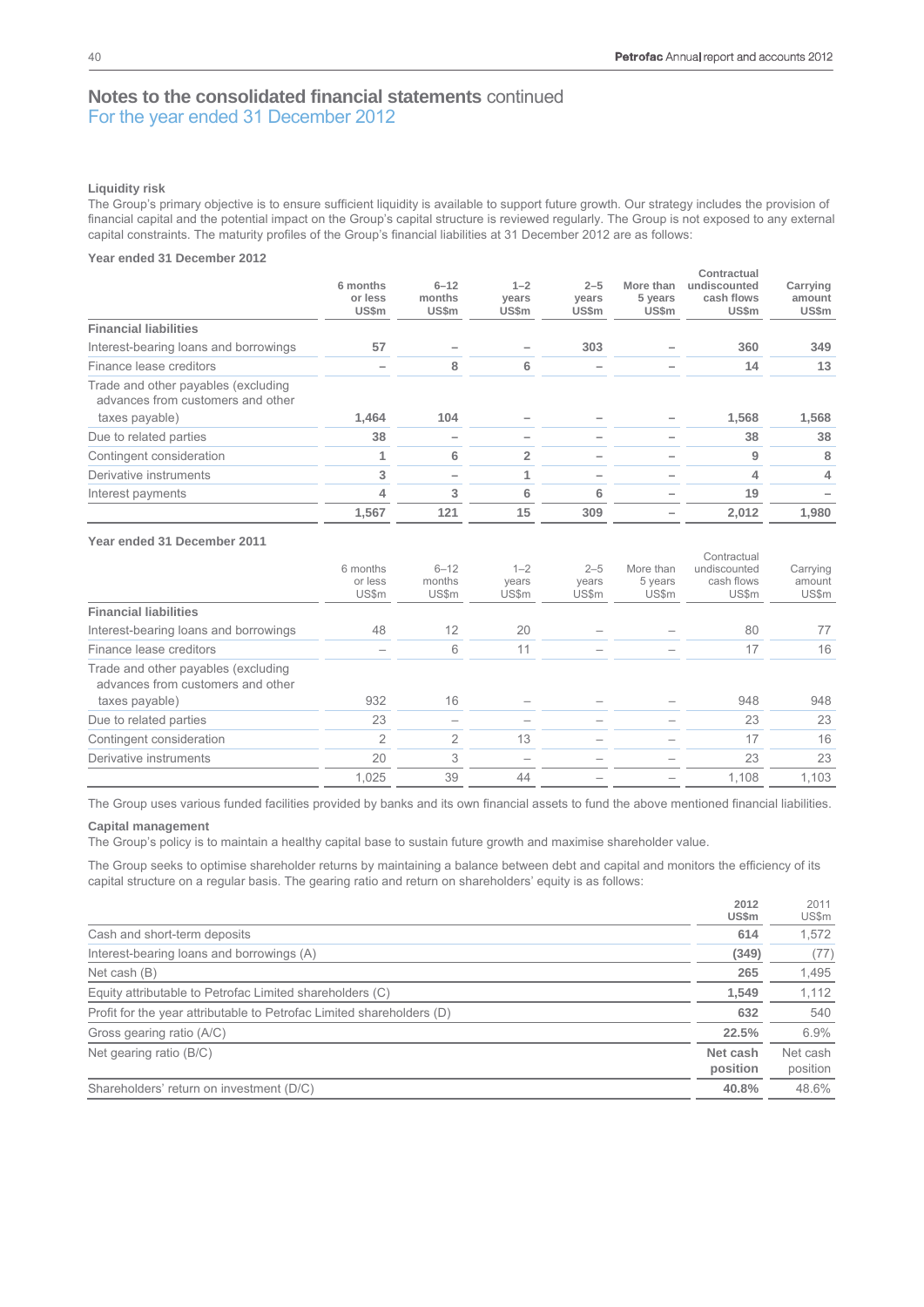# Our business

# **31 Risk management and financial instruments** continued

**Fair values of financial assets and liabilities** 

The fair value of the Group's financial instruments and their carrying amounts included within the Group's statement of financial position are set out below:

|                                                            | Carrying amount |                          | Fair value    |               |
|------------------------------------------------------------|-----------------|--------------------------|---------------|---------------|
|                                                            | 2012<br>US\$m   | 2011<br>US\$m            | 2012<br>US\$m | 2011<br>US\$m |
| <b>Financial assets</b>                                    |                 |                          |               |               |
| Cash and short-term deposits                               | 614             | 1.572                    | 614           | 1,572         |
| Restricted cash                                            | 11              |                          | 11            |               |
| Seven Energy warrants                                      | 12              | 18                       | 12            | 18            |
| Forward currency contracts – designated as cash flow hedge |                 | 9                        |               | 9             |
| Forward currency contracts – undesignated                  |                 | $\overline{\phantom{a}}$ |               |               |

#### **Financial liabilities**

| Interest-bearing loans and borrowings                      | 349 | 360 | 80 |
|------------------------------------------------------------|-----|-----|----|
| Contingent consideration                                   |     |     |    |
| Oil derivative                                             |     |     |    |
| Forward currency contracts – designated as cash flow hedge |     |     |    |
| Forward currency contracts – undesignated                  |     |     |    |

#### **Fair values of financial assets and liabilities**

Market values have been used to determine the fair values of available-for-sale financial assets, forward currency contracts and oil derivatives. The fair value of warrants over equity instruments in Seven Energy has been calculated using a Black Scholes option valuation model (note 12). The fair values of long-term interest-bearing loans and borrowings are equivalent to their amortised costs determined as the present value of discounted future cash flows using the effective interest rate. The Company considers that the carrying amounts of trade and other receivables, work-in-progress, trade and other payables, other current and non-current financial assets and liabilities approximate their fair values and are therefore excluded from the above table.

#### **Fair value hierarchy**

The following financial instruments are measured at fair value using the hierarchy below for determination and disclosure of their respective fair values:

Tier 1: Unadjusted quoted prices in active markets for identical financial assets or liabilities

- Tier 2: Other valuation techniques where the inputs are based on all observation data (directly or indirectly)
- Tier 3: Other valuation techniques where the inputs are based on unobservable market data

## **Year ended 31 December 2012**

|                                                            | Tier <sub>2</sub><br><b>US\$m</b> | Tier 3<br><b>US\$m</b> |
|------------------------------------------------------------|-----------------------------------|------------------------|
| <b>Financial assets</b>                                    |                                   |                        |
| Seven Energy warrants                                      |                                   | 12                     |
| Forward currency contracts – designated as cash flow hedge | 1                                 |                        |
| Forward currency contracts - undesignated                  | 1                                 |                        |
| <b>Financial liabilities</b>                               |                                   |                        |
| Forward currency contracts – designated as cash flow hedge | 1                                 |                        |
| Forward currency contracts - undesignated                  | 3                                 |                        |
| Year ended 31 December 2011                                |                                   |                        |
|                                                            |                                   | Tier 2<br>US\$m        |
| <b>Financial assets</b>                                    |                                   |                        |
| Seven Energy warrants                                      |                                   | 18                     |
| Forward currency contracts – designated as cash flow hedge |                                   | 9                      |
| Forward currency contracts - undesignated                  |                                   |                        |
| <b>Financial liabilities</b>                               |                                   |                        |
| Forward currency contracts – designated as cash flow hedge |                                   | 21                     |
| Forward currency contracts – undesignated                  |                                   |                        |
| Oil derivative                                             |                                   |                        |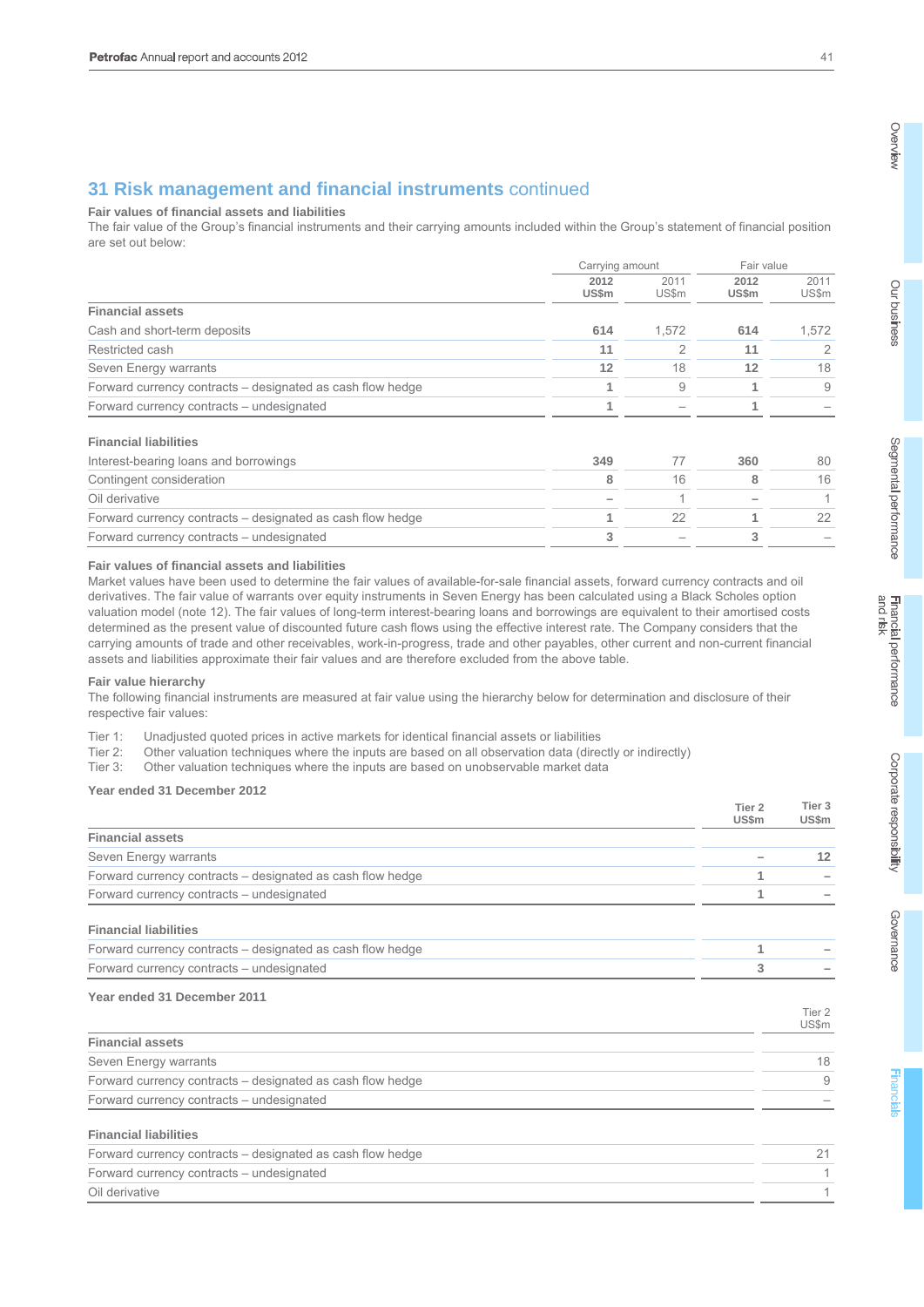# **32 Principal subsidiaries and joint ventures**

At 31 December 2012, the Group had investments in the following subsidiaries and incorporated joint ventures:

| 2012<br>Country of incorporation<br>2011<br>Name of company<br><b>Trading subsidiaries</b><br>Petrofac Algeria EURL<br>100<br>100<br>Algeria<br>Petrofac (Cyprus) Limited<br>100<br>100<br>Cyprus<br>CO <sub>2</sub> DeepStore (Aspen) Limited<br>100<br>100<br>England<br>Eclipse Petroleum Technology Limited<br>100<br>100<br>England<br><b>KW Limited</b><br>England<br>100<br>Oilennium Limited<br>100<br>England<br>100<br>100<br>Petrofac (Malaysia-PM304) Limited<br>England<br>100<br><b>Petrofac Contracting Limited</b><br>England<br>100<br>100<br>Petrofac Engineering Limited<br>England<br>$*100$<br>$*100$<br><b>Petrofac Services Limited</b><br>England<br>$*100$<br>$*100$<br>Petrofac UK Holdings Limited<br>England<br>100<br>The New Energy Industries Limited<br>England<br>100<br><b>TNEI Services Limited</b><br>100<br>100<br>England<br><b>Caltec Limited</b><br>100<br>100<br>England<br>$*100$<br>*100<br>Petrofac Energy Developments UK Limited<br>England<br>$*100$<br>$*100$<br>Jermyn Insurance Company Limited<br>Guernsey<br>India<br>100<br>Petrofac Engineering India Private Limited<br>100<br>Petrofac Engineering Services India Private Limited<br>India<br>100<br>100<br>Petrofac Information Services Private Limited<br>India<br>100<br>100<br>PT. PCI Indonesia<br>Indonesia<br>80<br>80<br>100<br>Petrofac Iran (PJSC)<br>Iran<br>100<br>Petrofac Pars (PJSC)<br>Iran<br>100<br>CO <sub>2</sub> DeepStore Holdings Limited<br>100<br>Jersey<br>$25^{1}$<br>FPF1 Limited<br>100<br>Jersey<br>100<br>100<br>Monsoon Shipmanagement Limited<br>Jersey<br>Petrofac Energy Developments (Ohanet) Jersey Limited<br>100<br>100<br>Jersey<br>$*100$<br>$*100$<br>Petrofac Energy Developments International Limited<br>Jersey<br>Petrofac Energy Developments West Africa Limited<br>100<br>Jersey<br>$*100$<br>$*100$<br>Petrofac Facilities Management International Limited<br>Jersey<br>Petrofac FPF004 Limited<br>100<br>100<br>Jersey<br>Petrofac FPSO Holding Limited<br>100<br>100<br>Jersey<br>Petrofac GSA Limited<br>100<br>100<br>Jersey<br>$*100$<br>$*100$<br>Petrofac International Ltd<br>Jersey<br>Petrofac Offshore Management Limited<br>100<br>100<br>Jersey<br>Petrofac Platform Management Services Limited<br>100<br>100<br>Jersey<br>Petrofac Training International Limited<br>$*100$<br>*100<br>Jersey<br>Petroleum Facilities E & C Limited<br>$*100$<br>$*100$<br>Jersey<br>100<br>100<br>Petrokyrgyzstan Limited<br>Kyrgyzstan<br>Petrofac E&C Sdn Bhd<br>100<br>Malaysia<br>100<br>Petrofac Energy Developments Sdn Bhd<br>100<br>100<br>Malaysia<br>Petrofac Engineering Services (Malaysia) Sdn Bhd<br>Malaysia<br>100<br>Petrofac FPF005 Limited<br>100<br>100<br>Malaysia<br>Petrofac Training Sdn Bhd<br>100<br>100<br>Malaysia<br>PFMAP Sdn Bhd<br>100<br>100<br>Malaysia |  | Proportion of nominal<br>value of issued shares<br>controlled by the Group |  |
|-------------------------------------------------------------------------------------------------------------------------------------------------------------------------------------------------------------------------------------------------------------------------------------------------------------------------------------------------------------------------------------------------------------------------------------------------------------------------------------------------------------------------------------------------------------------------------------------------------------------------------------------------------------------------------------------------------------------------------------------------------------------------------------------------------------------------------------------------------------------------------------------------------------------------------------------------------------------------------------------------------------------------------------------------------------------------------------------------------------------------------------------------------------------------------------------------------------------------------------------------------------------------------------------------------------------------------------------------------------------------------------------------------------------------------------------------------------------------------------------------------------------------------------------------------------------------------------------------------------------------------------------------------------------------------------------------------------------------------------------------------------------------------------------------------------------------------------------------------------------------------------------------------------------------------------------------------------------------------------------------------------------------------------------------------------------------------------------------------------------------------------------------------------------------------------------------------------------------------------------------------------------------------------------------------------------------------------------------------------------------------------------------------------------------------------------------------------------------------------------------------------------------------------------------------------------------------------------------------------------------------------------------------------------------------------------------------------------------------------------------------------------------------------------------------------------------------------------------------|--|----------------------------------------------------------------------------|--|
|                                                                                                                                                                                                                                                                                                                                                                                                                                                                                                                                                                                                                                                                                                                                                                                                                                                                                                                                                                                                                                                                                                                                                                                                                                                                                                                                                                                                                                                                                                                                                                                                                                                                                                                                                                                                                                                                                                                                                                                                                                                                                                                                                                                                                                                                                                                                                                                                                                                                                                                                                                                                                                                                                                                                                                                                                                                       |  |                                                                            |  |
|                                                                                                                                                                                                                                                                                                                                                                                                                                                                                                                                                                                                                                                                                                                                                                                                                                                                                                                                                                                                                                                                                                                                                                                                                                                                                                                                                                                                                                                                                                                                                                                                                                                                                                                                                                                                                                                                                                                                                                                                                                                                                                                                                                                                                                                                                                                                                                                                                                                                                                                                                                                                                                                                                                                                                                                                                                                       |  |                                                                            |  |
|                                                                                                                                                                                                                                                                                                                                                                                                                                                                                                                                                                                                                                                                                                                                                                                                                                                                                                                                                                                                                                                                                                                                                                                                                                                                                                                                                                                                                                                                                                                                                                                                                                                                                                                                                                                                                                                                                                                                                                                                                                                                                                                                                                                                                                                                                                                                                                                                                                                                                                                                                                                                                                                                                                                                                                                                                                                       |  |                                                                            |  |
|                                                                                                                                                                                                                                                                                                                                                                                                                                                                                                                                                                                                                                                                                                                                                                                                                                                                                                                                                                                                                                                                                                                                                                                                                                                                                                                                                                                                                                                                                                                                                                                                                                                                                                                                                                                                                                                                                                                                                                                                                                                                                                                                                                                                                                                                                                                                                                                                                                                                                                                                                                                                                                                                                                                                                                                                                                                       |  |                                                                            |  |
|                                                                                                                                                                                                                                                                                                                                                                                                                                                                                                                                                                                                                                                                                                                                                                                                                                                                                                                                                                                                                                                                                                                                                                                                                                                                                                                                                                                                                                                                                                                                                                                                                                                                                                                                                                                                                                                                                                                                                                                                                                                                                                                                                                                                                                                                                                                                                                                                                                                                                                                                                                                                                                                                                                                                                                                                                                                       |  |                                                                            |  |
|                                                                                                                                                                                                                                                                                                                                                                                                                                                                                                                                                                                                                                                                                                                                                                                                                                                                                                                                                                                                                                                                                                                                                                                                                                                                                                                                                                                                                                                                                                                                                                                                                                                                                                                                                                                                                                                                                                                                                                                                                                                                                                                                                                                                                                                                                                                                                                                                                                                                                                                                                                                                                                                                                                                                                                                                                                                       |  |                                                                            |  |
|                                                                                                                                                                                                                                                                                                                                                                                                                                                                                                                                                                                                                                                                                                                                                                                                                                                                                                                                                                                                                                                                                                                                                                                                                                                                                                                                                                                                                                                                                                                                                                                                                                                                                                                                                                                                                                                                                                                                                                                                                                                                                                                                                                                                                                                                                                                                                                                                                                                                                                                                                                                                                                                                                                                                                                                                                                                       |  |                                                                            |  |
|                                                                                                                                                                                                                                                                                                                                                                                                                                                                                                                                                                                                                                                                                                                                                                                                                                                                                                                                                                                                                                                                                                                                                                                                                                                                                                                                                                                                                                                                                                                                                                                                                                                                                                                                                                                                                                                                                                                                                                                                                                                                                                                                                                                                                                                                                                                                                                                                                                                                                                                                                                                                                                                                                                                                                                                                                                                       |  |                                                                            |  |
|                                                                                                                                                                                                                                                                                                                                                                                                                                                                                                                                                                                                                                                                                                                                                                                                                                                                                                                                                                                                                                                                                                                                                                                                                                                                                                                                                                                                                                                                                                                                                                                                                                                                                                                                                                                                                                                                                                                                                                                                                                                                                                                                                                                                                                                                                                                                                                                                                                                                                                                                                                                                                                                                                                                                                                                                                                                       |  |                                                                            |  |
|                                                                                                                                                                                                                                                                                                                                                                                                                                                                                                                                                                                                                                                                                                                                                                                                                                                                                                                                                                                                                                                                                                                                                                                                                                                                                                                                                                                                                                                                                                                                                                                                                                                                                                                                                                                                                                                                                                                                                                                                                                                                                                                                                                                                                                                                                                                                                                                                                                                                                                                                                                                                                                                                                                                                                                                                                                                       |  |                                                                            |  |
|                                                                                                                                                                                                                                                                                                                                                                                                                                                                                                                                                                                                                                                                                                                                                                                                                                                                                                                                                                                                                                                                                                                                                                                                                                                                                                                                                                                                                                                                                                                                                                                                                                                                                                                                                                                                                                                                                                                                                                                                                                                                                                                                                                                                                                                                                                                                                                                                                                                                                                                                                                                                                                                                                                                                                                                                                                                       |  |                                                                            |  |
|                                                                                                                                                                                                                                                                                                                                                                                                                                                                                                                                                                                                                                                                                                                                                                                                                                                                                                                                                                                                                                                                                                                                                                                                                                                                                                                                                                                                                                                                                                                                                                                                                                                                                                                                                                                                                                                                                                                                                                                                                                                                                                                                                                                                                                                                                                                                                                                                                                                                                                                                                                                                                                                                                                                                                                                                                                                       |  |                                                                            |  |
|                                                                                                                                                                                                                                                                                                                                                                                                                                                                                                                                                                                                                                                                                                                                                                                                                                                                                                                                                                                                                                                                                                                                                                                                                                                                                                                                                                                                                                                                                                                                                                                                                                                                                                                                                                                                                                                                                                                                                                                                                                                                                                                                                                                                                                                                                                                                                                                                                                                                                                                                                                                                                                                                                                                                                                                                                                                       |  |                                                                            |  |
|                                                                                                                                                                                                                                                                                                                                                                                                                                                                                                                                                                                                                                                                                                                                                                                                                                                                                                                                                                                                                                                                                                                                                                                                                                                                                                                                                                                                                                                                                                                                                                                                                                                                                                                                                                                                                                                                                                                                                                                                                                                                                                                                                                                                                                                                                                                                                                                                                                                                                                                                                                                                                                                                                                                                                                                                                                                       |  |                                                                            |  |
|                                                                                                                                                                                                                                                                                                                                                                                                                                                                                                                                                                                                                                                                                                                                                                                                                                                                                                                                                                                                                                                                                                                                                                                                                                                                                                                                                                                                                                                                                                                                                                                                                                                                                                                                                                                                                                                                                                                                                                                                                                                                                                                                                                                                                                                                                                                                                                                                                                                                                                                                                                                                                                                                                                                                                                                                                                                       |  |                                                                            |  |
|                                                                                                                                                                                                                                                                                                                                                                                                                                                                                                                                                                                                                                                                                                                                                                                                                                                                                                                                                                                                                                                                                                                                                                                                                                                                                                                                                                                                                                                                                                                                                                                                                                                                                                                                                                                                                                                                                                                                                                                                                                                                                                                                                                                                                                                                                                                                                                                                                                                                                                                                                                                                                                                                                                                                                                                                                                                       |  |                                                                            |  |
|                                                                                                                                                                                                                                                                                                                                                                                                                                                                                                                                                                                                                                                                                                                                                                                                                                                                                                                                                                                                                                                                                                                                                                                                                                                                                                                                                                                                                                                                                                                                                                                                                                                                                                                                                                                                                                                                                                                                                                                                                                                                                                                                                                                                                                                                                                                                                                                                                                                                                                                                                                                                                                                                                                                                                                                                                                                       |  |                                                                            |  |
|                                                                                                                                                                                                                                                                                                                                                                                                                                                                                                                                                                                                                                                                                                                                                                                                                                                                                                                                                                                                                                                                                                                                                                                                                                                                                                                                                                                                                                                                                                                                                                                                                                                                                                                                                                                                                                                                                                                                                                                                                                                                                                                                                                                                                                                                                                                                                                                                                                                                                                                                                                                                                                                                                                                                                                                                                                                       |  |                                                                            |  |
|                                                                                                                                                                                                                                                                                                                                                                                                                                                                                                                                                                                                                                                                                                                                                                                                                                                                                                                                                                                                                                                                                                                                                                                                                                                                                                                                                                                                                                                                                                                                                                                                                                                                                                                                                                                                                                                                                                                                                                                                                                                                                                                                                                                                                                                                                                                                                                                                                                                                                                                                                                                                                                                                                                                                                                                                                                                       |  |                                                                            |  |
|                                                                                                                                                                                                                                                                                                                                                                                                                                                                                                                                                                                                                                                                                                                                                                                                                                                                                                                                                                                                                                                                                                                                                                                                                                                                                                                                                                                                                                                                                                                                                                                                                                                                                                                                                                                                                                                                                                                                                                                                                                                                                                                                                                                                                                                                                                                                                                                                                                                                                                                                                                                                                                                                                                                                                                                                                                                       |  |                                                                            |  |
|                                                                                                                                                                                                                                                                                                                                                                                                                                                                                                                                                                                                                                                                                                                                                                                                                                                                                                                                                                                                                                                                                                                                                                                                                                                                                                                                                                                                                                                                                                                                                                                                                                                                                                                                                                                                                                                                                                                                                                                                                                                                                                                                                                                                                                                                                                                                                                                                                                                                                                                                                                                                                                                                                                                                                                                                                                                       |  |                                                                            |  |
|                                                                                                                                                                                                                                                                                                                                                                                                                                                                                                                                                                                                                                                                                                                                                                                                                                                                                                                                                                                                                                                                                                                                                                                                                                                                                                                                                                                                                                                                                                                                                                                                                                                                                                                                                                                                                                                                                                                                                                                                                                                                                                                                                                                                                                                                                                                                                                                                                                                                                                                                                                                                                                                                                                                                                                                                                                                       |  |                                                                            |  |
|                                                                                                                                                                                                                                                                                                                                                                                                                                                                                                                                                                                                                                                                                                                                                                                                                                                                                                                                                                                                                                                                                                                                                                                                                                                                                                                                                                                                                                                                                                                                                                                                                                                                                                                                                                                                                                                                                                                                                                                                                                                                                                                                                                                                                                                                                                                                                                                                                                                                                                                                                                                                                                                                                                                                                                                                                                                       |  |                                                                            |  |
|                                                                                                                                                                                                                                                                                                                                                                                                                                                                                                                                                                                                                                                                                                                                                                                                                                                                                                                                                                                                                                                                                                                                                                                                                                                                                                                                                                                                                                                                                                                                                                                                                                                                                                                                                                                                                                                                                                                                                                                                                                                                                                                                                                                                                                                                                                                                                                                                                                                                                                                                                                                                                                                                                                                                                                                                                                                       |  |                                                                            |  |
|                                                                                                                                                                                                                                                                                                                                                                                                                                                                                                                                                                                                                                                                                                                                                                                                                                                                                                                                                                                                                                                                                                                                                                                                                                                                                                                                                                                                                                                                                                                                                                                                                                                                                                                                                                                                                                                                                                                                                                                                                                                                                                                                                                                                                                                                                                                                                                                                                                                                                                                                                                                                                                                                                                                                                                                                                                                       |  |                                                                            |  |
|                                                                                                                                                                                                                                                                                                                                                                                                                                                                                                                                                                                                                                                                                                                                                                                                                                                                                                                                                                                                                                                                                                                                                                                                                                                                                                                                                                                                                                                                                                                                                                                                                                                                                                                                                                                                                                                                                                                                                                                                                                                                                                                                                                                                                                                                                                                                                                                                                                                                                                                                                                                                                                                                                                                                                                                                                                                       |  |                                                                            |  |
|                                                                                                                                                                                                                                                                                                                                                                                                                                                                                                                                                                                                                                                                                                                                                                                                                                                                                                                                                                                                                                                                                                                                                                                                                                                                                                                                                                                                                                                                                                                                                                                                                                                                                                                                                                                                                                                                                                                                                                                                                                                                                                                                                                                                                                                                                                                                                                                                                                                                                                                                                                                                                                                                                                                                                                                                                                                       |  |                                                                            |  |
|                                                                                                                                                                                                                                                                                                                                                                                                                                                                                                                                                                                                                                                                                                                                                                                                                                                                                                                                                                                                                                                                                                                                                                                                                                                                                                                                                                                                                                                                                                                                                                                                                                                                                                                                                                                                                                                                                                                                                                                                                                                                                                                                                                                                                                                                                                                                                                                                                                                                                                                                                                                                                                                                                                                                                                                                                                                       |  |                                                                            |  |
|                                                                                                                                                                                                                                                                                                                                                                                                                                                                                                                                                                                                                                                                                                                                                                                                                                                                                                                                                                                                                                                                                                                                                                                                                                                                                                                                                                                                                                                                                                                                                                                                                                                                                                                                                                                                                                                                                                                                                                                                                                                                                                                                                                                                                                                                                                                                                                                                                                                                                                                                                                                                                                                                                                                                                                                                                                                       |  |                                                                            |  |
|                                                                                                                                                                                                                                                                                                                                                                                                                                                                                                                                                                                                                                                                                                                                                                                                                                                                                                                                                                                                                                                                                                                                                                                                                                                                                                                                                                                                                                                                                                                                                                                                                                                                                                                                                                                                                                                                                                                                                                                                                                                                                                                                                                                                                                                                                                                                                                                                                                                                                                                                                                                                                                                                                                                                                                                                                                                       |  |                                                                            |  |
|                                                                                                                                                                                                                                                                                                                                                                                                                                                                                                                                                                                                                                                                                                                                                                                                                                                                                                                                                                                                                                                                                                                                                                                                                                                                                                                                                                                                                                                                                                                                                                                                                                                                                                                                                                                                                                                                                                                                                                                                                                                                                                                                                                                                                                                                                                                                                                                                                                                                                                                                                                                                                                                                                                                                                                                                                                                       |  |                                                                            |  |
|                                                                                                                                                                                                                                                                                                                                                                                                                                                                                                                                                                                                                                                                                                                                                                                                                                                                                                                                                                                                                                                                                                                                                                                                                                                                                                                                                                                                                                                                                                                                                                                                                                                                                                                                                                                                                                                                                                                                                                                                                                                                                                                                                                                                                                                                                                                                                                                                                                                                                                                                                                                                                                                                                                                                                                                                                                                       |  |                                                                            |  |
|                                                                                                                                                                                                                                                                                                                                                                                                                                                                                                                                                                                                                                                                                                                                                                                                                                                                                                                                                                                                                                                                                                                                                                                                                                                                                                                                                                                                                                                                                                                                                                                                                                                                                                                                                                                                                                                                                                                                                                                                                                                                                                                                                                                                                                                                                                                                                                                                                                                                                                                                                                                                                                                                                                                                                                                                                                                       |  |                                                                            |  |
|                                                                                                                                                                                                                                                                                                                                                                                                                                                                                                                                                                                                                                                                                                                                                                                                                                                                                                                                                                                                                                                                                                                                                                                                                                                                                                                                                                                                                                                                                                                                                                                                                                                                                                                                                                                                                                                                                                                                                                                                                                                                                                                                                                                                                                                                                                                                                                                                                                                                                                                                                                                                                                                                                                                                                                                                                                                       |  |                                                                            |  |
|                                                                                                                                                                                                                                                                                                                                                                                                                                                                                                                                                                                                                                                                                                                                                                                                                                                                                                                                                                                                                                                                                                                                                                                                                                                                                                                                                                                                                                                                                                                                                                                                                                                                                                                                                                                                                                                                                                                                                                                                                                                                                                                                                                                                                                                                                                                                                                                                                                                                                                                                                                                                                                                                                                                                                                                                                                                       |  |                                                                            |  |
|                                                                                                                                                                                                                                                                                                                                                                                                                                                                                                                                                                                                                                                                                                                                                                                                                                                                                                                                                                                                                                                                                                                                                                                                                                                                                                                                                                                                                                                                                                                                                                                                                                                                                                                                                                                                                                                                                                                                                                                                                                                                                                                                                                                                                                                                                                                                                                                                                                                                                                                                                                                                                                                                                                                                                                                                                                                       |  |                                                                            |  |
|                                                                                                                                                                                                                                                                                                                                                                                                                                                                                                                                                                                                                                                                                                                                                                                                                                                                                                                                                                                                                                                                                                                                                                                                                                                                                                                                                                                                                                                                                                                                                                                                                                                                                                                                                                                                                                                                                                                                                                                                                                                                                                                                                                                                                                                                                                                                                                                                                                                                                                                                                                                                                                                                                                                                                                                                                                                       |  |                                                                            |  |
|                                                                                                                                                                                                                                                                                                                                                                                                                                                                                                                                                                                                                                                                                                                                                                                                                                                                                                                                                                                                                                                                                                                                                                                                                                                                                                                                                                                                                                                                                                                                                                                                                                                                                                                                                                                                                                                                                                                                                                                                                                                                                                                                                                                                                                                                                                                                                                                                                                                                                                                                                                                                                                                                                                                                                                                                                                                       |  |                                                                            |  |
|                                                                                                                                                                                                                                                                                                                                                                                                                                                                                                                                                                                                                                                                                                                                                                                                                                                                                                                                                                                                                                                                                                                                                                                                                                                                                                                                                                                                                                                                                                                                                                                                                                                                                                                                                                                                                                                                                                                                                                                                                                                                                                                                                                                                                                                                                                                                                                                                                                                                                                                                                                                                                                                                                                                                                                                                                                                       |  |                                                                            |  |
|                                                                                                                                                                                                                                                                                                                                                                                                                                                                                                                                                                                                                                                                                                                                                                                                                                                                                                                                                                                                                                                                                                                                                                                                                                                                                                                                                                                                                                                                                                                                                                                                                                                                                                                                                                                                                                                                                                                                                                                                                                                                                                                                                                                                                                                                                                                                                                                                                                                                                                                                                                                                                                                                                                                                                                                                                                                       |  |                                                                            |  |
|                                                                                                                                                                                                                                                                                                                                                                                                                                                                                                                                                                                                                                                                                                                                                                                                                                                                                                                                                                                                                                                                                                                                                                                                                                                                                                                                                                                                                                                                                                                                                                                                                                                                                                                                                                                                                                                                                                                                                                                                                                                                                                                                                                                                                                                                                                                                                                                                                                                                                                                                                                                                                                                                                                                                                                                                                                                       |  |                                                                            |  |
|                                                                                                                                                                                                                                                                                                                                                                                                                                                                                                                                                                                                                                                                                                                                                                                                                                                                                                                                                                                                                                                                                                                                                                                                                                                                                                                                                                                                                                                                                                                                                                                                                                                                                                                                                                                                                                                                                                                                                                                                                                                                                                                                                                                                                                                                                                                                                                                                                                                                                                                                                                                                                                                                                                                                                                                                                                                       |  |                                                                            |  |
|                                                                                                                                                                                                                                                                                                                                                                                                                                                                                                                                                                                                                                                                                                                                                                                                                                                                                                                                                                                                                                                                                                                                                                                                                                                                                                                                                                                                                                                                                                                                                                                                                                                                                                                                                                                                                                                                                                                                                                                                                                                                                                                                                                                                                                                                                                                                                                                                                                                                                                                                                                                                                                                                                                                                                                                                                                                       |  |                                                                            |  |
|                                                                                                                                                                                                                                                                                                                                                                                                                                                                                                                                                                                                                                                                                                                                                                                                                                                                                                                                                                                                                                                                                                                                                                                                                                                                                                                                                                                                                                                                                                                                                                                                                                                                                                                                                                                                                                                                                                                                                                                                                                                                                                                                                                                                                                                                                                                                                                                                                                                                                                                                                                                                                                                                                                                                                                                                                                                       |  |                                                                            |  |
|                                                                                                                                                                                                                                                                                                                                                                                                                                                                                                                                                                                                                                                                                                                                                                                                                                                                                                                                                                                                                                                                                                                                                                                                                                                                                                                                                                                                                                                                                                                                                                                                                                                                                                                                                                                                                                                                                                                                                                                                                                                                                                                                                                                                                                                                                                                                                                                                                                                                                                                                                                                                                                                                                                                                                                                                                                                       |  |                                                                            |  |
|                                                                                                                                                                                                                                                                                                                                                                                                                                                                                                                                                                                                                                                                                                                                                                                                                                                                                                                                                                                                                                                                                                                                                                                                                                                                                                                                                                                                                                                                                                                                                                                                                                                                                                                                                                                                                                                                                                                                                                                                                                                                                                                                                                                                                                                                                                                                                                                                                                                                                                                                                                                                                                                                                                                                                                                                                                                       |  |                                                                            |  |

<sup>1</sup> Associate in 2012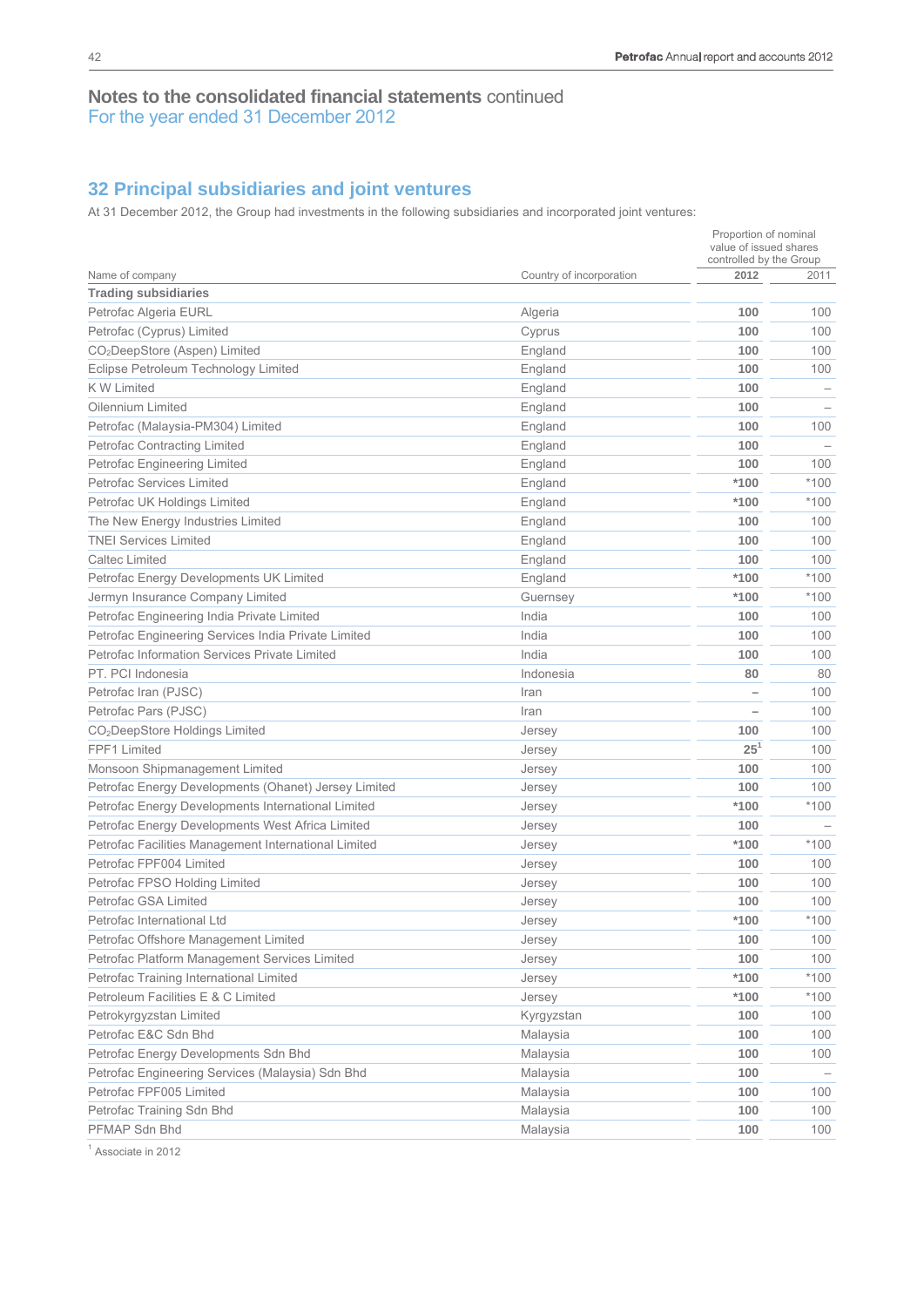|                                                   |                               |        | Proportion of nominal<br>value of issued shares<br>controlled by the Group |  |
|---------------------------------------------------|-------------------------------|--------|----------------------------------------------------------------------------|--|
| Name of company                                   | Country of incorporation      | 2012   | 2011                                                                       |  |
| <b>Trading subsidiaries continued</b>             |                               |        |                                                                            |  |
| SPD Well Engineering Sdn Bhd                      | Malaysia                      | 100    |                                                                            |  |
| H&L/SPD Americas S. de R.L.                       | Mexico                        | 100    |                                                                            |  |
| Petrofac Mexico SA de CV                          | Mexico                        | 100    | 100                                                                        |  |
| Petrofac Mexico Servicios SA de CV                | Mexico                        | 100    | 100                                                                        |  |
| Petro-SPM Integrated Services S.A. de C.V.        | Mexico                        | 50     |                                                                            |  |
| Petrofac Kazakhstan B.V.                          | Netherlands                   | 100    | 100                                                                        |  |
| Petrofac Mexico Holdings B.V.                     | Netherlands                   | 100    |                                                                            |  |
| Petrofac Netherlands Cooperatief U.A.             | Netherlands                   | 100    | 100                                                                        |  |
| Petrofac Netherlands Holdings B.V.                | Netherlands                   | 100    | 100                                                                        |  |
| Petrofac Treasury B.V.                            | <b>Netherlands</b>            | 100    | 100                                                                        |  |
| PTS B.V.                                          | <b>Netherlands</b>            | 100    | 100                                                                        |  |
| Petrofac Energy Services Nigeria Limited          | Nigeria                       | 100    |                                                                            |  |
| Petrofac International (Nigeria) Limited          | Nigeria                       | 100    | 100                                                                        |  |
| <b>KW Norge AS</b>                                | Norway                        | 100    | 100                                                                        |  |
| Petrofac Norge AS                                 | Norway                        | 100    | 100                                                                        |  |
| Petrofac E&C Oman LLC                             | Oman                          | 100    | 100                                                                        |  |
| Petrofac Solutions & Facilities Support S.R.L     | Romania                       | 100    | 100                                                                        |  |
| <b>PKT Technical Services Ltd</b>                 | Russia                        | $*$ 50 | $**50$                                                                     |  |
| <b>PKT Training Services Ltd</b>                  | Russia                        | 100    | 100                                                                        |  |
| Sakhalin Technical Training Centre                | Russia                        | 80     | 80                                                                         |  |
| Petrofac Saudi Arabia Company Limited             | Saudi Arabia                  | 100    | 100                                                                        |  |
| <b>Atlantic Resourcing Limited</b>                | Scotland                      | 100    | 100                                                                        |  |
| CO <sub>2</sub> DeepStore Limited                 | Scotland                      | 100    | 100                                                                        |  |
| Petrofac Facilities Management Group Limited      | Scotland                      | 100    | 100                                                                        |  |
| Petrofac Facilities Management Limited            | Scotland                      | 100    | 100                                                                        |  |
| Petrofac Training Limited                         | Scotland                      | 100    | 100                                                                        |  |
| <b>Scotvalve Services Limited</b>                 | Scotland                      | 100    | 100                                                                        |  |
| <b>SPD Limited</b>                                | Scotland                      | 100    | 100                                                                        |  |
| Stephen Gillespie Consultants Limited             | Scotland                      | 100    | 100                                                                        |  |
| i Perform Limited                                 | Scotland                      | 100    | 100                                                                        |  |
| Petrofac Training Group Limited                   | Scotland                      | 100    | 100                                                                        |  |
| Petrofac Training Holdings Limited                | Scotland                      | 100    | 100                                                                        |  |
| Plant Asset Management Limited                    | Scotland                      | 100    | 100                                                                        |  |
| Petrofac FPF003 Pte Limited                       | Singapore                     | 100    | 100                                                                        |  |
| Petrofac South East Asia Pte Ltd                  | Singapore                     | 100    | 100                                                                        |  |
| Petrofac Training Institute Pte Limited           | Singapore                     | 100    | 100                                                                        |  |
| Petrofac International South Africa (Pty) Limited | South Africa                  | 100    | 100                                                                        |  |
| Petrofac E&C International Limited                | United Arab Emirates          | 100    | 100                                                                        |  |
| Petrofac FZE                                      | <b>United Arab Emirates</b>   | 100    | 100                                                                        |  |
| Petrofac International (UAE) LLC                  | <b>United Arab Emirates</b>   | 100    | 100                                                                        |  |
| <b>SPD LLC</b>                                    | United Arab Emirates          | $**49$ | $**49$                                                                     |  |
| Petrofac Energy Developments (Ohanet) LLC         | <b>United States</b>          | 100    | 100                                                                        |  |
| Petrofac Inc.                                     | <b>United States</b>          | $*100$ | $*100$                                                                     |  |
| Petrofac Training Inc.                            | <b>United States</b>          | 100    | 100                                                                        |  |
| SPD Group Limited                                 | <b>British Virgin Islands</b> | 100    | 100                                                                        |  |

Governance